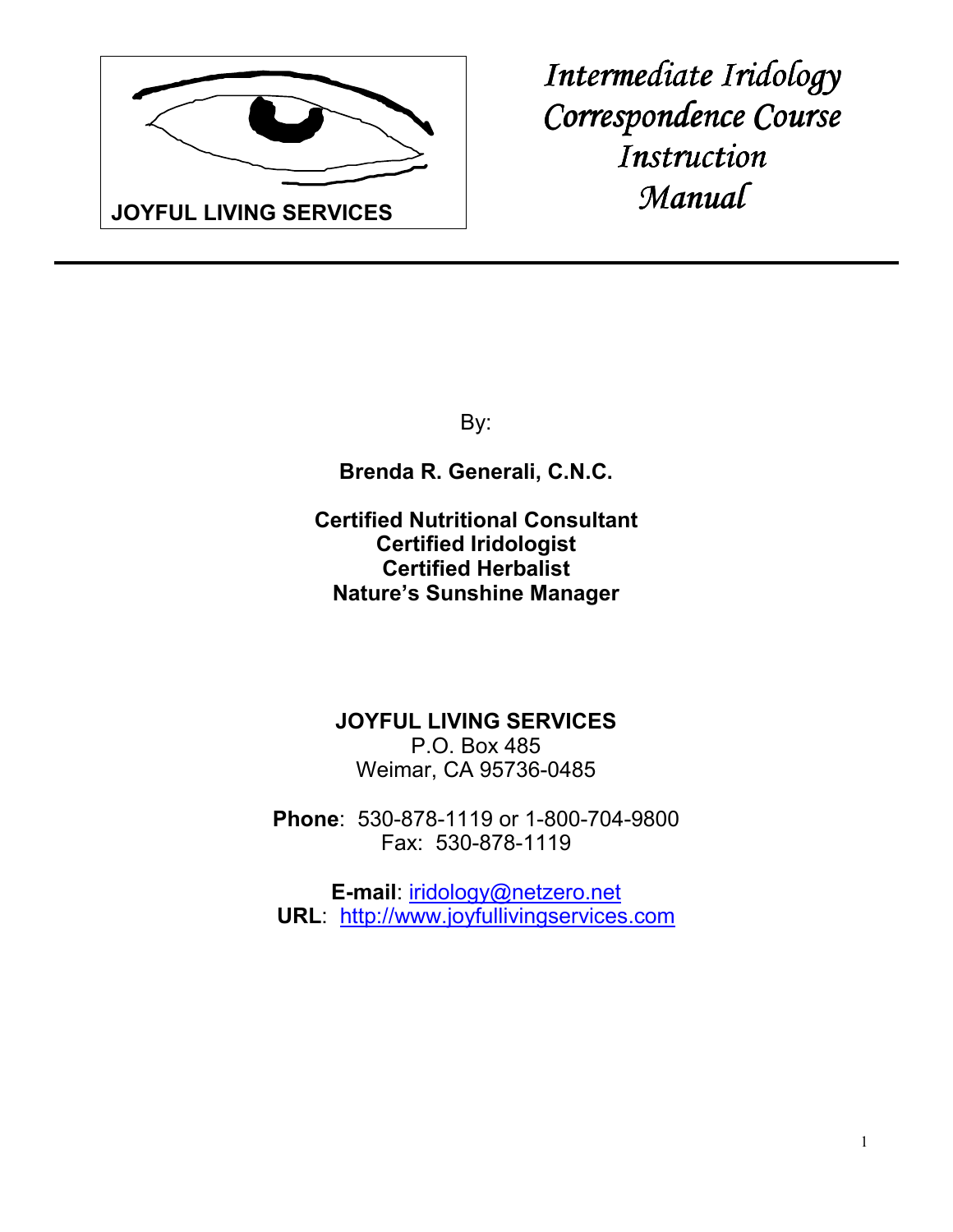

*Intermediate Iridology Iridology Rules & Rules Conditions* 

Print your name and address at the top of the first page of the **Intermediate Practice Sessions and Test Packet**.

- 1. To be eligible for Certification you must give correct answers to 80% of the questions in the **test**. Scores are **not**  averaged for an overall grade.
- 2. You must not loan, sell or reproduce this Course in any form. **To do so is cause for expulsion from certification from Joyful Living Services**. This provision is to protect the integrity of the certification. Such protection is further assured by periodic rotating and changing of the questions.
- 3. You must not disassemble the practice sessions and test assignment. You must return the practice sessions, photos, and test intact where it is maintained as part of your permanent file.
- 4. You must complete all practice sessions and the test and submit them all at the same time in order to be graded. We will **not** grade the practice sessions but they must be submitted along with the test and cannot be submitted individually. The only exception is when a candidate is being retested in the event of failure.
- 5. In the event of failure: If the candidate should fail the test, he or she may repeat the test after a wait of 30 days. There will be a re-examination fee of \$15.00 to cover the costs of new materials, regrading and filing. Should the candidate fail on this second attempt, he or she must then wait 60 days before making a third attempt. These mandatory delays are for the purpose of continuing study and preparation on the part of the candidate.
- 6. When you have completed all 10 practice sessions and the test, you must sign the statement at the bottom of the First Page of the Intermediate Iridology Practice Sessions and Test Packet and have it notarized. There is a notarization form provided.
- 7. There is no time limit on the completion of this Correspondence Course. Most candidates are full-time practitioners with little time to be able to rush through this course. So please take your time and get it correct the first time.
- 8. The iris drawings in this manual are for your use. You may draw on them if you choose to do so.
- NOTE: Joyful Living Services reserves the right to change the practice sessions and test questions for any test repeated.
- NOTE: All information regarding a candidate's grades, or the fact of any failures, is kept strictly confidential and is not released to any person.

*PARTS OF THE ENCLOSED INFORMATION WERE TAKEN FROM STEVEN HORNE'S CONSTITUTIONAL IRIDOLOGY BOOK AND WORKSHEET, DR. BERNARD JENSEN'S NEURO-OPTIC ANALYSIS AND IRIDOLOGY: THE SCIENCE AND PRACTICE IN THE HEALING ARTS, VOLUME II.*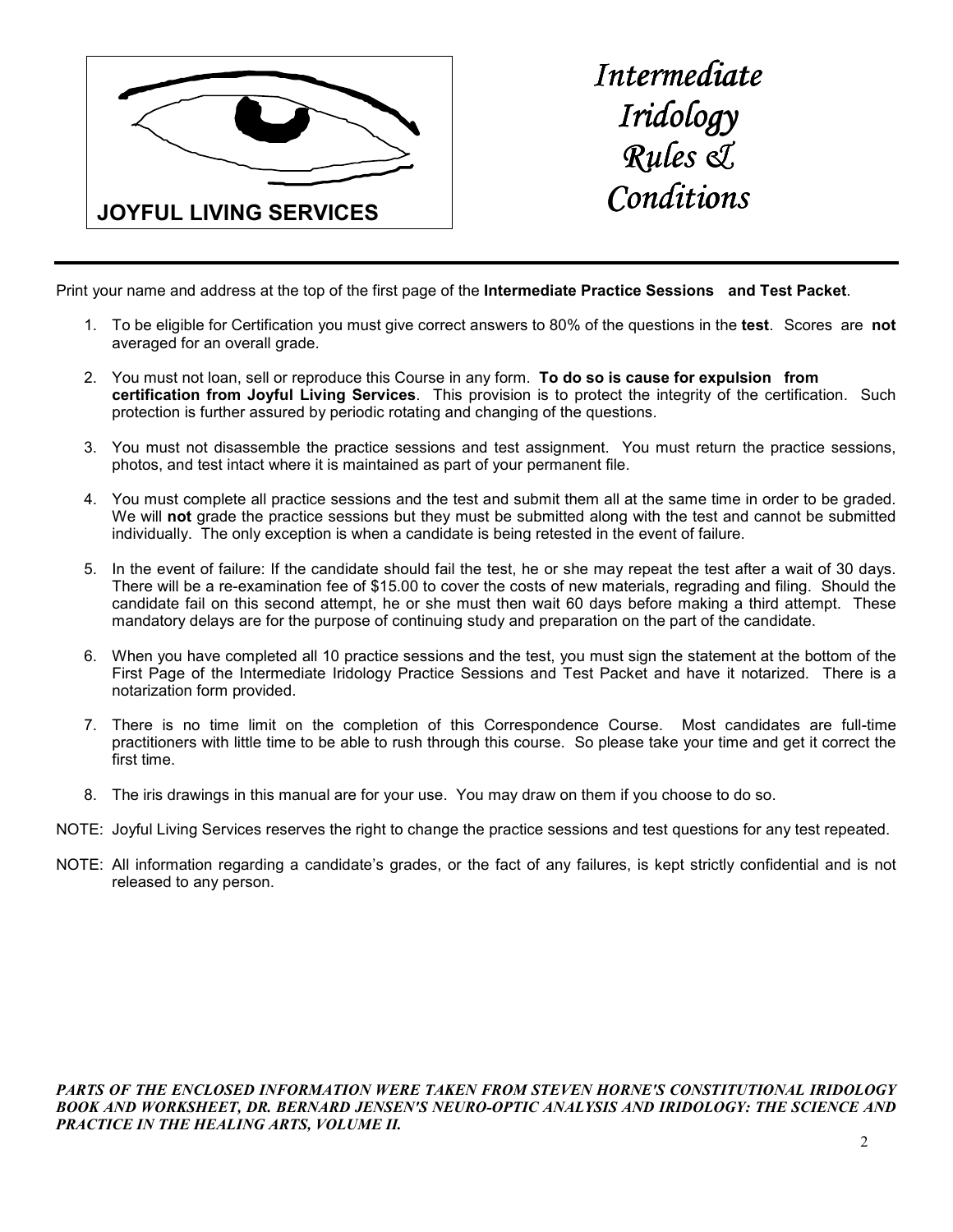# **\INTERMEDIATE IRIDOLOGY - SESSION 1 - INTRODUCTION**

 At this point in the iridology training you have learned basic skills. In the beginning course you learned and studied:

- The history of iridology.
- How to locate specific iridology signs.
- The difference between blue, mixed, and brown irises.
- What Herring's Law of Cure is and how it affects you and those around you.
- What iridology can and cannot do.
- Recognition of the Eye
- Study of the Iridology Chart
- Seven Zones of the Body
- Four Disease Stages
- Four Levels of Inflammation
- Four Elimination Channels
- The Reversal Process
- Herbs, Vitamins, Minerals for areas of the iris and specific iridology signs.

 You have also been able to practice on 10 different photos looking for specific signs in each iris and have passed the beginning iridology test with 80% accuracy.

 The Intermediate course begins with review of the iridology signs, the disease stages/levels of inflammation, five elimination channels, pupil tonus and reflex signs. After that it continues with "constitutional" iridology.

 Constitutional iridology is based on the premise that the patterns and markings in our eye are primarily genetically inherited. Hence, in Constitutional Iridology, no attempt is made to diagnose any specific disease conditions. Constitutional Iridology is used to help us understand our basic temperament so we can know how to balance our nutrition and lifestyle to obtain greater physical, mental and emotional fitness. It's important to realize that the fact that a client of yours may have a particular eye marking does not mean that they have or that they ever will have the health problems Iridologists have traditionally associated with those markings. The information should be provided for your client's education and interest only. It is not intended as and must **NOT** be taken as a diagnosis for any disease condition

 It's imperative that you do not diagnose a client in any way. Leave diagnosis to licensed health practitioners. It's also very important that you don't prescribe supplements as that is considered "practicing medicine without a license". Iridologists are not doctors. They are an alternative health practitioner who seeks out information about a client's specific health problems, physical strengths and weaknesses, and personality traits.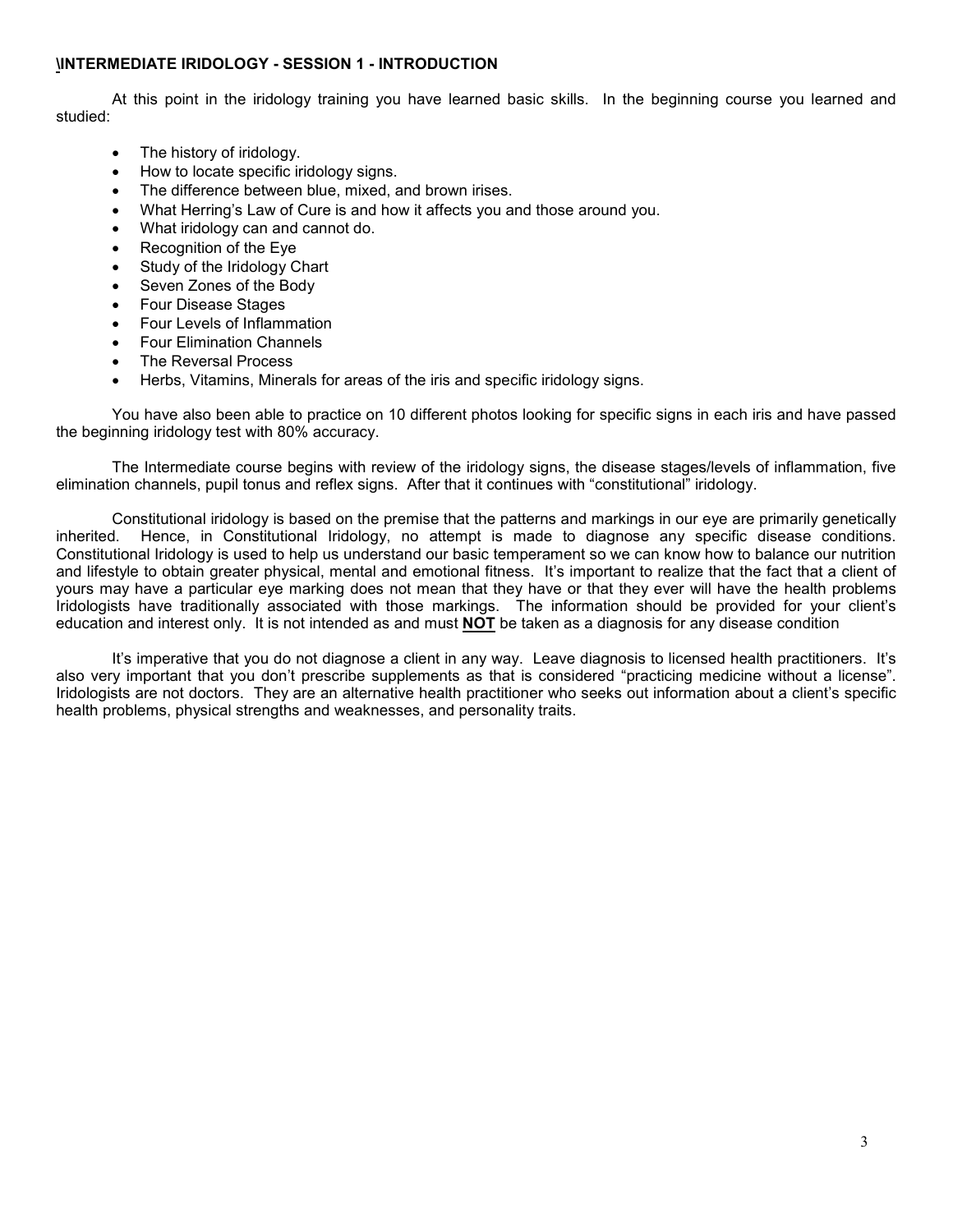# **Anemia in the Extremities (Venus Congestion-Blue Ring)**

This is a term used by the Iridologist to indicate a lack of circulation to the arms and legs. The legs and feet are the farthest away from the heart. Thus the blood must be returned from the legs against the force of gravity. This is why circulatory problems usually manifest first in the feet and legs. Vitamins helpful are A, B, B1, C, D, G and Niacin. Minerals include Magnesium, Phosphorus, Silicon, Fluorine, Iodine, Iron, Manganese and Sulfur. Herbs include Capsicum, Butchers Broom and Hawthorn Berries. Cold water leg baths and grass and sand walking as taught by Fr. Sebastian Kneipp are very helpful as is exercise in general. Capsicum can also be rubbed on the hands and legs to be absorbed through the skin and a bath can be taken as well with Capsicum.



# **Arcus Sinilis (Brain Anemia-White Cap)**

Virtually all life activities of the body are directed by the Brain, and Dr. Bernard Jensen has found anemia of the Brain to be the most serious result of impaired circulation, low blood count, inadequate nutrients in the blood or any combination of these factors. The joy of life seems to diminish to a sluggish trickle, while thinking slows, memory dulls and a curtain drops over many activities and abilities which were formerly taken for granted. This condition, commonly associated with senility and old age, has less to do with chronological age than it does with our way of life. If a low blood count is suspected, Dr. Jensen advises obtaining confirmation through a lab analysis. You can build up the blood with iron-rich foods such as green vegetables, beets, black cherries, black raspberries, liquid chlorophyll and other supplements. Moving to a higher altitude can help. To improve circulation Dr. Jensen recommends slanting board exercises, early morning barefoot walks in dewy grass or on a sandy beach, Kneipp baths, alternate hot and cold foot baths and physical exercises appropriate to the persons age. Physical exercise stimulates increased adrenaline secretion which in turn stimulates faster, deeper respirations, faster heart action and greater oxygenation of body tissues

Cerebral Anemia means there is a lack of adequate blood supply to the brain areas for one reason or another. Dietary modifications, exercise, herbs, vitamins, minerals, food supplements and use of a slanting board on a regular basis are very helpful in these cases. Herbs such as Gotu Kola, Capsicum and Ginseng are also very helpful. The vitamin necessary is Niacin. I have provided information on the Slanting Board for you at the end of the analysis.

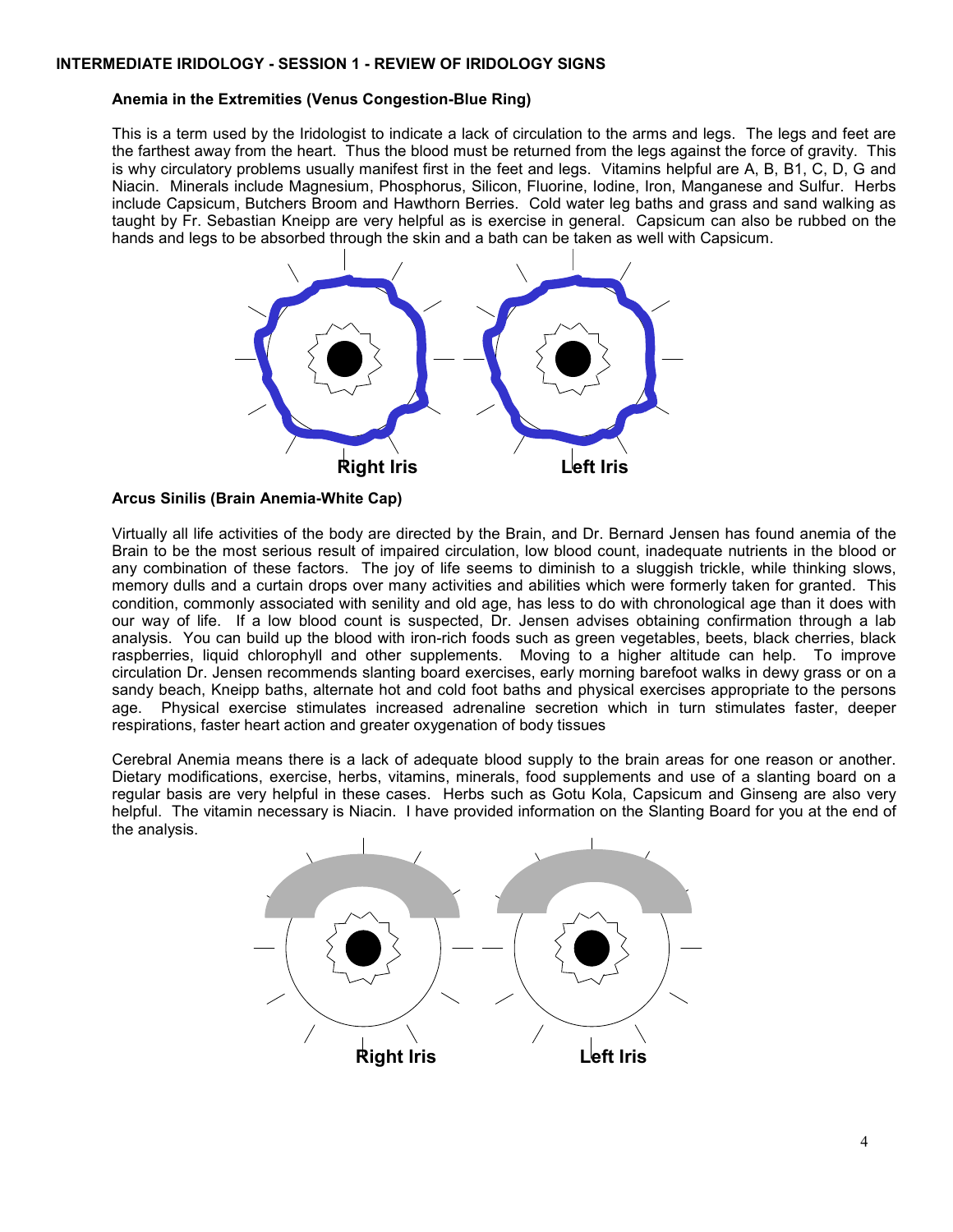# **Assimilation Ring (Over Acid Stomach), Assimilation Ring (Under Acid Stomach)**

Assimilation is how well you absorb the food you eat. *It is not what you eat that counts, it's what you assimilate that your body can use that makes the difference*. We absorb mainly in the small intestine, through the small villi which compose the intestinal walls. The absorptive function of these villi may be hampered by certain diets. Some persons may also have an inherent weakness in this area which does not allow them to utilize their foods as well as others. A proper diet is the best way to aid in assimilation. Also adequate rest is needed as a fatigued system cannot absorb well. Herbs such as Alfalfa, Peppermint, Papaya and Ginger are also beneficial. Should the villi become unable to absorb nutrients properly, cleansing may be encouraged using the herb Comfrey and the digestive aid Pepsin as well as a bulk former such as Psyllium Hulls along with Cascara Sagrada.



Acids may come from the diet, from the state of mind of the person or from under functioning elimination systems. Often all three are involved to some extent. Thoughts can drive the body to an over acid condition faster than the worst diet. This places a strain on the organs whose job it is to eliminate these acids. Therefore, under functioning organs compound the problem. The way to overcome the over acid condition is to take care of the under functioning organs, make the necessary changes in the diet and alter the thinking. Organic sodium foods and high potassium foods are a help in alkalinizing the system. The best way to alkalinize the system is to eat only alkaline foods for a period of time such as fruits and vegetables and to avoid proteins and starches which are acidic foods.



### **Bowel Pockets**

5 Medically these are called "*Diverticula*". We refer to them as "*Pockets*" because it more accurately depicts what they are, an out pouching of the colon wall associated with an inherent weakness in the colon and perhaps also with increased colon gas developed by improper dietary habits (improper food combining). Bowel pockets can usually cause no problems if kept clean. Bowel pockets frequently can be the spawning-ground for localized subclinical infections. When colon debris are allowed to accumulate in them and putrefy, these pockets can become infected and inflamed. If this occurs it is called "*Diverticulitis*". This is a serious condition. Even when not acutely infected, there is frequently a "*low-grade*" infection present producing an irritation of the nerves in the colon wall. It is not uncommon for bowel pockets to be responsible for more enervation and conditions of illhealth than is generally recognized. It is best to take care of them by keeping them clean, first using the Colema Board then following up with proper diet, consistent use of intestinal bulk formers such as Psyllium Hulls and adequate intake of Acidophilus bacteria.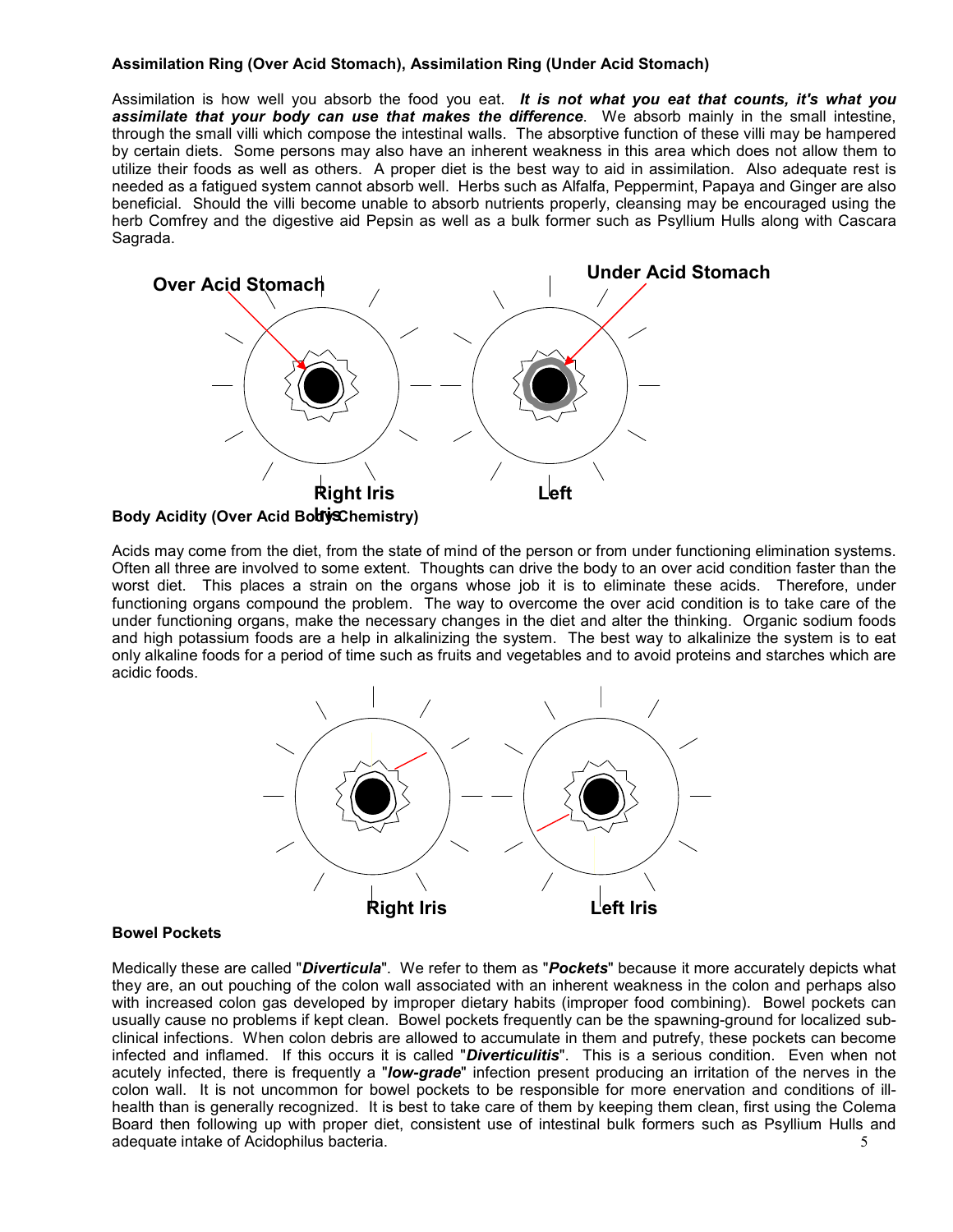Chlorophyll containing products also can be a great help with this. Avoiding granola, individual nuts unless ground into a butter and popcorn. This is very important as these foods can become trapped in the pockets and can cause pain. Adequate intake of pure water as previously explained in the Kidney area is vital to proper colon health. Many conditions in the body are associated with the neglect of these bowel pockets. Moderate to severe contamination of these pockets is common and the best way to get them cleaned up quickly is with the Colema Board.



### **Bowel Prolapses**

Gravity is one of the most difficult forces to overcome, because of our continual exposure to it. As a result, we have to exert a great deal of preventive care to reduce the development of Spinal problems, Brain Anemia or Prolapses of the Transverse Colon. Man is a creature who walks erect. His internal organs are held in place by connective tissue and membranes which generally resist the downward pull of gravity upon those organs, but the combination of enervation and gravity, sometimes together with inherent weakness or chemical depletion, can cause the dropping of the Transverse Colon. Prolapses of the Transverse Colon is one of the most commonly encountered effects of gravity, and its consequent pressure effects upon the organs of the pelvic region can cause serious problems if not properly counteracted. Among women, the first thing we find is pressure on the Ovaries, Uterus and the blood vessels of the pelvic region. Cysts on the Ovaries may form which do not drain adequately for healing to take place. This is probably responsible for many of the surgeries performed on women these days. Blockage of one or both Fallopian Tubes may occur, hindering or preventing passage of the ovum and contributing to irregular menstrual cycles. Blockage of both Fallopian Tubes would, of course, result in sterility. Prolapses of the Transverse Colon among men is frequently accompanied by Prostate trouble due to visceral pressure. In general, the pressure due to Prolapses can cause distortions, contractions and irritation to the Sigmoid Colon which interfere with bowel elimination. If there is enough pressure on the pelvic organs, we may find urinary disturbances and pain in the lower abdomen. Interference with the blood supply to this area may lead to adhesions, bowel distortions, ballooned conditions in the bowel wall, strictures and Diverticula due to restrictions of the passage of wastes and consequent buildup of gas. One of the most troublesome problems in the abdominal areas is that of Hemorrhoids caused by rectal pressure. The veins are forced out of the rectal area because of pressure at the stool. Use of a slanting board, regular exercise, controlling weight, use of herbs, vitamins and foods mentioned earlier in the bowel area are all beneficial to the Transverse Colon.

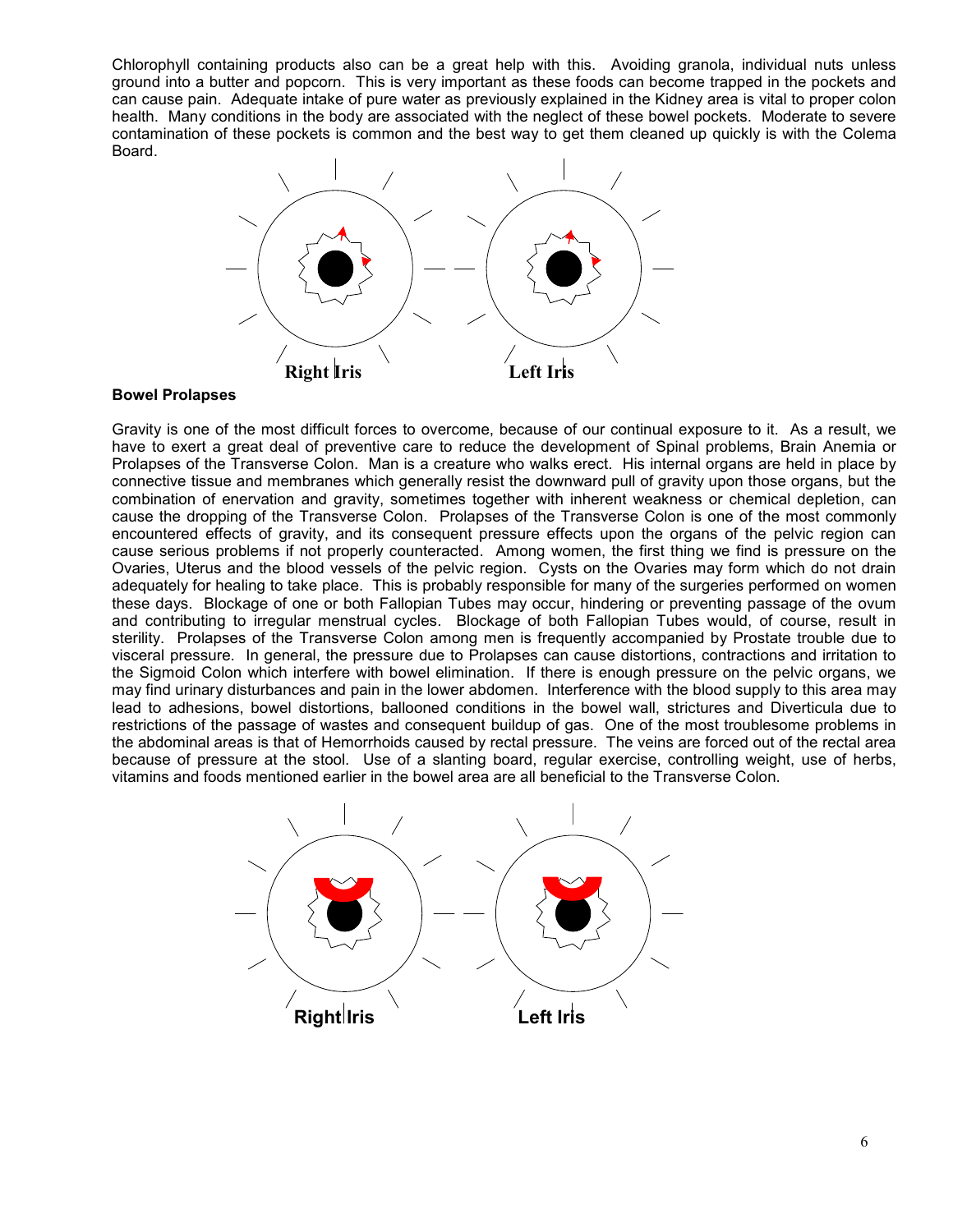# **Constitution (Strong), Constitution (Medium), Constitution (Weak)**

Constitution is important because it gives an indication of the overall "*strength*" of the body. Persons with poorer constitutions have a greater amount and degree of inherent weakness in their body. Generally speaking, they need to care for themselves more than others do with stronger constitutions in order to stay well. They find that they cannot abuse themselves and get away with it. They have to pay more attention to what they eat, perhaps what they wear, the climate in which they work and live, etc. Usually, the poorer the constitution, the more difficult it is to get well and stay well.

People with a very strong constitution often grow up abusing themselves physically because they find they can get away with it and suffer no ill consequences. They don't think about their health very much because they aren't forced to do so by feeling badly. When they do become ill, they usually have little patience with their problem and they tend to recover rapidly. Sometimes they are not always too considerate of the health problems of others with weaker constitutions who perhaps are ill more frequently or take longer to recover.

Persons with the weaker constitutions are frequently more sensitive. They know what it is like to be ill and not to recover so quickly and thus tend to have a greater sympathy with others who are not well. They are often the people found in jobs where they care for the ill. Both those with strong and those with weaker constitutions can be well and stay well. A person with a weaker constitution just needs to take a little extra care. Most people, of course, have a constitution which falls somewhere in between these extremes.





**Constitution (Strong) Constitution (Medium)**



**Constitution (Weak)**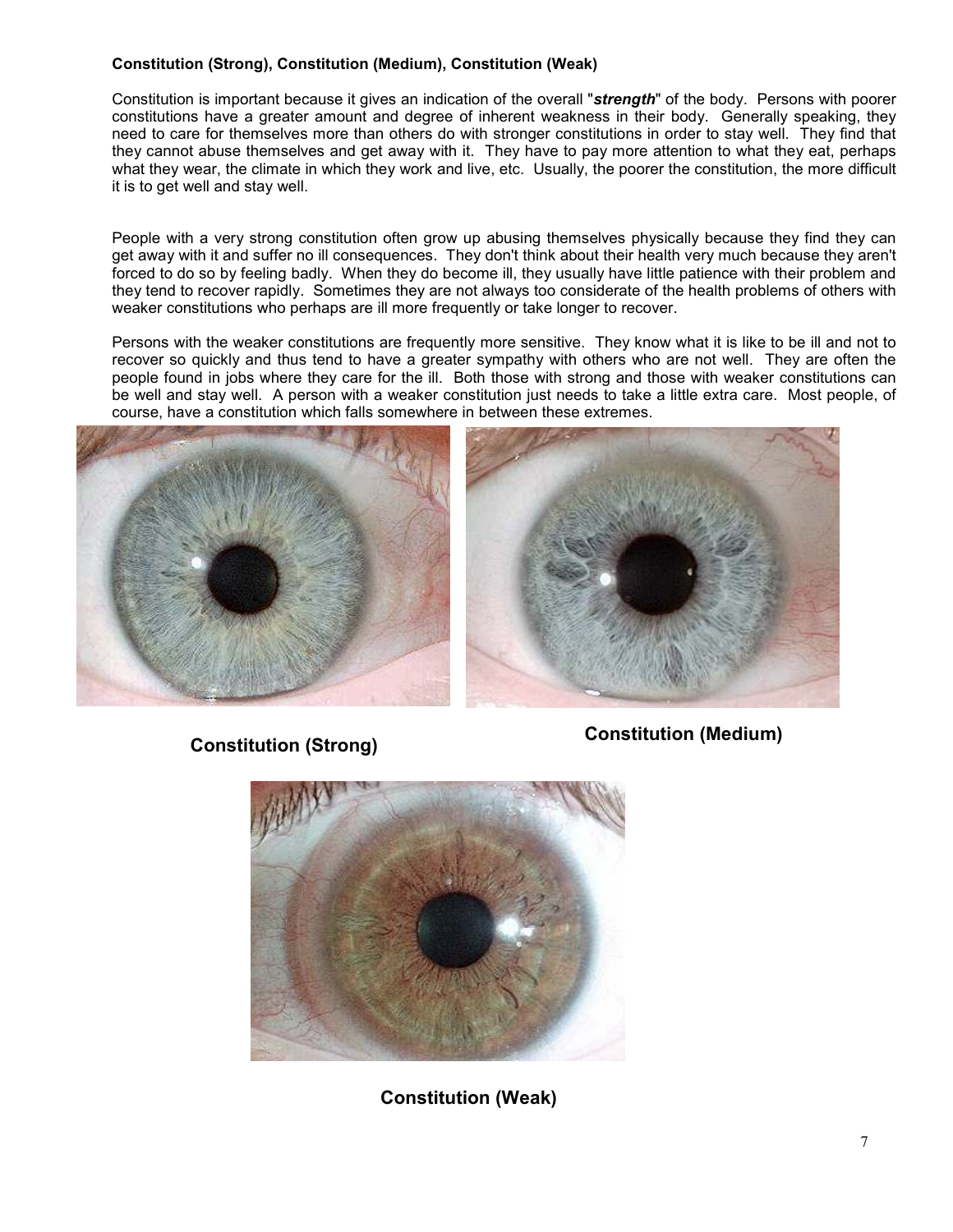# **Drug Spots/Deposits/Psoric Itch Spots (Chemical Deposit)**

The word "*Drug*" refers to any elements absorbed into the tissues of the body which the body is unable to utilize as it would natural constituents, which include over-the-counter medications, prescription medications, inorganic sulfurs (sulfur dioxide) added to foods and other chemicals. Another example might be that in some well water there is sulfur present. This is not too uncommon. Persons who drink this water over an extended period of time may find a yellowish coloration appearing in the iris. Drug settlements in the iris are not limited to drugs as we commonly think of them. Drug settlements can sometimes be enough to cause the iris to appear a different color from a distance or under various lighting conditions in a room. They may make a basically blue iris appear to be hazel colored or even brown. Settlements are usually more intense around the Autonomic Nerve Wreath which is closer to the pupil and in the bowel areas of the iris. Drug residues always settle greatest in the weakest parts of our body. These areas have less vitality to eliminate these wastes. Drug settlements may be relatively harmless, but also may be an irritant to the tissues and cause chronic problems. It's best if there are no drug settlements. Colorations associated with drug settlements may be removed from the iris through careful and steadfast attention to cleansing procedures. It usually involves the use of Bentonite Clay Water, the herb Algin and proper Colon Cleansing by using Psyllium Hulls and Cascara Sagrada. It can be a difficult thing to do in that it often takes quite a long while to accomplish. Even then, sometimes not all the color can be removed. People who do this cleansing most often do report that their eyes become closer to their natural basic color over a period of time.

The trained Iridologist can observe spots or colors randomly distributed about the iris. If these spots or colors are inside the actual tissue of the iris it is know as a Psora, Psoric Itch Spot or Hyper pigmentation. Psora are areas of tissue weakness due to toxic settlement and encumbrance from drugs, body waste, etc. and is an inherited sign. Psora can be inherited from generation to generation. For instance, if someone has a Psora in one of their organs it may be traced back to a relative who might have had a weakness in that organ at one time and possibly took a synthetic drug. This drug could deposit in this area and be genetically passed through generations. It takes many years for the body to eliminate drugs from the tissues. As a matter of fact, it has been proven that it takes seven years for the body to eliminate the chemicals from one aspirin from its bone marrow. This is very frightening considering the number of synthetic medications used today. The best way to eliminate these Psora is by cleansing the colon as previously described and by strengthening the areas where these Psora are deposited through dietary changes, herbs, vitamins and minerals.



### **Healing Signs (Program Showing Results)**

Changes in the iris indicate gradual purification of the system, the elimination of morbid matter and poisons, and readjustment of the system to normal conditions under the regenerating influence of natural living and treatment. When a person has been treated successfully for a chronic ailment, delicate white intermeshed lines (fibrillar tissue) begin filling in the formerly dark gray area. If the course of therapy is effective, healing lines may be expected to begin appearing in about three weeks.



8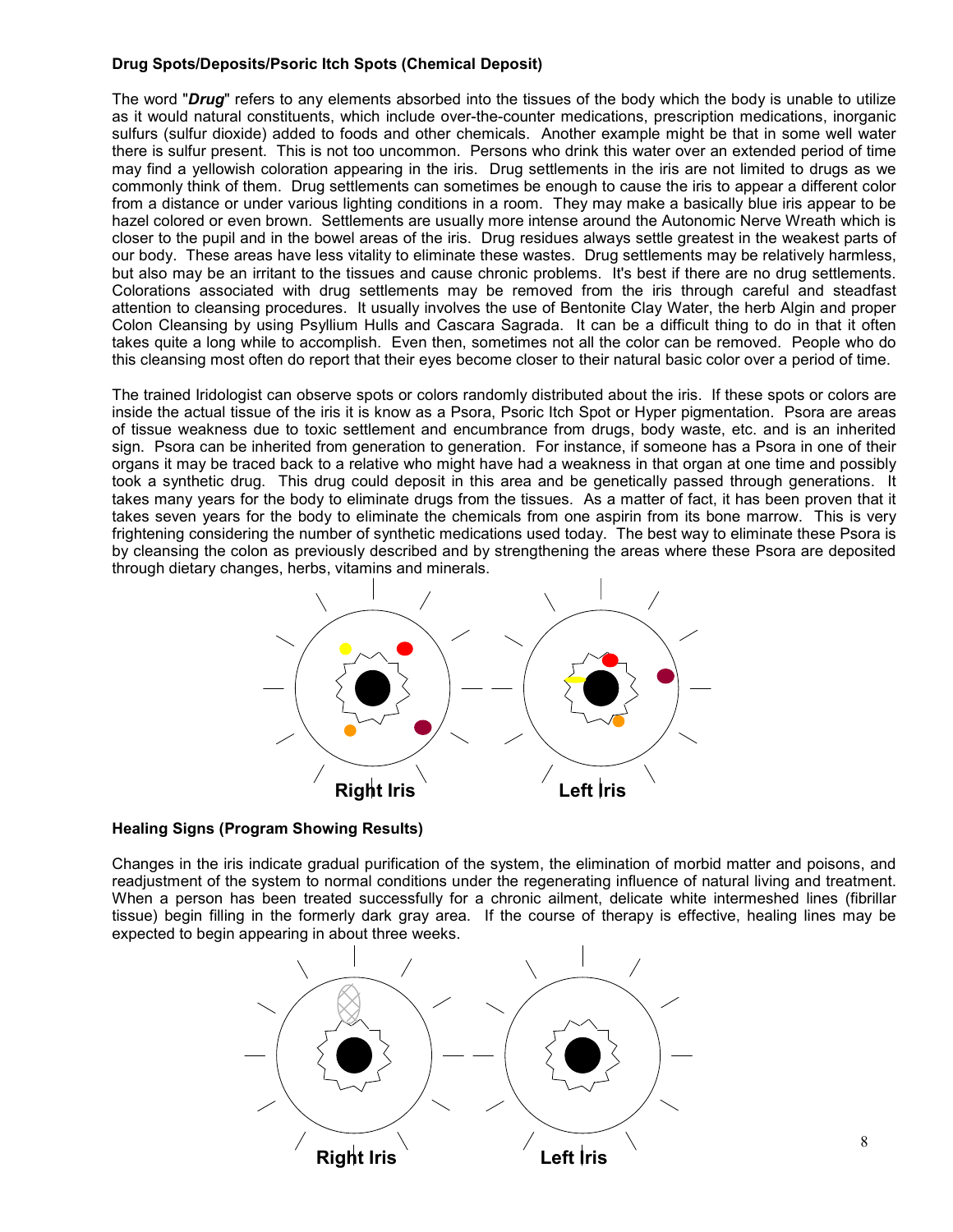# **Heart Trouble**

On the Iridology Chart the Heart area is located in the left iris at 3:00 o'clock in Zone 3, usually on the Autonomic Nerve Wreath line. At times, it appears enclosed within the Autonomic Nerve Wreath, and in other cases, it may be moved slightly to one side. The area of the Aorta is directly above the Heart within the Autonomic Nerve Wreath, which may seem to be split. When we examine the Heart area of the iris, we look for inherent weakness, nerve strength, toxic conditions and reflex effects from other organs. There are many factors that can cause Heart disturbances. We have to consider that there are inherent weaknesses, lack of fresh air, too much fat on the Heart walls, disharmony in the home, disappointments in love, strong passions, over excitement, a weak Medulla; too much pressure on the heart caused by gases in the blood or in the Stomach. The Heart walls can become over stressed with excessive physical exertion. Bacteria ferments in the body, using up the blood salt, which is essential to Heart function. Other harmful effects are overeating, excessive drinking of tea, coffee and alcohol; tobacco smoking; and sexual overexertion. The Heart is affected by sunstroke because the nerves do not transmit proper circulatory impulses to the Heart, causing it to overwork. Chlorosis, an anemic condition, can produce a Systolic Heart Murmur. The leukocytes may die in too great numbers, filling the system with leukocyte poisons. These poisons clog the venous system which weaken the Liver and give the Heart too much work to do. Some of the Heart structures weaken and thus leave the Heart diseased.

The Heart nerves may lack nerve force, because it has been spent too freely on brain effort. The Brain may be too large for the body; in which case, nerve-building material is not supplied sufficiently to sustain the chest brain and the cardiac nerve with the essential nerve stimuli. We must make sure Chlorine and Iodine foods are included in the diet as well as Iron, Calcium, Magnesium, Lecithin, Vitamin E, Phosphorus foods, nerve fats and salts. Excessive use of beef in the diet and the indiscriminate use of drugs can also deplete the heart of the ability to work at its highest possible potential.



**Irritation of Nervous System (Stressed Out**)

When the nervous system becomes irritated it shows up in the iris of the eye as bright white or covered with pigmentation. Irritation of the nervous system can occur due to injury or stress. Vitamins, minerals, and herbs for the nervous system are beneficial for irritation.

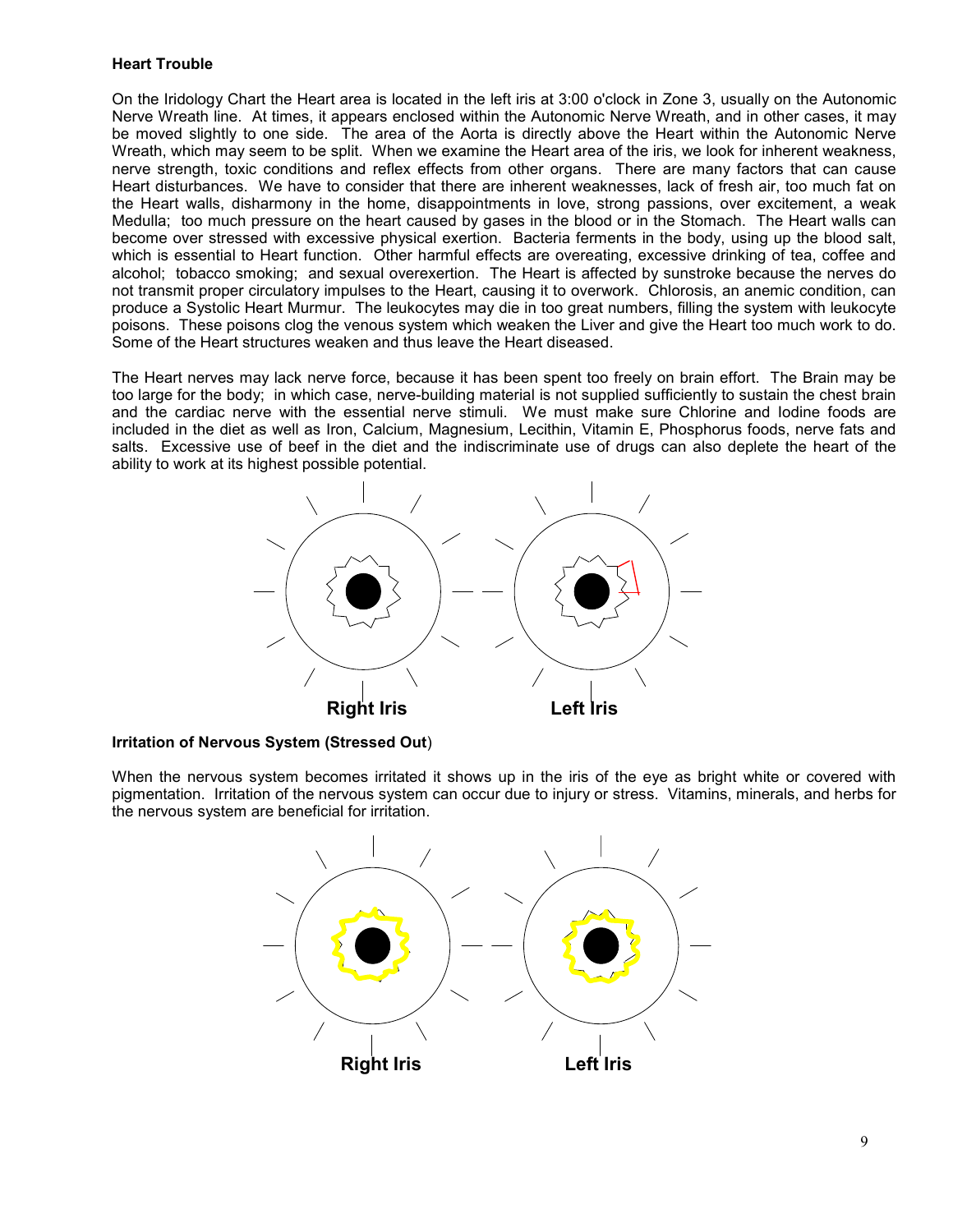# **Lesions/Lacunae (Open or Closed) (Inherent Weaknesses)**

These are the iris signs that represent acquired or inherited weaknesses in the body. They can be recognized by their shapes, although they vary in size and degree of darkness. Lesions are open-ended "holes" enclosed on three sides by trabeculae. The open-endedness of a lesion indicates that metabolic activities are still taking place although at a reduced rate. Lacunae are clustered lesions (two or more) closed at both ends. Crypts are small, closed single lesions, usually very dark.

Both lacunae and crypts indicate encapsulated areas of toxic material in which metabolic function has apparently ceased. A white line around the outside of any crypt or lacunae indicates calcification of tissue surrounded the encapsulated are



### **Lymphatic Rosary (Allergies, Hay Fever, Weakened Immune System)**

The Lymph Glands have eight functions. These functions are (1) Neutralizing toxins and poisons, (2) Returning water from tissues to the blood, (3) Returning leaked protein to the blood, (4) Transporting fats in the body, (5) Transporting hormones by the Lymph System, (6) Destructs foreign bacteria (7) Produces antibodies and (8) Makes up the largest content of fluid in the body; carries more waste than the blood.

In chemical characteristics, the Lymph resembles blood plasma. In fact, it has been described as blood without its red corpuscles. Lymph is necessary as an intermediary substance between blood and tissue. It bathes every active tissue of the body and it is believed to have its origin partly in the blood and partly in the tissues. Lymph may be considered the middleman in the transactions between blood and tissues. The Lymphatic System, in contrast to the blood circulatory system, follows a "*one-way*" network of vessels and arteries that empty eventually into ducts in the internal jugular and subclavian veins. Lymph fluid and lymphocytes are constantly being moved into the bloodstream to carry out their functions. The lymph returns fluid and proteins to the blood, while lymphocytes take part in the formation of antibodies and play an important role in the body's natural Immune System. In particular, Lymph Nodes, ranging from the size of a ballpoint pen tip to the size of a bean, filter pathogenic microorganisms and foreign particles from the Lymph and eject them as waste matter from the body.

The Lymph System has no pumping mechanism. Movement of Lymph Fluids that return liquid and wastes to the blood is carried out by the following six different forms (1) Respiratory movement which creates pressure differences in the body cavities moves the lymph; (2) Muscle movement in the body which squeezes the Lymph along the vessels. Each vessel contains valves that allow the flow to go in one direction only; (3) the Lymph vessels themselves have thin muscle fibers in their composition that move in peristaltic movements; (4) Intestinal movement; (5) Continuous production of Lymph and the pressure behind it forces movement of Lymph Fluids in the system and (6) Difference in pressure in the Lymph Vessels at the tissue end and at the emptying end of the blood vessels in the Thoracic area.

Herbs such as Garlic, Onion, Pau d'Arco, Golden Seal, Echinacea and other foods containing organic sulfur are beneficial to the Immune/Lymphatic System. Vitamin C is also important to this system. The best way to keep the Immune/Lymphatic System clean is to not suppress any discharge out of the body or any fever the body may develop. A "*Fever*" is the body's Immune System burning out toxins.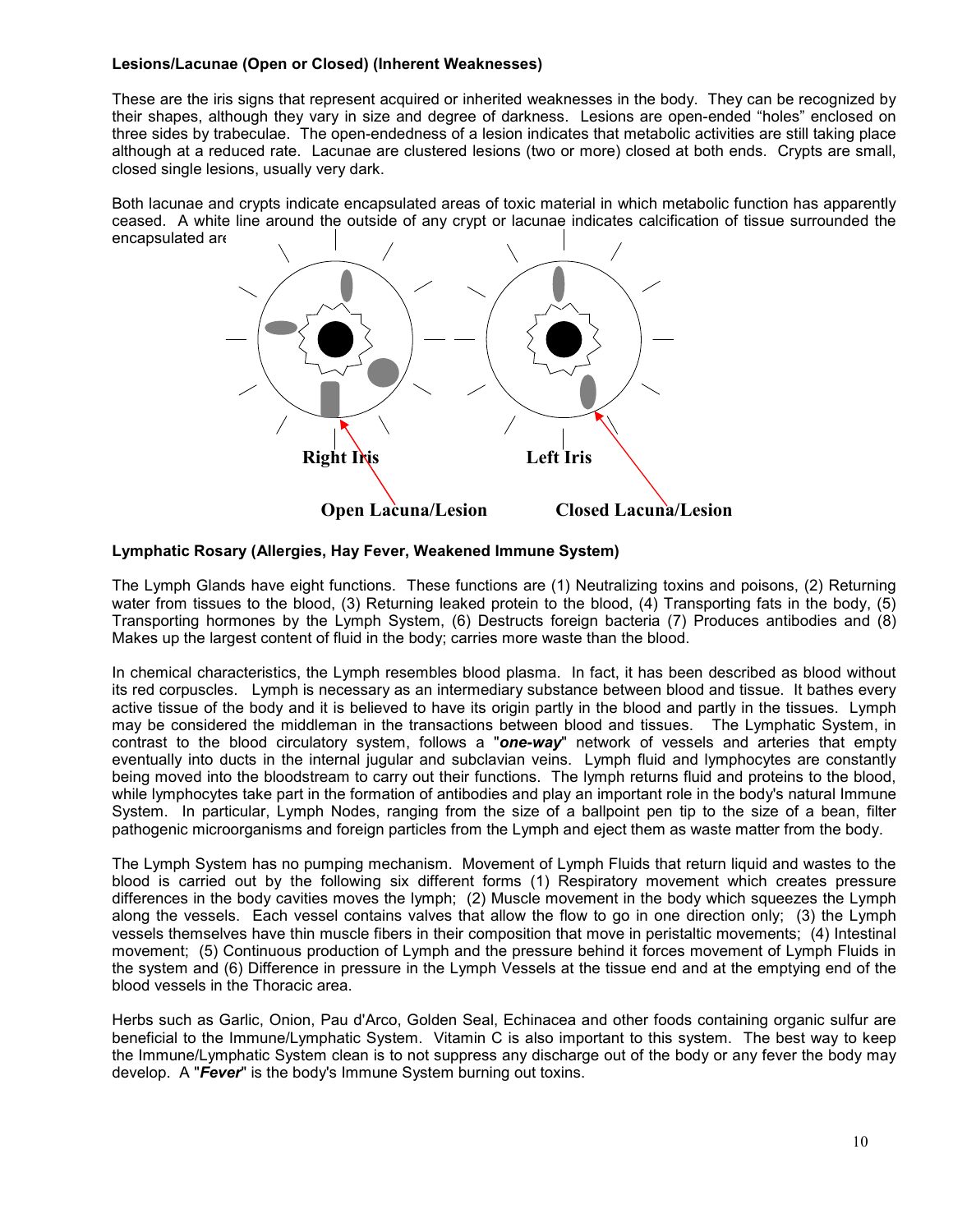By using medication to lower a fever we suppress the Immune System. Chlorinated drinking water and chlorinated swimming pools should be avoided as chlorine can also suppress the immune system.



**Nerve/Stress/Sensitivity Rings (Stress Affecting Body)**

The presence of nerve rings in the iris indicate a tense condition in the person. The lifestyle of today is conducive to the formation of nerve rings. These rings can also be called sensitivity rings which can indicate a highly sensitive individual. Nearly all persons have some nerve rings. A job or a boss that is not to one's satisfaction, a spouse which is difficult to live with or any disharmony or pressures in life can all be causes of nerve rings. If your nerve rings are heavy, perhaps you ought to be giving some thought to an alteration of your lifestyle or taking up some relaxation techniques. Some persons simply drive themselves too hard. They need to spend some time pursuing a relaxing hobby, mentally, if not physically, removing themselves from their usual work. Vacations are especially necessary and are greatly beneficial in reducing stresses of everyday living. Herbs are highly beneficial also and the ones with the most benefit to the nervous system are Catnip, Valerian, Chamomile, Skullcap and Wood Betony. All of the B Vitamins are also beneficial.



**Personality Typing (Introvert and Extrovert)**

Normally personality is determined by the autonomic nerve wreath and how small or large the colon is. The smaller and tighter the autonomic nerve wreath is to the pupil, the more introvert and/or private the individual. The larger and more expended the autonomic nerve wreath becomes, the more extrovert and public the individual. Introverts tend to be analytical/thinking, extremist/innovators, and active/kinesthetic. They tend to have strong constitutions. They can be cleansed and can fast. Extroverts tend to be emotional/spontaneous and Polyglandular. They tend to have weak constitutions. They need to be built up before they can be cleansed or be on a fast.

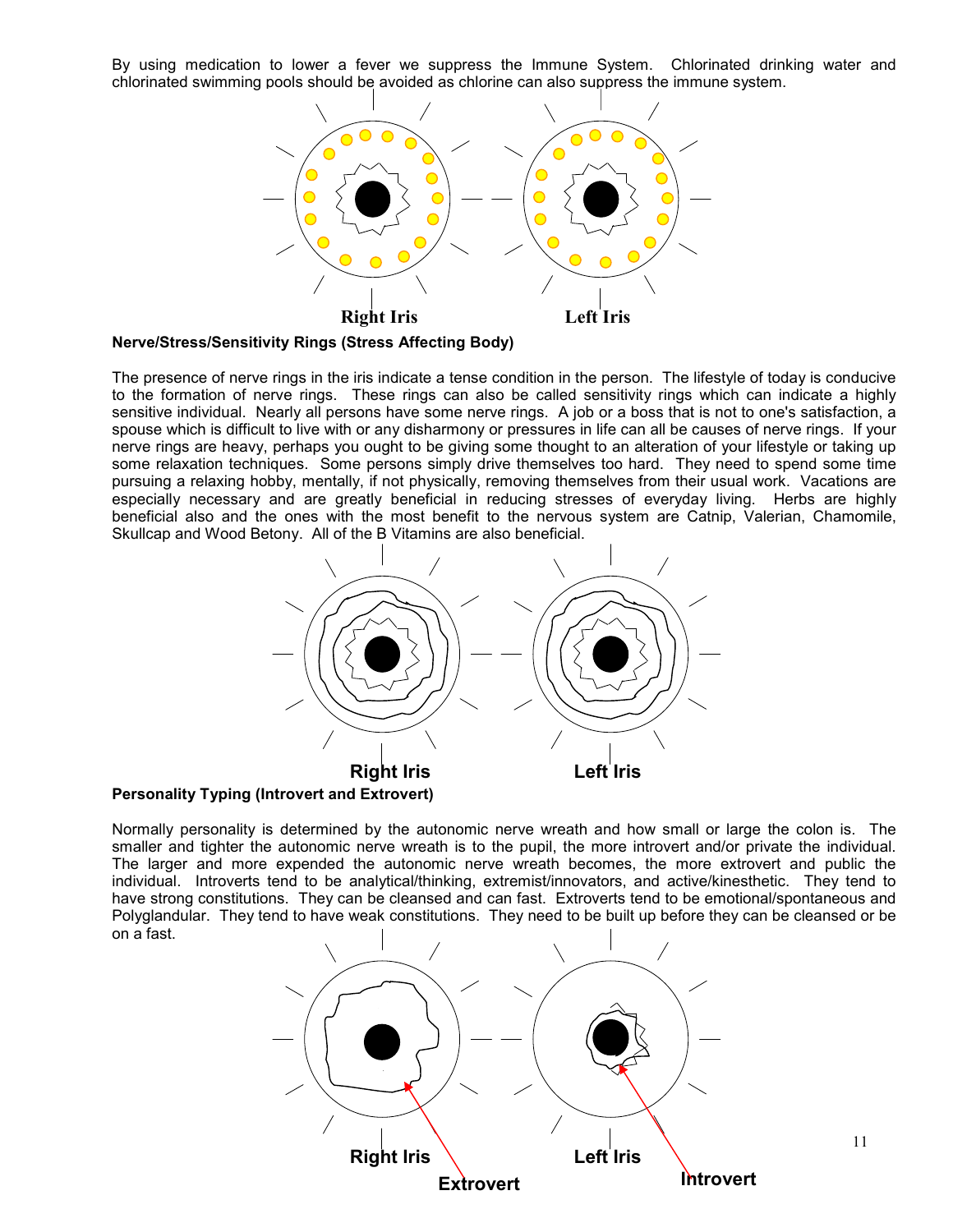# **Pupil (Enlarged)**

The pupil normally closes down in size when strong light is directed into the eye. The light necessary to take the iris slides is fairly bright and should constrict the pupil accordingly. When it doesn't, it usually is an indicator that chronic fatigue is a problem. Certain drugs or medications can also account for this as can the presence of certain disease conditions. Usually it's simply an indication of chronic fatigue. Taking care of the body and following through with a good health building program will restore vigor and diminish fatigue. An enlarged pupil is indicative of enervation or adrenal fatigue. It suggests that the inner, spiritual self is driving the physical body to exhaustion. Suggests a need for energy-producing herbs and rest.



# **Pupil (Small)**

A smaller sized pupil may be caused by anything from eye drops to food poisoning. A tight pupil is also indicative of being "*up tight*" inside. Suggests a highly tense individual and a need to relax. Individual may suppress their inner, spiritual self.



**Pupil (Irregular)**

All pupil irregularities suggest problems with the central nervous system and tendencies towards nervous disorders. Flattened areas on the pupil suggest pressure on the spinal nerves and a need for chiropractic adjustments. Pupil tonus charts showing the meaning of specific pupil shapes are available from several sources.

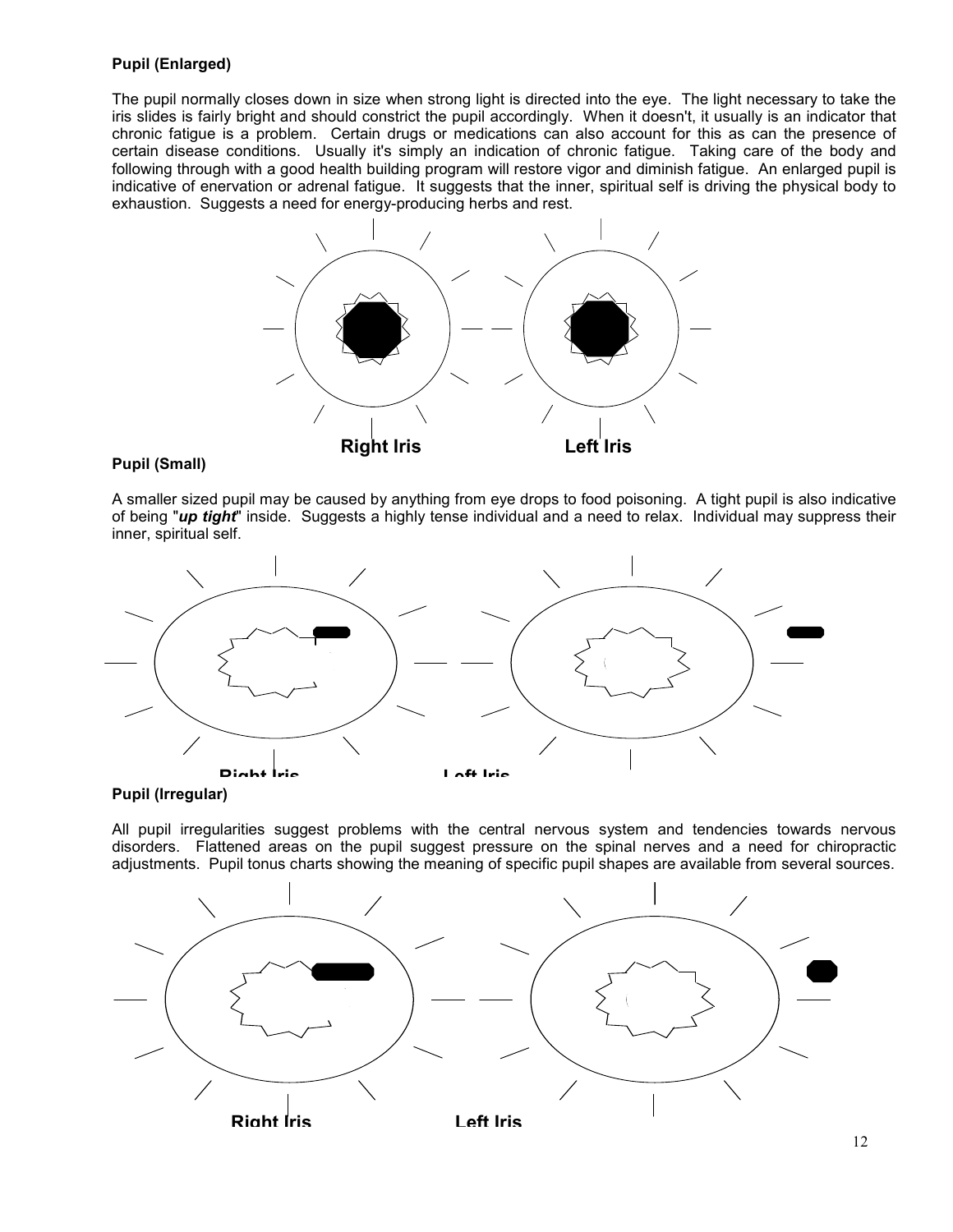# **Radii Solaris (Minor & Major) - (Toxic Lines, Parasites, Liver Lines)**

"*Radii Solaris*" resemble rays of the sun when visualized in the iris. When these are present in the iris, it is an indication of an inherent weakness in the bowel area. This type of weakness allows toxins from the bowel to more easily influence the tissues into which the radii solaris extend. When these are seen in the iris, it means that extra care needs to be taken by the person to keep the bowel clean by proper diet and colon care. People who have these "*rays of the sun*" often are prone to sinus problems, toxic headache and other toxic symptoms.

The use of the Colema Board and Bentonite Clay Water with the herbs Psyllium Hulls and Cascara Sagrada are often needed in these cases.



# **Scurf Rim (Poor Skin Elimination)**

The skin is a most important elimination system in the body. It is the largest of all the organs of elimination. Dr. Jensen says the skin is the "*third Kidney*". He says this is because the skin eliminates about two pounds of toxic waste materials through its pores each day. These are often the same type of waste acids eliminated by the Kidneys. If the skin does not function well in its elimination, the Kidneys must carry an increased load. In fact, the skin elimination is so vital that if blocked a person can die within minutes or hours. They can die of ureic poisoning, which is to say they can be poisoned by their own waste materials, which can accumulate in the blood more rapidly than the kidneys can remove them. Taking care of the skin is best accomplished by brushing it daily with a natural vegetable bristle skin brush. It is best to brush all over except for the face and other sensitive areas of the body. A softer face brush may be used if desired. The skin is brushed dry before dressing every morning and before bathing. The skin brush should not be used with water. A wonderful "*afterglow*" can be experienced following skin brushing and a softer lovelier skin can result, "*the skin you love to touch*", as they say. Wearing garments made from natural fibers next to the skin is also important. Synthetic materials are usually not absorbent, are often made from coal tar products and serve only to irritate the skin. Cotton, wool and other naturals are best. Also, clothing is best worn loosely against the skin, if possible, to allow the skin to "*breathe*".

Please do not use any powders, creams or oils on the skin that your doctor has not specifically advised. Also avoid the use of harsh soaps and detergents to cleanse the skin. If cosmetics are truly desired, please keep them to a minimum. Most dry skin, dandruff, acne and eliminations through the skin can be taken care of by using a skin brush daily and taking care of the bowel.

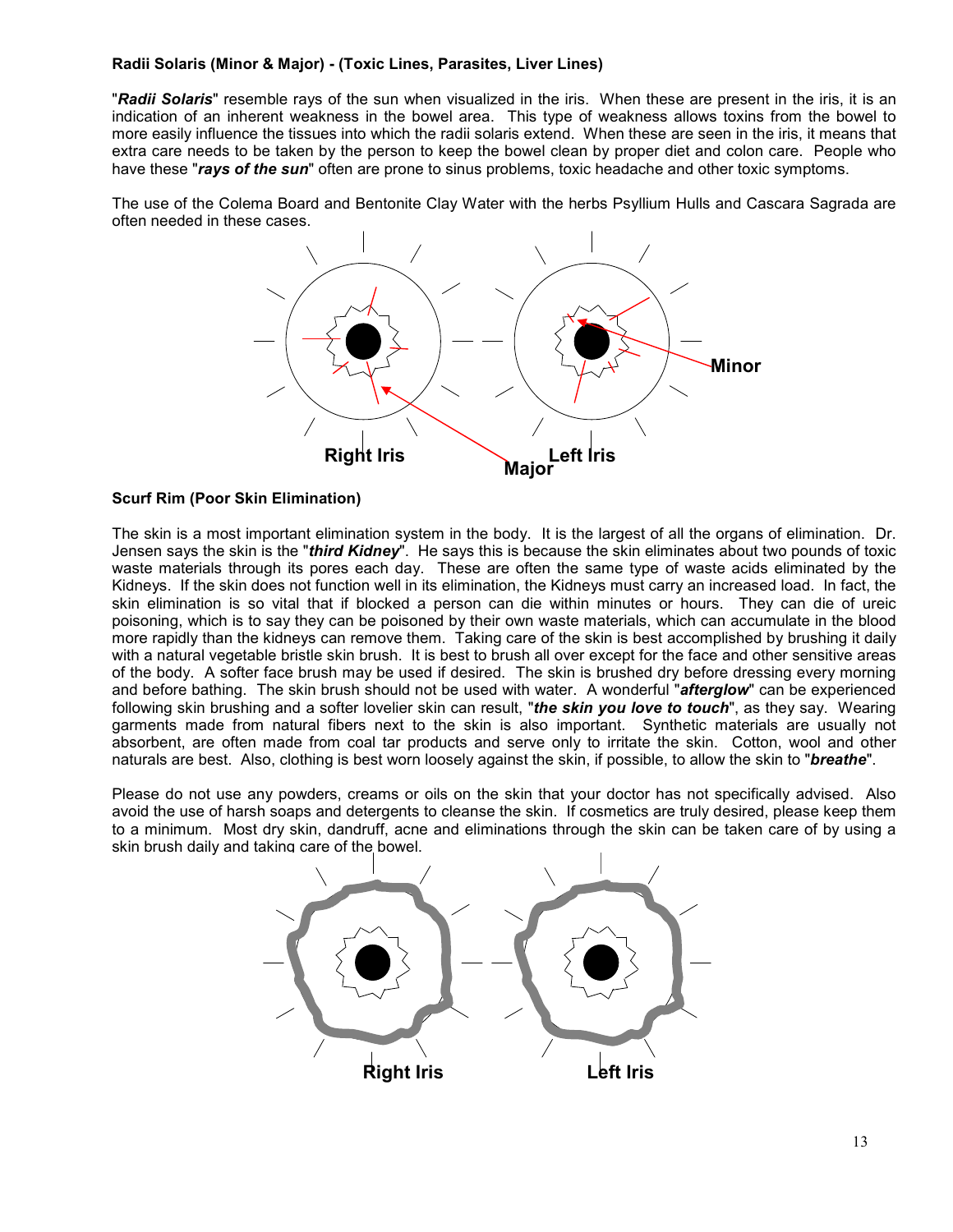# **Sodium/Cholesterol/Calcium out of Solution Ring**

This unusual marking, a translucent-to-opaque ring found in various shades of white starting in Zone 7, seems not to touch the iris but rather to be a deposit or settlement around the circumference of the portion of the cornea visible in front of the iris. That is, it is over the iris without being connected to the iris trabeculae. Its width varies, depending on the severity of the condition. This signs results from chemical imbalances in the body due to an excessive intake of salt or bicarbonate of soda, drugs such as sodium salicylate, calcium out of solution and high cholesterol or triglycerides in the blood. It may be associated with hardening of the arteries, calcium spurs and deposits, joint troubles, and so on.

As a consequence of poor eating habits, heart disease has become the number two health problem in this nation. When Hardening of the Arteries, particularly arteriosclerosis, sets in, many problems result. One approach to reducing these problems has been chelation, a process in which a solvent such as EDTA, a derivative of acetic acid, is introduced intravenously to dissolve the coating of lipids and minerals from the blood vessels.

There is also oral chelation where herbs, vitamins and minerals are taken in large quantity to help dissolve the deposits in the blood vessels. This takes longer than intravenous chelation but is very beneficial. In the iris, we find what we call a Cholesterol Ring. This iris sign indicates that Cholesterol, Calcium and Sodium have come out of the solution in the blood to deposit on the arterial walls. We can take care of this problem by bowel cleansing and dietary changes, but Dr. Jensen believes chelation is an effective means of speeding up the cleansing process. Herbs such as Garlic and Capsicum are excellent for dissolving cholesterol buildup in the veins. Foods high in Magnesium such as all yellow fruits and vegetables are also important in this case.

If you have anemia in parts of your body or extremities and high cholesterol it is imperative that you change your dietary habits and begin to understand the way your body responds to stress.



#### **Venus Congestion**

Everyone knows what poor circulation means. For many it means cold hands and feet. It may also mean poor memory if the brain circulation is involved. It can mean Varicose Veins in the legs. Circulation is aided by Vitamins A, B, B1, C, D, G and Niacin. Minerals which may help are Magnesium, Phosphorus, Silicon, Fluorine, Iodine, Iron, Manganese and Sulfur. Herbs include Hawthorn Berries, Oat Straw, Sprouts, Prickly Nettle, Cayenne and Butchers Broom. Kneipp Baths and Cayenne Pepper Baths as previously explained are also beneficial to the entire body.

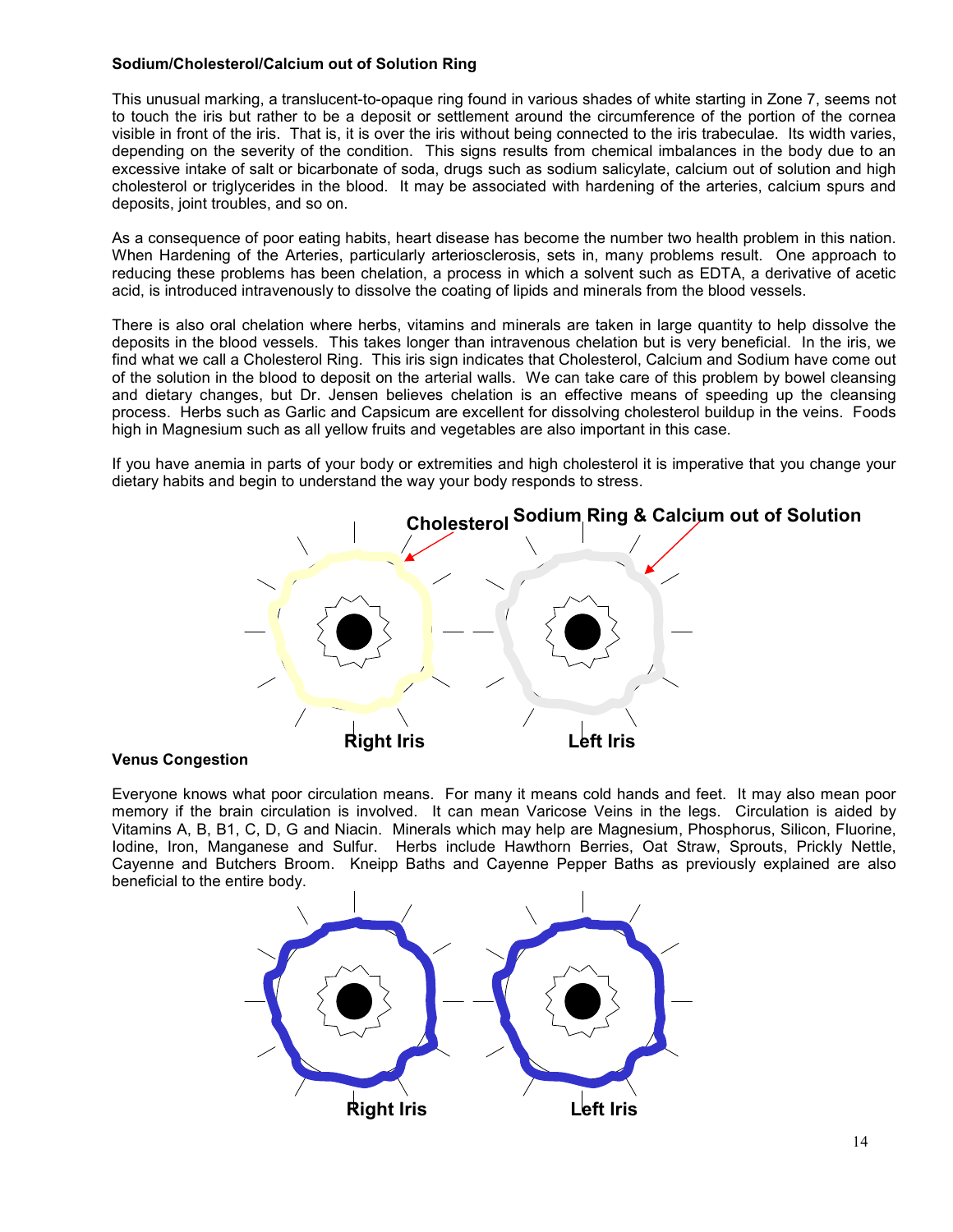### **INTERMEDIATE IRIDOLOGY - SESSION 2 - REVIEW OF THE DISEASE STAGES/LEVELS OF INFLAMMATION**

- 1. Acute White
- 2. Sub Acute Gray
- 3. Chronic Dark Gray
- 4. Degenerative/Destructive Black

An *Acute* or over active condition in the body would be seen by the Iridologist as white in the iris. An acute condition is a condition that is active meaning there might be discharge or pain as occurring during cleansing (a Cold) or Arthritis (pain in the joints).

A *Sub Acute* condition in the body would be seen as an area slightly darker than the normal color of the iris. This would be a light gray color in the iris which denotes a slightly sluggish area.

A *Chronic* condition in the body would be seen as a darkened area in the iris such as a medium brown color. This would denote a chronic condition in the body or a condition that has been a problem for quite some time. Most individuals do not realize symptoms before they are in the chronic condition. This is when most conditions surface and cause the most problems.

Lastly, a *Degenerative/Destructive* condition in the body would appear as a blackened area in the iris. This is when the cells do not repair themselves and can lead to the end of life if not taken care of properly. Many of the fatal diseases are found in the degenerative area.

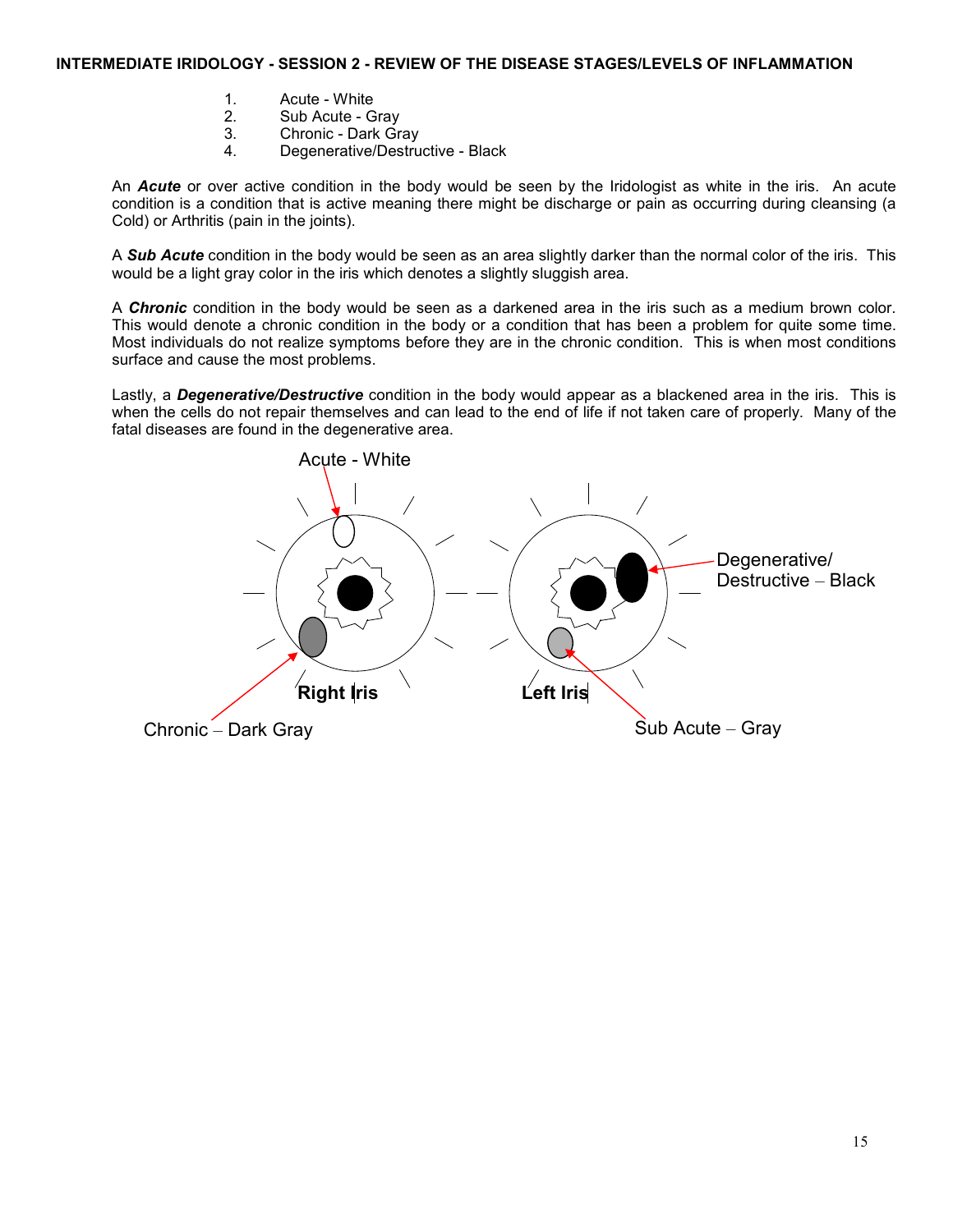# 1. **Skin (Outer)**

The skin is a most important elimination system in the body. It is the largest of all the organs of elimination. Dr. Jensen says the skin is the "*third Kidney*". He says this is because the skin eliminates about two pounds of toxic waste materials through its pores each day. These are often the same type of waste acids eliminated by the Kidneys. If the skin does not function well in its elimination, the Kidneys must carry an increased load. In fact, the skin elimination is so vital that if blocked a person can die within minutes or hours. They can die of ureic poisoning, which is to say they can be poisoned by their own waste materials, which can accumulate in the blood more rapidly than the kidneys can remove them.

Taking care of the skin is best accomplished by brushing it daily with a natural vegetable bristle skin brush. It is best to brush all over except for the face and other sensitive areas of the body. A softer face brush may be used if desired. The skin is brushed dry before dressing every morning and before bathing. The skin brush should not be used with water. A wonderful "*afterglow*" can be experienced following skin brushing and a softer lovelier skin can result, "the skin you love to touch", as they say. Wearing garments made from natural fibers next to the skin is also important. Synthetic materials are usually not absorbent, are often made from coal tar products and serve only to irritate the skin. Cotton, wool and other naturals are best. Also, clothing is best worn loosely against the skin, if possible, to allow the skin to "*breathe*". Please do not use any powders, creams or oils on the skin that your doctor has not specifically advised. Also avoid the use of harsh soaps and detergents to cleanse the skin. If cosmetics are truly desired, please keep them to a minimum. Most dry skin, dandruff, acne and eliminations through the skin can be taken care of by using a skin brush daily and taking care of the bowel.



### 2. **Lymphatic & Circulatory Systems (Outer)**

The Lymph Glands have eight functions. These functions are (1) Neutralizing toxins and poisons, (2) Returning water from tissues to the blood, (3) Returning leaked protein to the blood, (4) Transporting fats in the body, (5) Transporting hormones by the Lymph System, (6) Destructs foreign bacteria (7) Produces antibodies and (8) Makes up the largest content of fluid in the body; carries more waste than the blood.

In chemical characteristics, the Lymph resembles blood plasma. In fact, it has been described as blood without its red corpuscles. Lymph is necessary as an intermediary substance between blood and tissue. It bathes every active tissue of the body and it is believed to have its origin partly in the blood and partly in the tissues. Lymph may be considered the middleman in the transactions between blood and tissues. The Lymphatic System, in contrast to the blood circulatory system, follows a "*one-way*" network of vessels and arteries that empty eventually into ducts in the internal jugular and subclavian veins. Lymph fluid and lymphocytes are constantly being moved into the bloodstream to carry out their functions. The lymph returns fluid and proteins to the blood, while lymphocytes take part in the formation of antibodies and play an important role in the body's natural Immune System. In particular, Lymph Nodes, ranging from the size of a ballpoint pen tip to the size of a bean, filter pathogenic microorganisms and foreign particles from the Lymph and eject them as waste matter from the body.

16 The Lymph System has no pumping mechanism. Movement of Lymph Fluids that return liquid and wastes to the blood is carried out by the following six different forms (1) Respiratory movement which creates pressure differences in the body cavities moves the lymph; (2) Muscle movement in the body which squeezes the Lymph along the vessels. Each vessel contains valves that allow the flow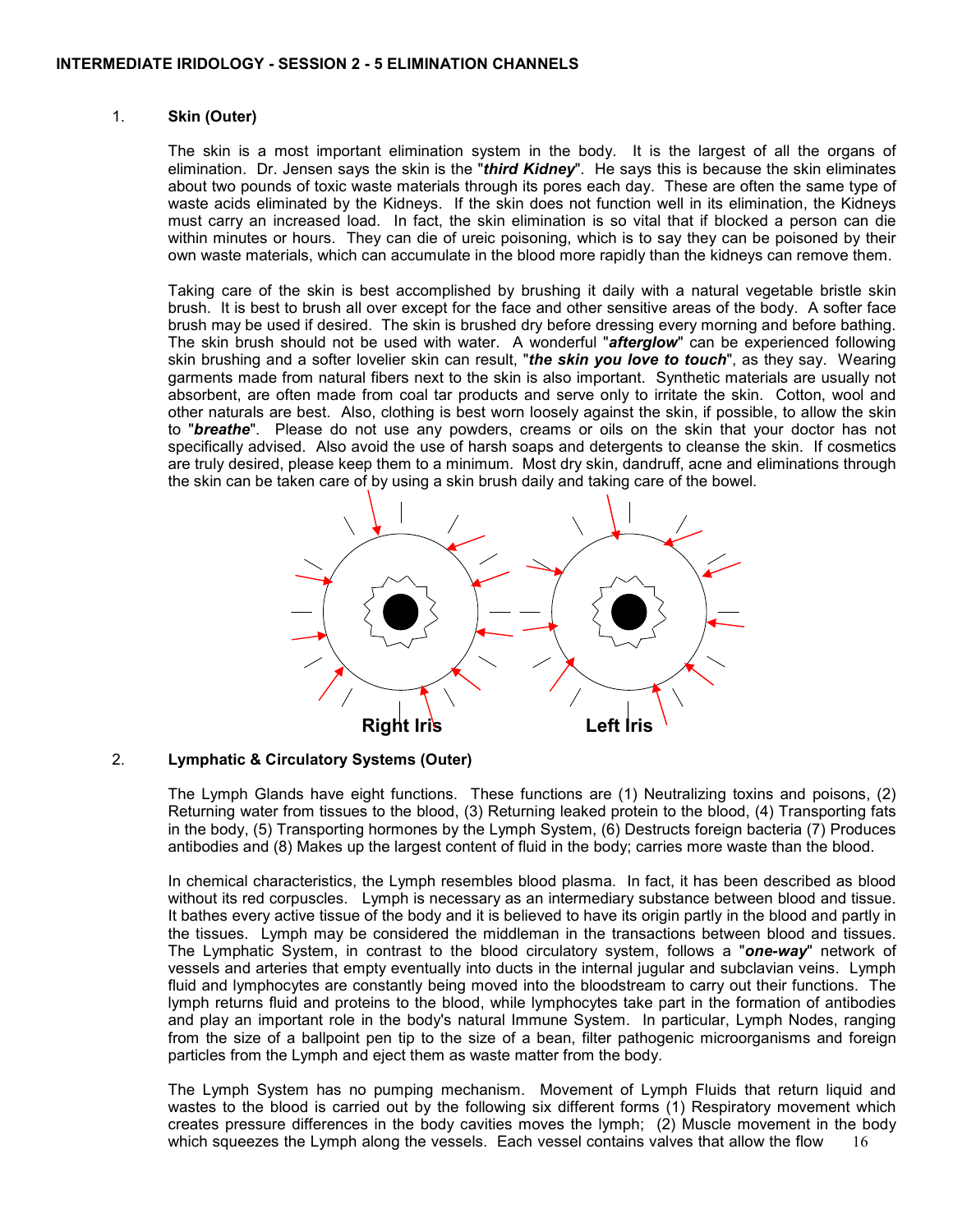to go in one direction only; (3) the Lymph vessels themselves have thin muscle fibers in their composition that move in peristaltic movements; (4) Intestinal movement; (5) Continuous production of Lymph and the pressure behind it forces movement of Lymph Fluids in the system and (6) Difference in pressure in the Lymph Vessels at the tissue end and at the emptying end of the blood vessels in the Thoracic area.

Herbs such as Garlic, Onion, Pau d'Arco, Golden Seal, Echinacea and other foods containing organic sulfur are beneficial to the Immune/Lymphatic System. Vitamin C is also important to this system. The best way to keep the Immune/Lymphatic System clean is to not suppress any discharge out of the body or any fever the body may develop. A "*Fever*" is the body's Immune System burning out toxins. By using medication to lower a fever we suppress the Immune System. Chlorinated drinking water and chlorinated swimming pools should be avoided as chlorine can also suppress the immune system.



# 3. **Kidneys (5:30-R, 6:30-L**)

The Kidneys serve as filters to remove waste products from the blood and maintain proper blood levels of necessary constituents. Without them you would die in your own toxic waste. The Kidneys are an important member of the four main elimination channels. Since you have to consider the Kidney(s) especially, it is suggested that adequate pure (not tap) water be ingested. Water is necessary to flush the Kidneys and prevent them from having to unduly concentrate waste materials. You know that you are ingesting enough water when the urine is of a straw color, not too light and not too dark and concentrated. An exception is that some foods, medications and also B-Complex Vitamins can cause the urine to be yellow. If the urine is too dark and concentrated, it usually is an indicator that you should drink more water. Eating heavy meals at night, especially proteins, can cause the Kidneys to work hard during the night when your body should be resting and operating at a slower metabolic rate. This is not the time to ask the Kidneys to do extra duty. The heavier meal should be taken at noon when the body is most active. Too much protein in the diet is tough on the Kidneys. Excess protein should be avoided. Skin brushing is also a good way to bring relief to the Kidneys. Alfalfa, Uva Ursi, Juniper Berries, Oat straw, Parsley, Dandelion and Chamomile are all herbs beneficial to the Kidneys.

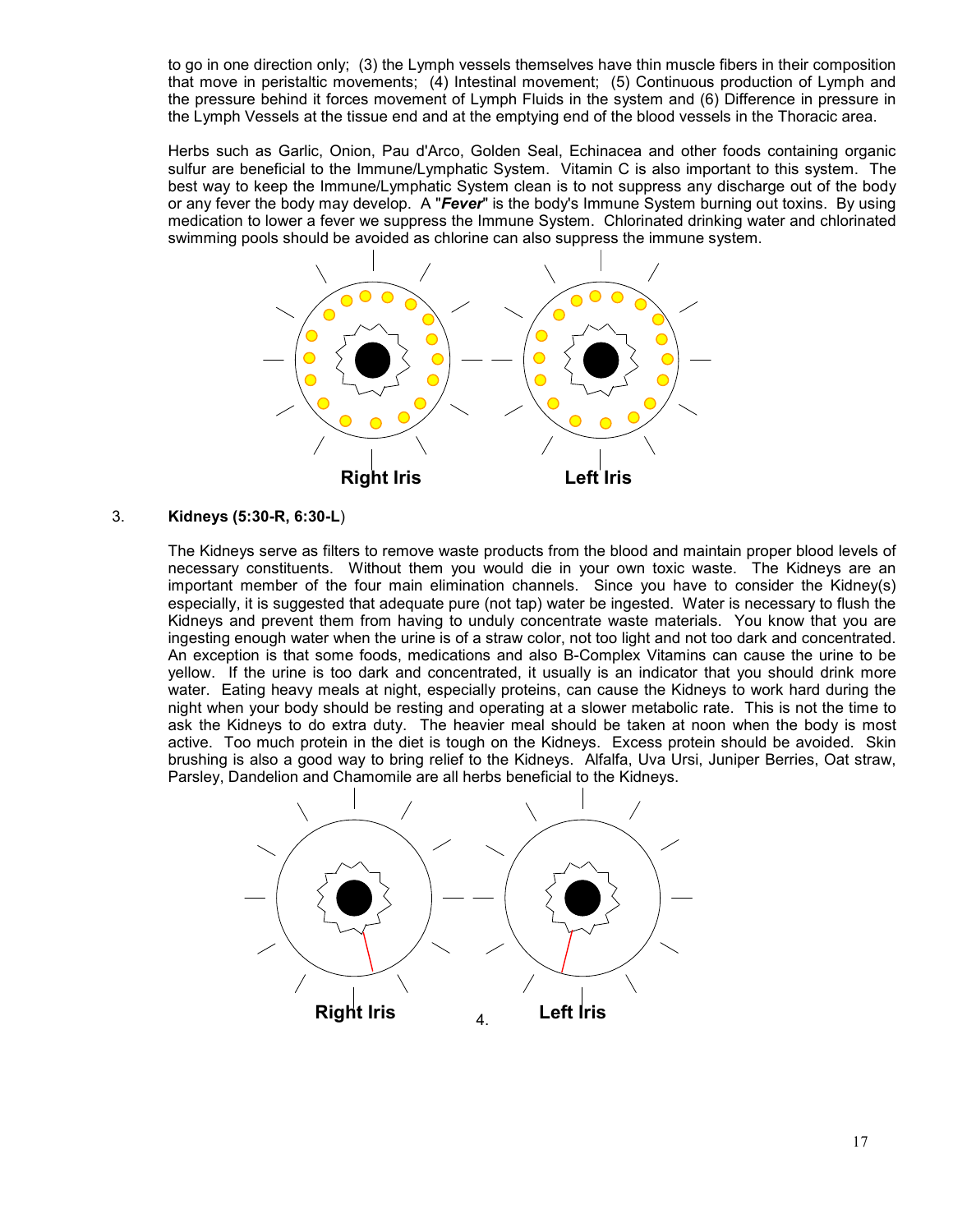### 5. **Bowel (Center)**

I am often asked why is there a need for bowel cleansing and care. I have stated repeatedly that I have never seen a Client who did not have a bowel problem. They all do. Many persons say they have no problem with the bowel. It is true that many of these same people may be unaware of their problem. This is to say, they have no symptoms which they immediately associate with a bowel condition. One reason people think this way is because they, and so many others these days, have never known what constitutes a properly functioning bowel. Iridology tells us that the Bowel, and particularly the lower bowel or colon, is the king of the elimination systems. *It is the key to improving nearly all aspects of one's health*. All other health aids can have less than their maximal benefit if the bowel is in need and is neglected. There are some who would rather not speak of the Bowel and its functioning. They think of it as a "*dirty*" subject. Be sure and know that the Bowel is no less an organ than the Liver or Kidneys, both of which have a similar function to the bowel in that these are all organs of cleansing and detoxification. We should clean internally. Remember, it does very little good to be clean on the outside while remaining filthy on the inside. If you are serious about improving your health, it is essential to consider the Bowel first among the elimination systems. The finest way to take care of the Bowel is by use of the Colema Board in conjunction with a cleansing program using Psyllium Hulls and Cascara Sagrada. Foods beneficial to the bowel are all yellow fruits and vegetables as well as cornmeal.



#### 6. **Lungs (8:00-10:00 R, 2:00-4:00 L)**

This is one of the primary elimination systems in the body. The respiratory system via its exchange of gases oxygenates the blood, but also in the course of expiration removes potential acidic waste products in their gaseous form thus helping to maintain the body's acid/alkaline balance. When we do not get enough gas exchange due to poor lung development, mucous congestion or destruction of the lung tissues, we are forcing the other elimination systems to carry an additional burden. Whenever an elimination system fails to do its job efficiently, the whole body suffers. Toxic waste build-up in the tissues lowers vitality, diminishes resistance to disease, hastens the aging process and generally leaves the door open to many other problems. You can take care of the Lungs and Bronchioles by first avoiding the longterm use of over-the-counter drugs such as bronchial dilators, nasal sprays, decongestants and other drugs. These destroy the sensitive mucous tissues and are habit-forming substances and do nothing to correct the real problems which still exist. You might think of helping yourself, if necessary, naturally in the following ways: Seek a climate, if possible, which is most helpful to these areas. Usually this is a dry climate with lower humidity and not too cold. Elevated altitude usually is a help, 1,500 - 2,500 feet above sea level is best. Bowel care is almost always needed in cases where respiratory problems are involved. Of course, changes in the diet are essential especially eliminating all processed dairy products, whole wheat products and refined foods. Vitamins A, B, C and D are needed in adequate supply as are the minerals Calcium, Copper, Fluorine, Iron, Oxygen and Silicon.

Helpful herbs are Comfrey, Lungwort, Angelica, Elecampane, Eucalyptus, Fenugreek, Licorice, Marshmallow, Mullein, Sage and Thyme. Of course there is exercise. Sniff breathing exercises and any work or play in the outdoors which causes you to breathe deeper would be beneficial.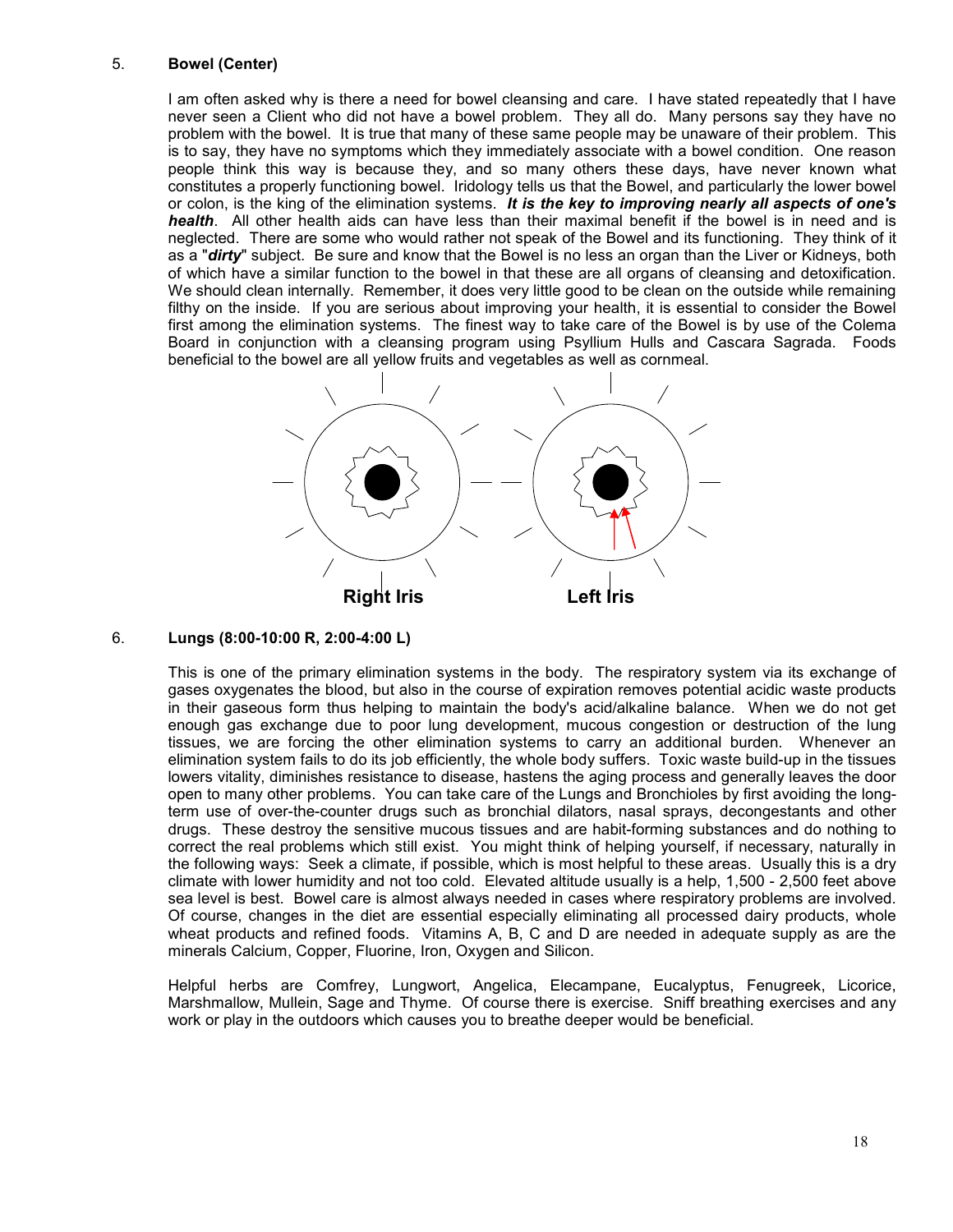Try to stay away from heavy smog areas and drive with the car windows up to avoid breathing the exhaust. Don't suppress sneezes or coughs as these are your Bronchioles and Lungs cleansing themselves.

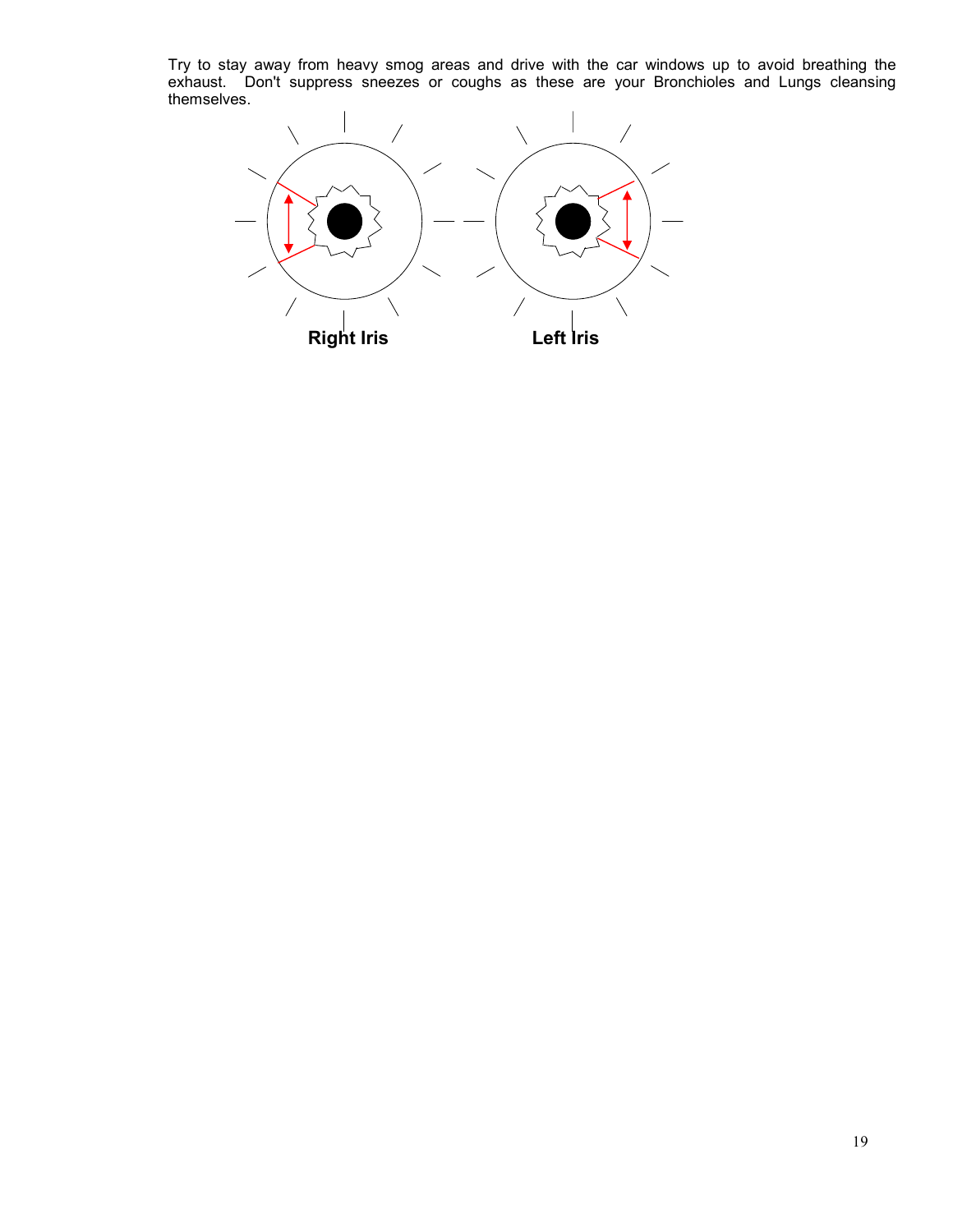### **INTERMEDIATE IRIDOLOGY - SESSION 2 - PUPIL TONUS**

# 1. **Hazy Pupil (Vision Difficulties and/or Beginnings of Cataracts)**

The pupil should be a "jet black" color. If it is hazy it usually indicates difficulties with vision and/or the beginnings of cataracts. Determine if the client wears contacts or glasses. Herbs such as eyebright and bayberry are beneficial to restoring vision as are natural vision courses, slant boards, and proper nutrition. Many time people will have hazy pupils if they wear sunglasses a lot. Check for a Calcium out of Solution ring as well and follow the treatments for that particular marking if found.



# 2. **Enlarged Pupil (Adrenal Fatigue)**

The pupil normally closes down in size when strong light is directed into the eye. The light necessary to take the iris slides is fairly bright and should constrict the pupil accordingly. When it doesn't, it usually is an indicator that chronic fatigue is a problem. Certain drugs or medications can also account for this as can the presence of certain disease conditions. Usually it's simply an indication of chronic fatigue. Taking care of the body and following through with a good health building program will restore vigor and diminish fatigue. An enlarged pupil is indicative of enervation or adrenal fatigue. It suggests that the inner, spiritual self is driving the physical body to exhaustion. Suggests a need for energy-producing herbs and rest.



# 3. **Tense Pupil (Uptight Inside)**

A smaller sized pupil may be caused by anything from eye drops to food poisoning. A tight pupil is also indicative of being "*up tight*" inside. Suggests a highly tense individual and a need to relax. Individual may suppress their inner, spiritual self.



20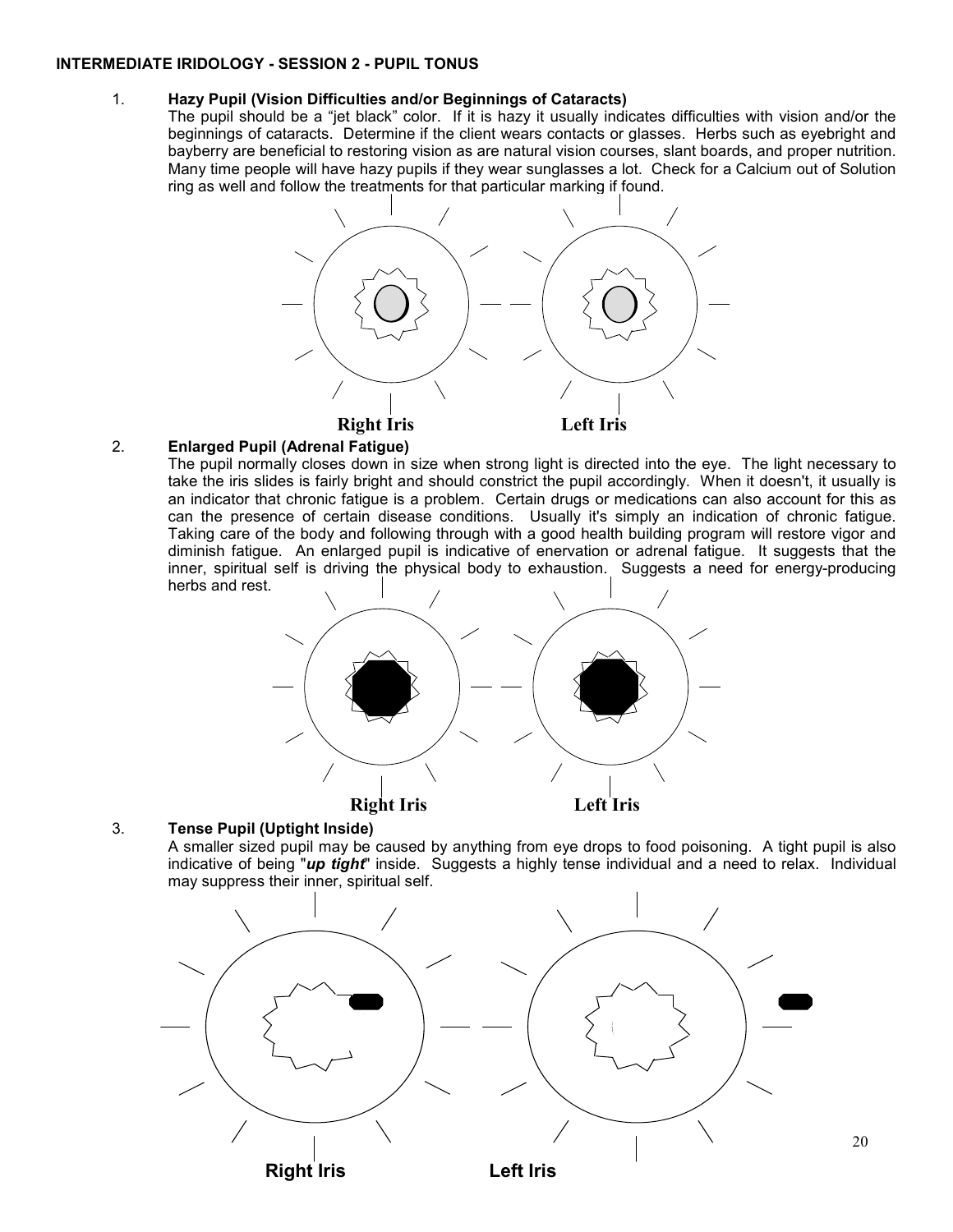# 4. **Irregular Pupil (Chiropractic Care - Central Nervous System)**

All pupil irregularities suggest problems with the central nervous system and tendencies towards nervous disorders. Flattened areas on the pupil suggest pressure on the spinal nerves and a need for chiropractic adjustments. Pupil tonus charts showing the meaning of specific pupil shapes are available from several sources.



# **INTERMEDIATE IRIDOLOGY - SESSION 2 - REFLEX SIGNS Right Iris Left Iris**

Reflex Signs are important to learn and understand. They are markings in the iris that show up on opposite sides of the iris. For instance, someone may have a lacuna in the sex impulse/mental sex area of their brain. They may have problems with their libido and a male may have difficulties with impotence. If you notice a marking in this area of the brain, be sure to look directly across the iris. Notice that the sexual organs are located directly across. Normally you will find corresponding markings there. Another example would be someone with markings in their shoulder area. Look directly across the iris at the upper back area. Generally there will be marking in both areas. These markings which are across from each other in the iris are considered reflex signs. One can affect the other and both should be taken care of.

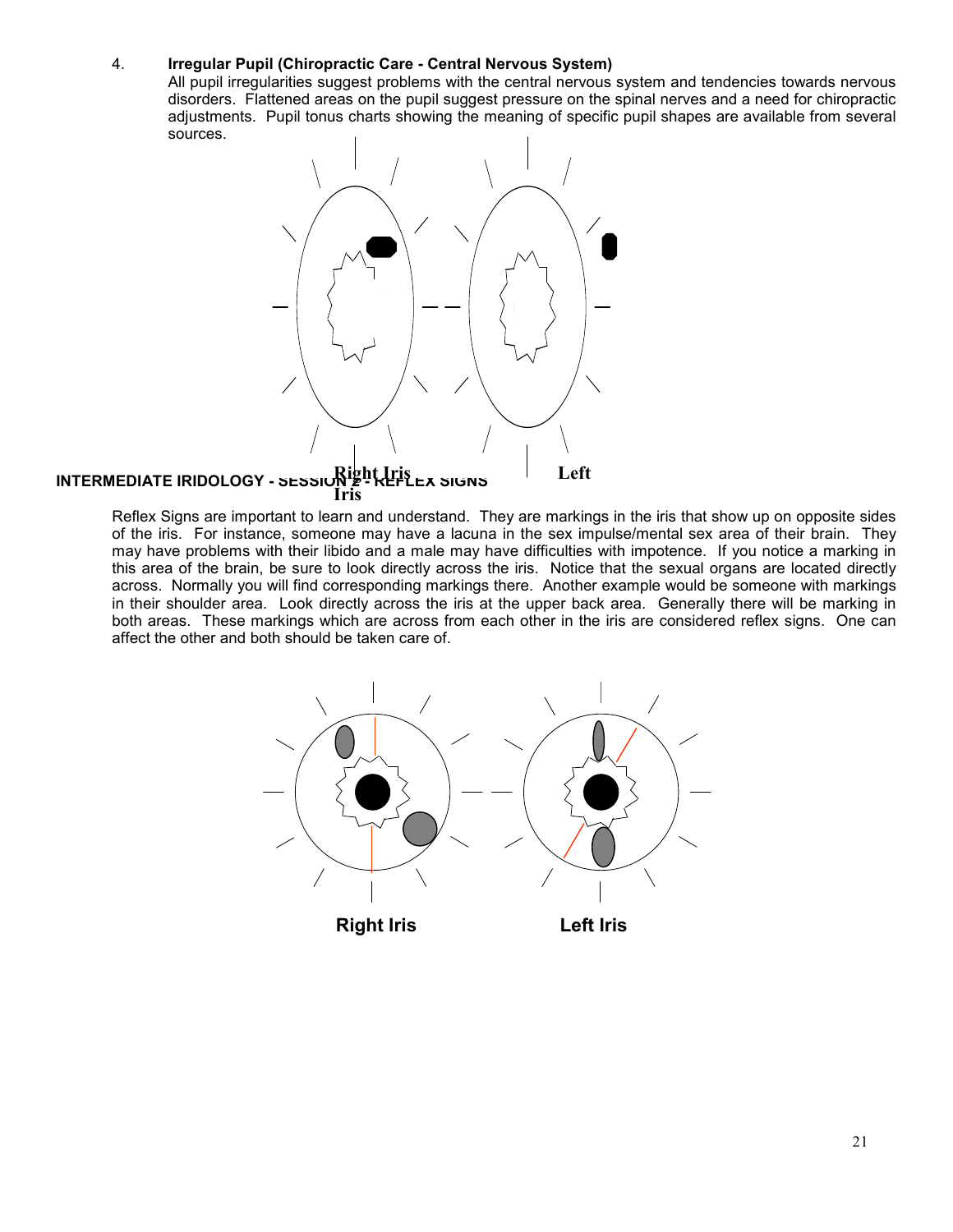# **INTERMEDIATE IRIDOLOGY - SESSION 3 - CONSTITUTIONAL IRIDOLOGY - BASIC PATTERNS**

#### **Structure**

The structure of the iris is another way of thinking of the constitution of the iris. A strong constitution would be considered a very tight or a tight structure. A medium constitution would be considered a moderate structure. A weak constitution would be considered a loose or very loose structure. When looking at the structure of the iris we are trying to determine how close the fibers of the iris of the eye are to each other or how far apart they are due to lacuna, radii and other inherent weaknesses.

# **Very Tight - Strong Constitution**

Fibers are tight and straight without spaces in between.



#### **Tight - Strong Constitution**

Fibers are tight and a little wavy without spaces in between.



#### **Moderate - Medium Constitution**

Fibers are mostly straight but have some spaces in between.

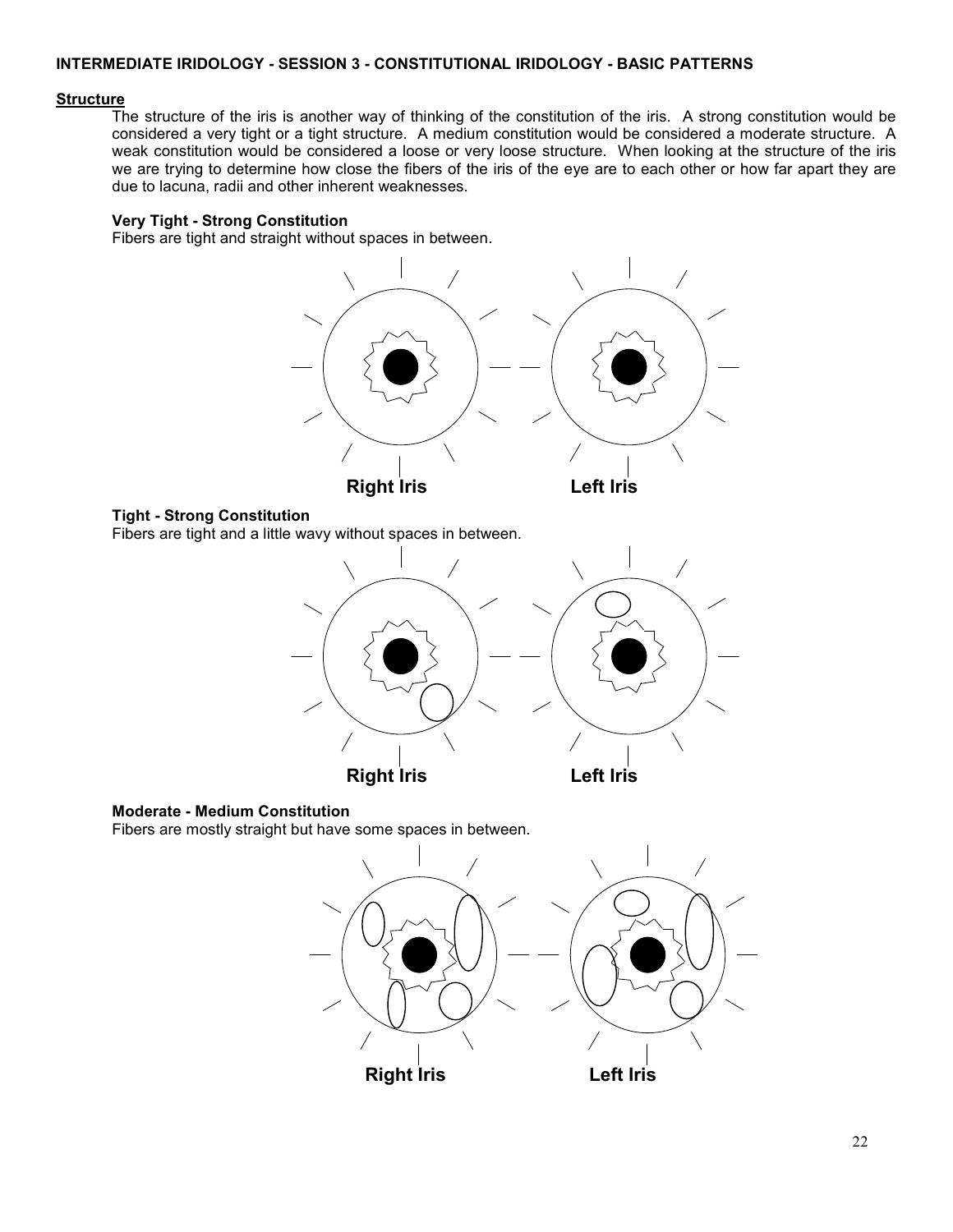# **Loose - Weak Constitution**

Fibers are very wavy with a lot of spaces in between. Autonomic nerve wreath can be more than half way away from the pupil.



### **Very Loose - Weak Constitution**

Fibers are extremely wavy. In this iris it is difficult to tell the difference between the actual fibers of the iris and the inherent weaknesses. Tissue integrity is very low and there is a lot of structural weakness.



### **Function**

The function in the iris is the level of inflammation. We have learned that the levels of inflammation are acute, sub acute, chronic, and degenerative. Now we will break these down further and look at them as colors and shades rather than diagnostic terms.

### **Hot – Acute**

When the fibers are white and raised they are considered acute or "hot". They are considered to be hot because there generally is a lot of inflammation in the body where the fibers are raised and white. We consider an iris to be hot when there is inflammation everywhere in the iris. We also can call this an "acid" eye.

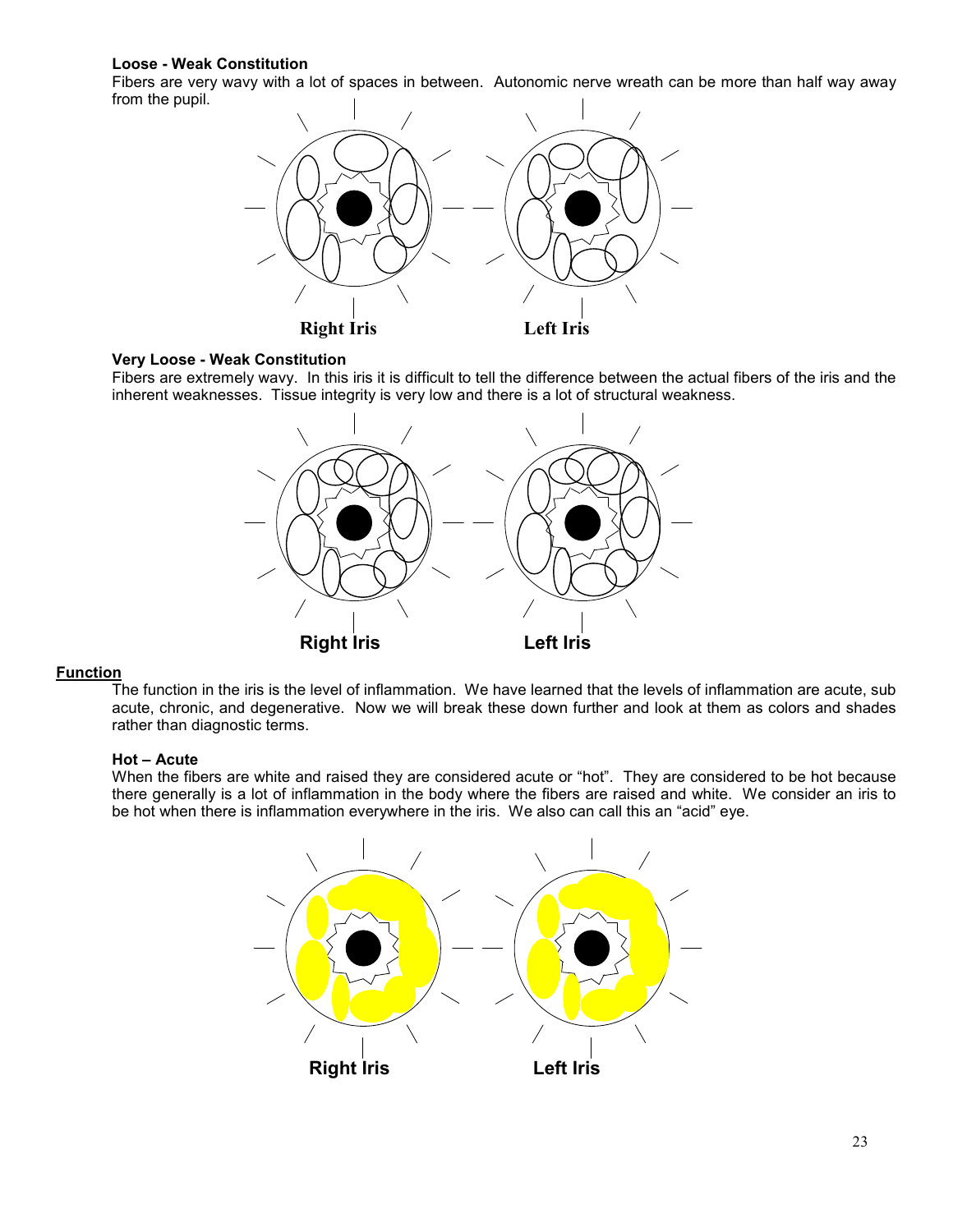# **Warm – Sub Acute**

When some of the fibers of the iris are white and raised they are considered sub acute or "warm". The body is considered to be warm because there is some inflammation throughout the body. Some areas of the body are normal and some are warm.



### **Moderate – Normal**

When the iris of the eye is the color it should be and the fiber are not particularly white and not particularly darker than they should be we consider the iris to be moderate. This person tends to be in generally good health with very few complaints.



### **Cool – Chronic**

When the iris of the eye is darker than it should be and looks sluggish we would consider the body to be cool. A lot of times you would see venous congestion and anemia in extremities as well as weakened adrenals and fatigue. This person needs to be built and areas need stimulation and attention. Circulation needs to be improved throughout the body.

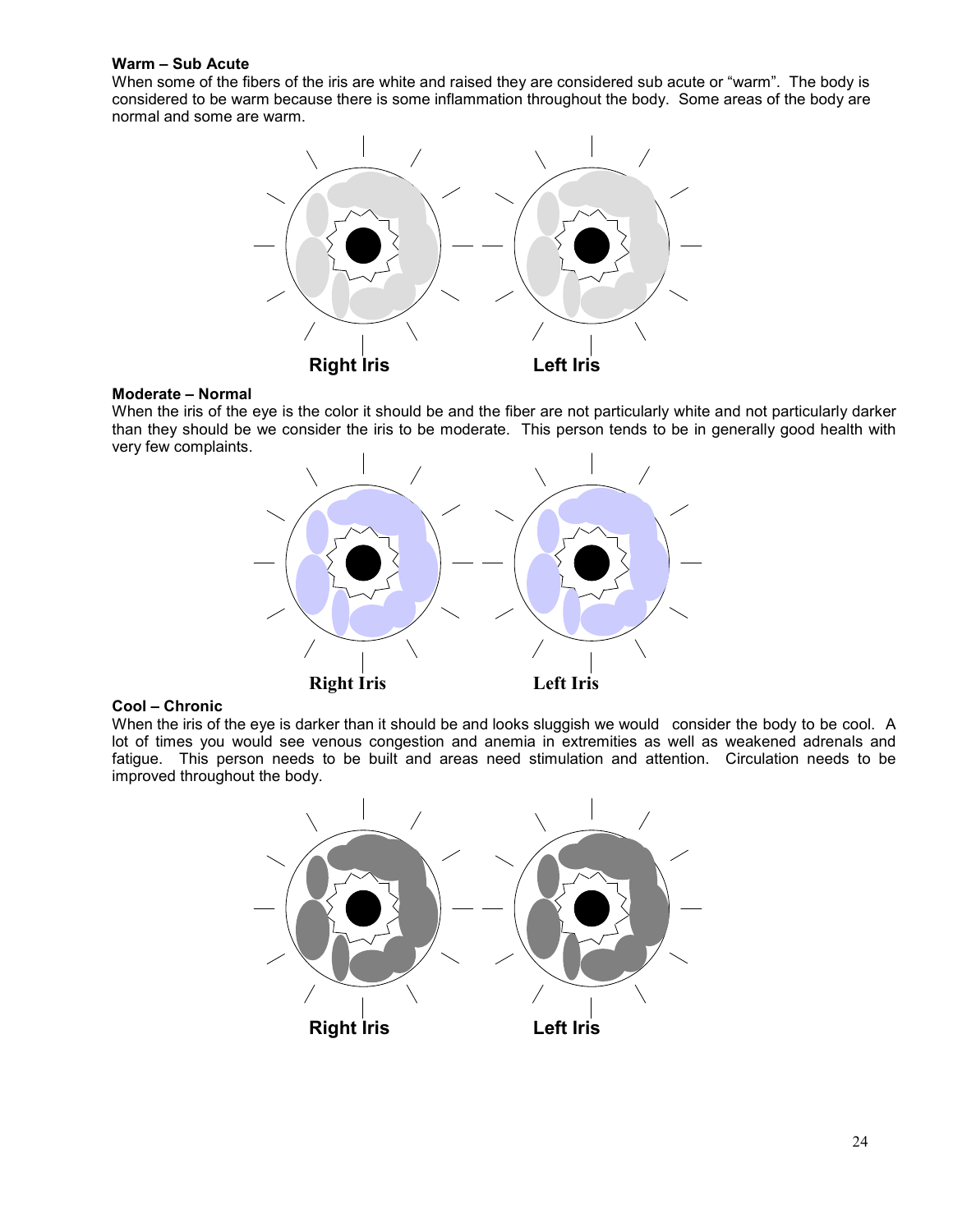### **Cold – Degenerative/Destructive**

When the iris of the eye looks very dark and areas look almost black we consider the body to be cold. Normally there would be anemia in extremities, Arcus Sinilis, venous congestion and possibly a sodium/cholesterol/calcium out of solution ring. The person would be very sluggish needing caffeine to wake up and get moving in the mornings. Circulation would be slow and the person would probably not be getting enough exercise. This person needs to be built and areas need to be stimulated immediately. Circulation needs to be improved throughout the body and chelation therapy probably needs to be considered.



### **True Eye Color**

When looking at the iris of the eye we note there are many colors in the iris fibers. These colors generally sit on top of the fibers of the eye changing the color of the eye when viewed from far away. When looking at the iris with an iriscope or magnifying lens we can see these deposits are not within the iris fibers and are not meant to be there.

# **Pure Blue** - **Blue-Eyed Type** (German: Lymphatic)

#### A. **Description**

White collaret (autonomic nerve wreath), solid blue or gray/blue color with no discoloration or psora (pigments). Related to the primary color blue and the spiritual aspect of health. Strong tendency towards Western phlegmatic (water) constitution and Chinese water, metal constitutions.

# B. **Tendencies**

This is the "*pure*" blue eye that is found in people's of European descent. It usually accompanies a classic phlegmatic disposition which means the person is prone to lymphatic disturbances and catarrh afflictions. This is probably due in part to the fact that people of European descent are frequently heavy consumers of dairy products. Blue-eyed people are also thought to have a greater tendency to accumulate uric acid in their bodies and to have kidney troubles. The body systems and parts that these people have to pay particular attention to are the following: Mucus membrane areas (upper respiratory tract, bronchioles, villi of lungs, digestive tract and the uro-genital tracts), lymphatic tissues (tonsils, appendix, spleen and lymph nodes) and membranes of the joints.

Health problems commonly found in people with the lymphatic constitution include the following: Sinus troubles, sore throats, tonsillitis, earaches, bronchitis, asthma, swollen lymph nodes, skin catarrh (eczema and dandruff), kidney weakness, arthritis and rheumatism.





Right Iris Left Iris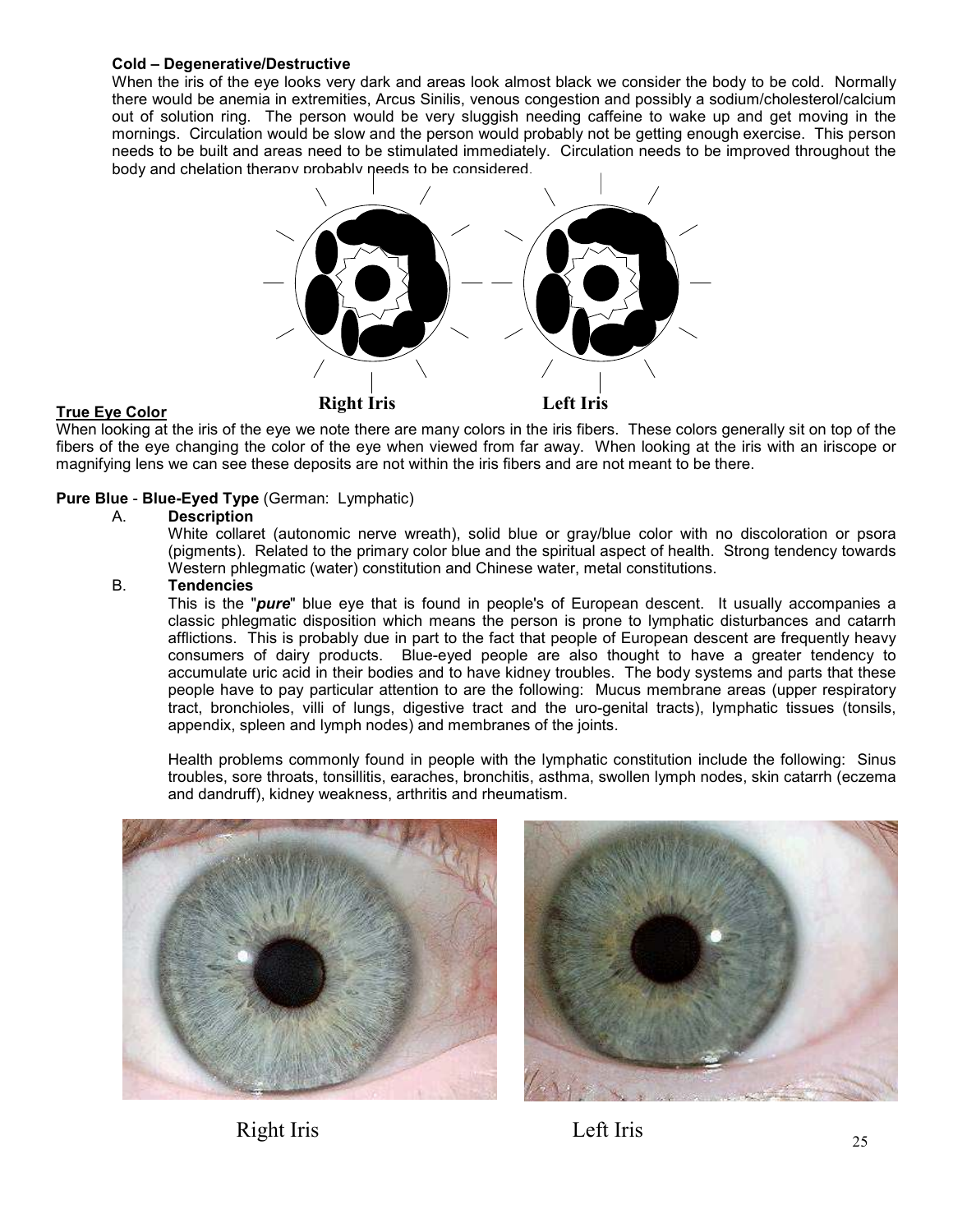### A. **Description**

Discolorations or psora (drug spots) on top of a blue background (fiber structure is visible through color). Related to the primary color yellow and the mental aspect of health. Strong tendency towards Chinese wood, earth constitutions and the Western air constitution.

# B. **Tendencies**

The blue/brown mix eye has been linked by Iridologists with a disposition to biliary or hepatic (liver) troubles. It is believed that the colorations on top of the blue eye are a sign of toxicity in the body due to digestive problems. When the pigmentation is concentrated around the center of the eye, this is especially linked with digestive disturbances. Problems with the liver and other digestive organs can lead to further imbalances in the glandular and circulatory systems. Body systems and organs to pay particular attention to are as follows: The digestive system (stomach, pancreas, gall bladder and especially the liver) and the intestinal tract.

Common health problems Iridologists associate with this type are: Hypoglycemia, PMS, indigestion, gallstones, constipation, gas, toxicity of the digestive tract, anger and/or depression, difficulty getting to sleep followed by difficulty waking up in the morning, nausea, stiffness and achiness, headaches (especially migraines), food allergies, seasonal allergies and Candida.

- C. **Colors** Colors have strong meaning in this eye type:
	- **1. Straw Yellow**: Relates to the kidneys and suggests poor kidney function.<br>**2.** Neon Orange: Relates to the pancreas and suggests a tendency to blood
	- **2. Neon Orange**: Relates to the pancreas and suggests a tendency to blood sugar imbalances and problems with digesting (metabolizing) carbohydrates.
	- **3. Dirty Orange**: May relate to either the pancreas or the gallbladder. Suggests some tendency as neon orange, but may also suggest gall bladder problems. Look for other signs of gall bladder problems (marks in gallbladder zone or fatty deposits in whites.)
	- **4. Dark Brown**: Related to liver function.
	- **5. Reddish Brown**: Suggests breakdown of the blood and a need to work with blood purification and building. Possible problems with liver, spleen and bone marrow.



**Right Iris Left Iris**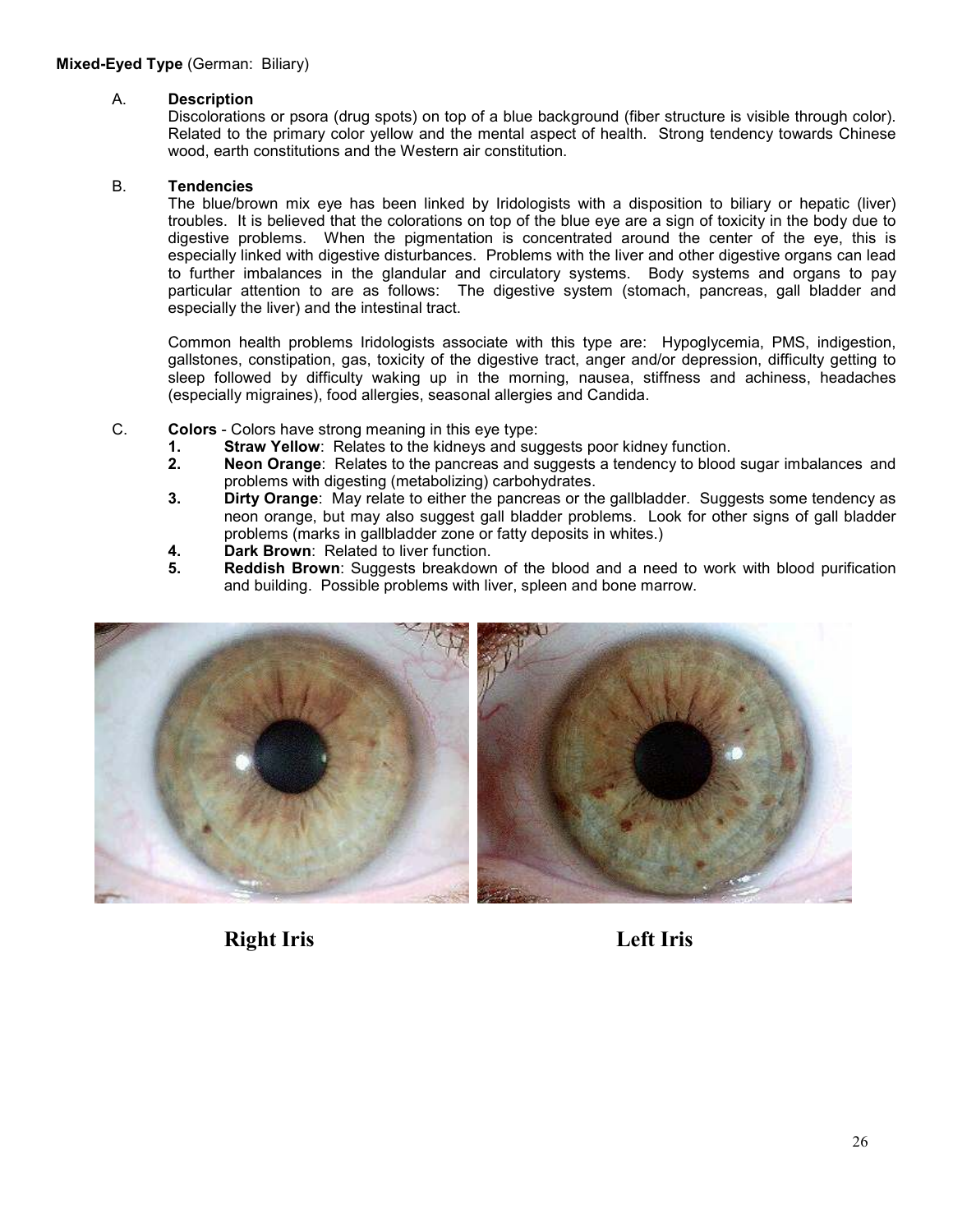# **Brown Eyed Type** (German: Hematogenic)

# A. **Description**

Pure brown eye with pigments covering iris fiber structure. Related to the primary color red and the physical aspect of health. Probably Chinese constitutional types: fire and earth. Probability related to Western fire and earth constitutions as well.

### B. **Tendencies**

Pure brown eyes are difficult for Iridologists to read because a layer of pigment completely covers up the fiber structure of the eye. However, Iridologists have noted some general characteristics of brown-eyed people. First, they appear to be pre-disposed to imbalances in blood composition and hence to blood disorders. It has been suggested that they have a possible inherent inability to store adequate supplies of minerals. They may especially have problems with calcium metabolism. Specific systems and organs to pay particular attention to are: The circulatory system (heart, blood, blood vessels), the organs that make blood (liver, spleen, bone marrow), the digestive system and the endocrine glands.

Common health problems experienced by brown-eyed people include: Anemia, hardening of the arteries, all types of blood diseases, constriction and hardening of lymph tissue, possible reduced leukocytes in the blood, digestive troubles, mineral deficiencies and early breakdown of the endocrine glands.



**Right Iris Left Iris**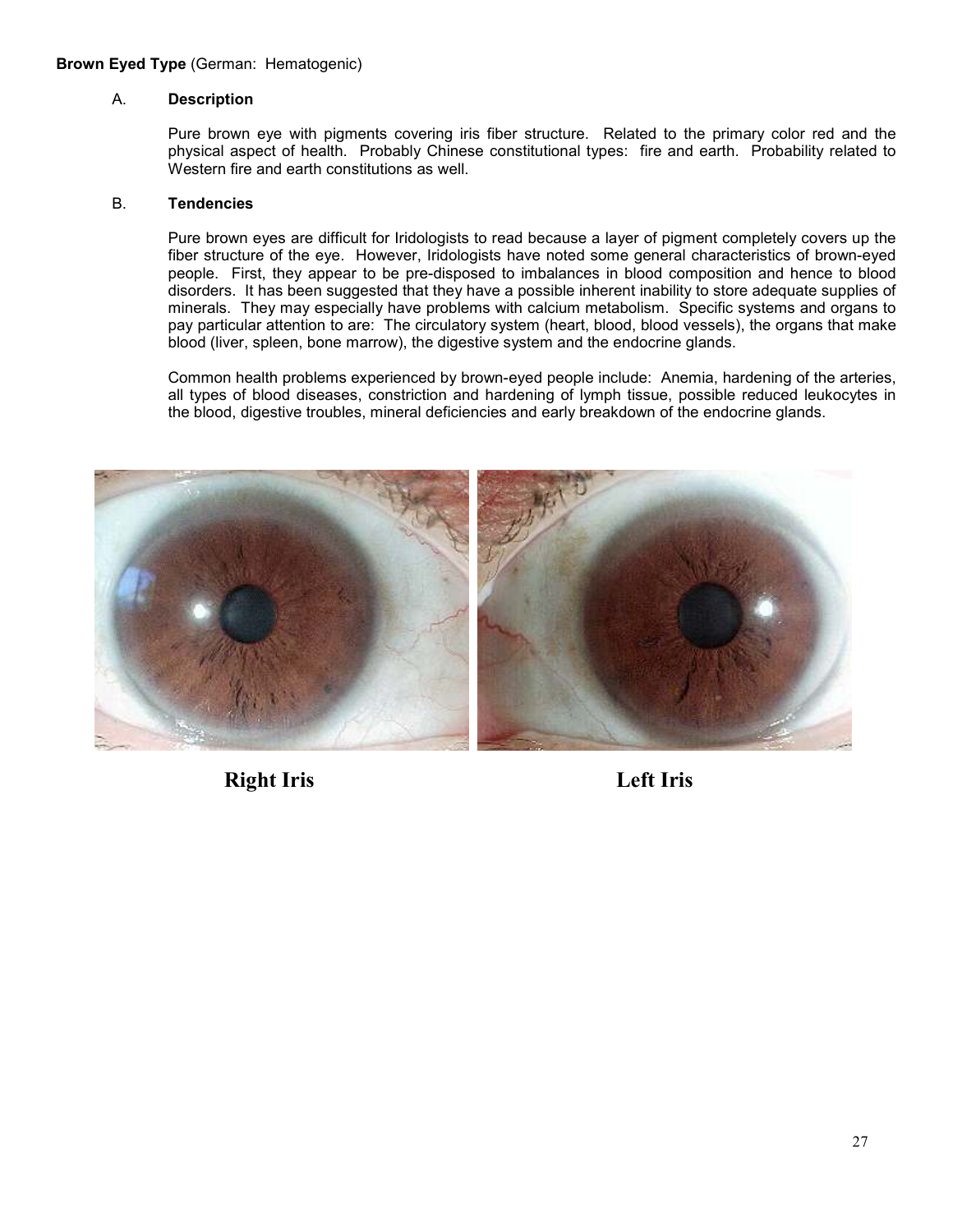## **INTERMEDIATE IRIDOLOGY - SESSION 4 - CONSTITUTIONAL IRIDOLOGY - PERSONALITY (FIBER STRUCTURAL) TYPING**

### **Basic Patterns - Based on four personality patterns from Rayid model: flower, jewel, stream, shaker.**

1. Emotional/Spontaneous 1a. **Connective Tissue Type** - Many Lacunas, No Psora (German: Connective Tissue Type) (Jensen: Weak Constitution) (Rayid: Flower/Emotional Type)

**Body Systems & Organs**: Lack of structural tone in connective tissue of body. Organs where lacunas lay tend to be structurally weak. If lacuna is dark the organ tends to be sluggish.

**Problems**: Lack of tissue integrity (strength or tone) such as varicose veins, hemorrhoids, prolapsed colon, organ misplacements, hernias, subluxations and structural misalignments. Tend towards glandular and especially adrenal weakness. May have problems assimilating and/or utilizing structure building nutrients such as calcium, vitamin C, bioflavinoids, silicon and protein.

**Therapy**: Entire body needs building and tonification to strengthen structure. Use raspberry, comfrey, nettles, oat straw, calcium, protein, vitamin C, silicon, minerals for the digestion, bowel cleansing with fiber if pockets.

**Emotions**: Extremely strong emotionally. May live longer and healthier lives than someone with stronger constitution.

#### 1. Emotional/Spontaneous

1b. **Polyglandular Type** - Many Closed Lacuna Encircling Wreath Like Petals of a Flower. Also called a "Daisy Petal Eye" or "Ring Around the Collaret" (German: Polyglandular Type) (Jensen: Weak Constitution) (Rayid: Flower/Emotional Type)

**Body Systems & Organs**: Lack of structural tone in connective tissue of body. Organs where lacunas lay tend to be structurally weak. If lacuna is dark the organ tends to be sluggish.

**Problems**: Prone to insufficient excretions from glands (pancreas, gall bladder, adrenals, etc.). Digestive troubles, heart, liver and kidney problems.

**Therapy**: Entire body needs building and tonification to strengthen structure. Use raspberry, comfrey, nettles, oat straw, calcium, protein, vitamin C, silicon, minerals for the digestion, bowel cleansing with fiber if pockets in colon.

**Emotions**: Tend to respond to life with deep feelings and emotions. Often are "flowery" and "showy", but lack staying power. Tend to be too loose or "open" with their feelings and thoughts. Learn best with their ears and respond with visual output such as dramatic gestures (especially circular ones), pictures, visual descriptions and comments like: "Look," and "I see". Tend to explain decisions in terms of "I feel". They use round sounds like "oh, ok, oo" when excited or stimulated. Often spontaneous and impulsive and need to learn to be more controlled and reserved with their energies. Attracted to analytical/thinking types in long-term relationships.

2. **Analytical/Thinking** - Many Psora, No Lacunas (German: Psora) (Jensen: Drug Spots) (Rayid: Jewel)

**Body Systems & Organs**: Breakdown of the blood due to liver problems. Color indicates which organs may be involved. Indicates a tendency towards a tense, rigid condition in that area of the body that leads to an accumulation of toxins and metabolic waste. Organs tend to accumulate poisons and probably need to be cleansed.

**Problems**: Prone to liver, blood sugar problems, toxic accumulation and stagnation of energy. Psora represent "hot spots" that tend to build energy and heat.

**Therapy**: Require cleansing and releasing therapies to open areas up and remove toxins. Bitter and relaxing herbs and foods such as lobelia, valerian, yellow dock, dandelion, burdock, magnesium, B-complex, and oxygen.

28 **Emotions**: Spots represent a hidden or "closed" nature. Responds to life with thought and analysis. Input visually and are likely to have a "show me" attitude. Initial attitude may be skeptical, but once they are convinced they are much more likely to stick with it. Convinced by reading. They think about things a great deal and tend to explain their decisions in terms of "I think". Output with words and enjoy technical and precise language. Output will be more reserved, gestures pointed and controlled, and sounds subdued and "closed" like "uh, huh, ah". These people need to learn to "let go".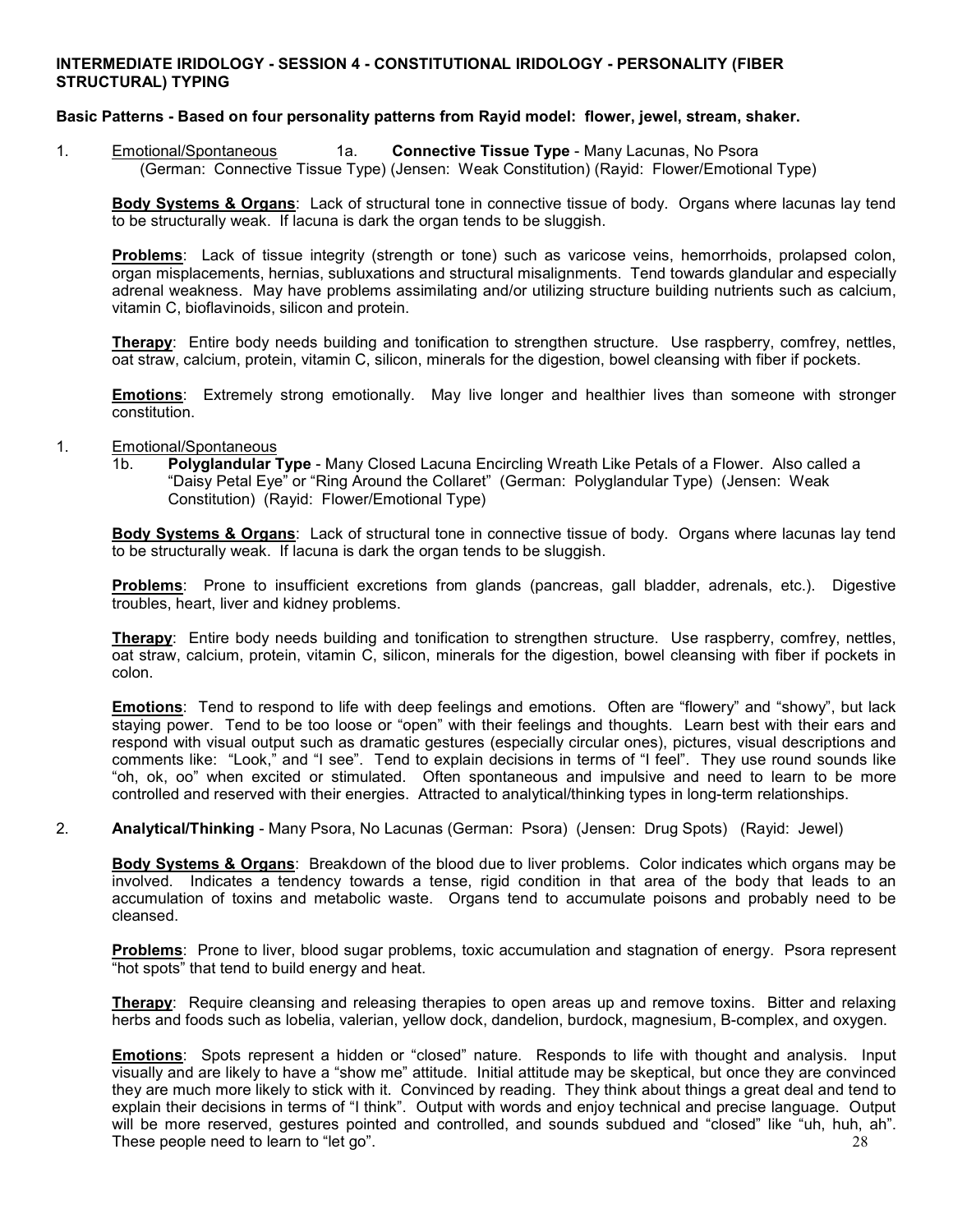3. **Active/Kinesthetic** - Very Straight & Fine Fibers, Absence of Psora & Lacunas (German: Neurogenic) (Jensen: Strong Constitution) (Rayid: Stream)

**Body Systems & Organs**: Balanced fiber structure. No areas of extreme laxity (lacunas) and no areas of extreme rigidity (psora), just fairly straight eye fibers. Sound physical structure. These people can give their bodies a great deal of abuse without having them break down.

**Problems**: Tend to abuse their bodies with too much work. Have a tendency towards nervous and stress-related disorders such as: central nervous system weakness, headaches, vascular spasms (heart attack, stroke), ulcers, skin eruptions due to affliction of nervous system (shingles, rashes under stress) and MS.

**Therapy**: Nervine herbs such as chamomile, lobelia, passion flower, hops, skullcap, valerian. Meditation also helpful. Need to learn to take time for themselves instead of spending so much time caring for others.

**Emotions**: Physically oriented. Kinesthetics learn through touch and movement. Respond to live with action and try to keep things running smoothly. Often feel responsible for everything and have difficulty letting anything "fall through the cracks". Need to learn their own limits, to know when to stop and rest or re-create themselves through recreation. Tend to use sounds like "mm" or "hum" when they are "touched" or affected by something.

3a. **Robust Neurogenic** - Fibers have a Slightly Wavy Appearance Similar to Combed Wet Hair (German: Neurogenic) (Jensen: Strong Constitution) (Rayid: Stream)

**Body Systems & Organs**: Balanced fiber structure. No areas of extreme laxity (lacunas) and no areas of extreme rigidity (psora), just fairly straight eye fibers. Sound physical structure. These people can give their bodies a great deal of abuse without having them break down.

**Problems**: Prone to nervous system problems.

**Therapy**: Nervine herbs such as chamomile, lobelia, passion flower, hops, skullcap, valerian. Meditation also helpful. Need to learn to take time for themselves instead of spending so much time caring for others.

**Emotions**: Able to let some things "fall through the cracks" so they don't burn themselves out with stress.

3b. **Delicate Neurogenic** - Fibers also Look Combed But are Very Straight & Thin (German: Neurogenic) (Jensen: Strong Constitution) (Rayid: Stream)

**Body Systems & Organs**: Balanced fiber structure. No areas of extreme laxity (lacunas) and no areas of extreme rigidity (psora), just fairly straight eye fibers. Sound physical structure. These people can give their bodies a great deal of abuse without having them break down.

**Problems**: Very sensitive nervous system. Prone to nervous breakdown.

**Therapy**: Nervine herbs such as chamomile, lobelia, passion flower, hops, skullcap, valerian. Meditation also helpful. Need to learn to take time for themselves instead of spending so much time caring for others.

**Emotions**: Tend to be very sensitive.

4. **Innovative/Extremist** - Both Pigments and Lacunas in The Same Eye (German: None) (Jensen: None) (Rayid: Shaker)

**Body Systems & Organs**: Can be extremely emotional, extremely analytical or extremely kinesthetic depending on the dominant pattern of their eyes.

**Problems**: Tend to have a lot of varied health problems. Have to constantly alternate between cleansing and building to stay healthy. Prone to multiple health risks and have a reduced functional capacity. They are less likely to take care of themselves.

**Therapy**: Use therapies explained for the dominant pattern.

29 **Emotions**: These people have both an open nature of the emotional type and the closed nature of the analytical type at "war" within themselves. Seldom content with the status quo and feel impelled to be out on the fringes. They are at the cutting edge of change and tend t be very creative and innovative. They move "to and fro" because they are trying to reconcile the opposites within themselves.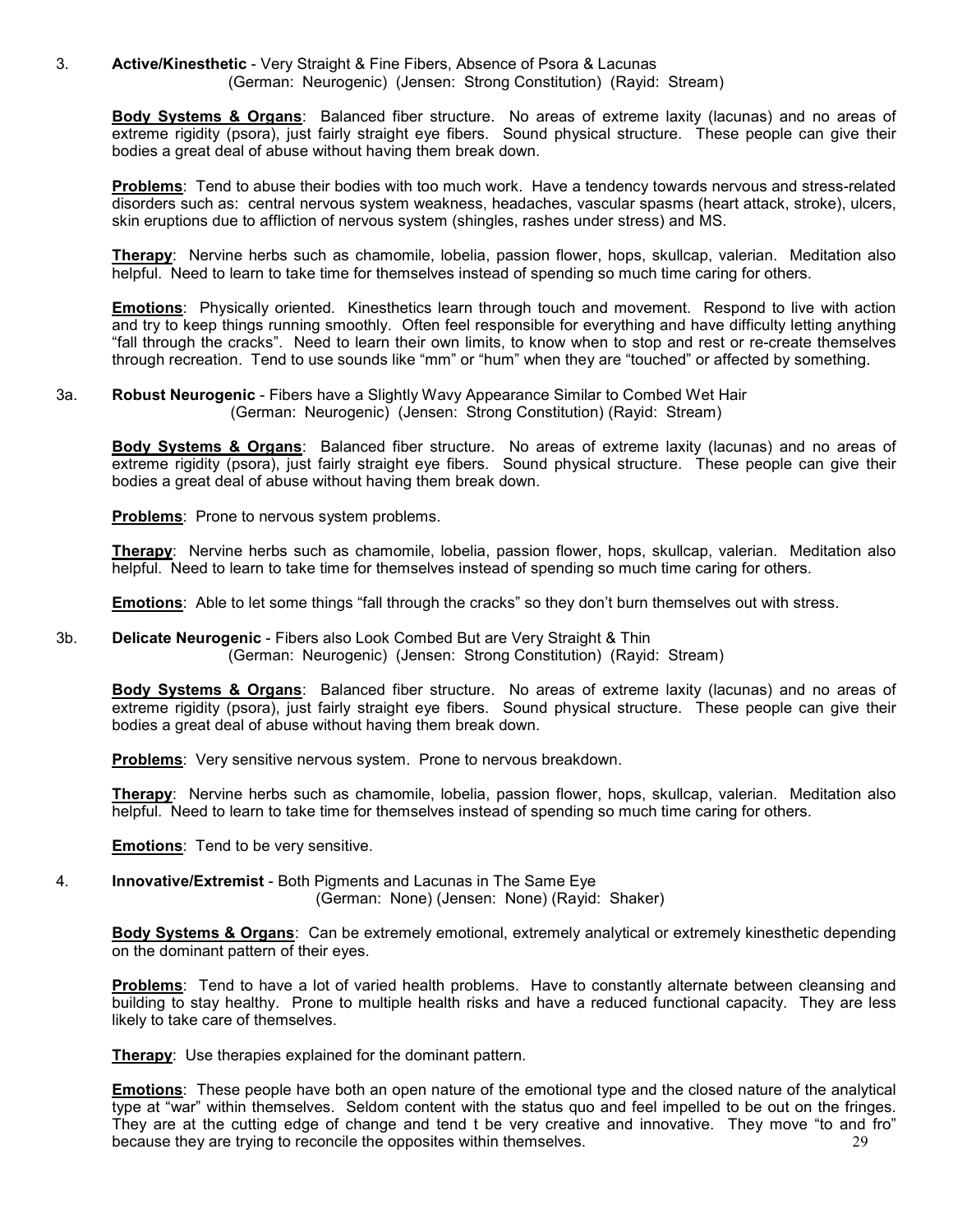# **Mixed Types**

# 1. **Emotional/Kinesthetic** - Few Tiny Lacunas, Otherwise Straight Fibers

They are doers who have a great deal of feeling. Tend to over empathize with people's emotional needs and feel overwhelmed because they are unable to take care of everyone's problems. Need to learn detachment. They don't need to fix everyone.

### 2. **Analytical/Kinesthetic** - 1 or 2 Psora Otherwise Straight Fibers

They are doers who tend to be analytical. Tend to be calm, caring people who can readily see the needs of other people.

### 3. **Emotional/Extremist** - Lot of Lacunas, Few Psora

Tend to be very flashy and charismatic. Are good at leading groups. They express their creativity and inventiveness through their feelings and spontaneity.

# 4. **Analytical/Extremist** - Lot of Psora Few Lacuna

Self-reliant individuals. Strong-willed and forceful in their innovativeness. They express their creativity and inventiveness through their words and thought.

# 5. **Kinesthetic/Extremist** - Several Tiny Lacuna, Several Tiny Psora

Driven to extremes of action. They express their creativity and inventiveness through their bodies.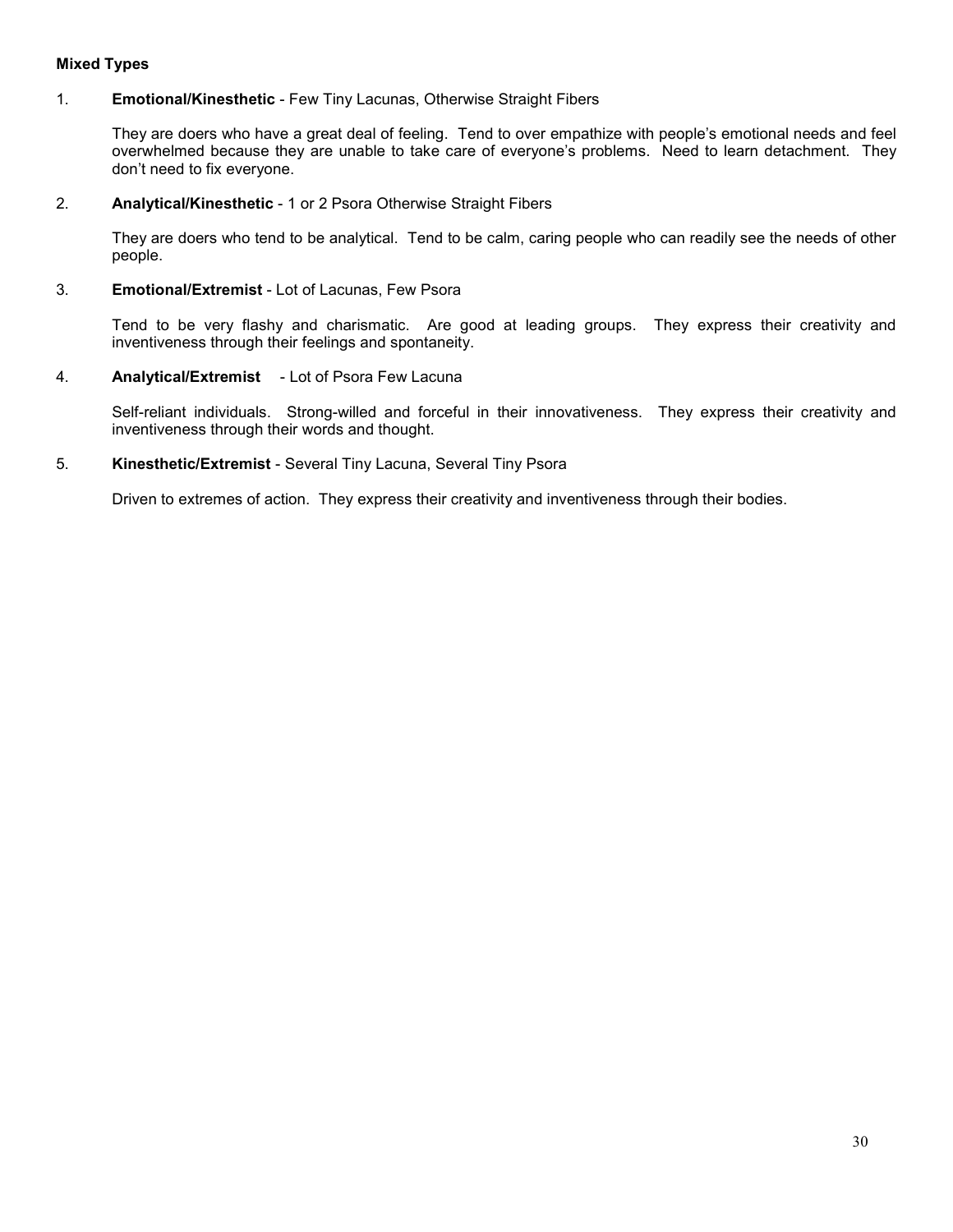# **INTERMEDIATE IRIDOLOGY - SESSION 4 - CONSTITUTIONAL IRIDOLOGY - NERVE WREATH SIGNS**

This section describes the way the autonomic nerve wreath looks in the iris.

1. **Closeness to Pupil** - Determines how close the nerve wreath is to the pupil area.

#### a. **Flaccid/Atonic (Loose - Public )**

If the intestinal area is large and the nerve wreath is more than halfway across the iris of the eye then it is considered flaccid. This person would be extrovert and/or very public. They would be the type of person who would love to sing in front of a group of people and who want a lot of attention. They would be fun to invite to a party and would be the "life of the party".



# b. **Balanced**

If the intestinal area is fairly balanced and the nerve wreath is in the center of the iris of the eye then it is considered balanced. This person enjoys being home alone reading a book and needs time in the public. This person would be a good friend and would be fun to invite to a party.

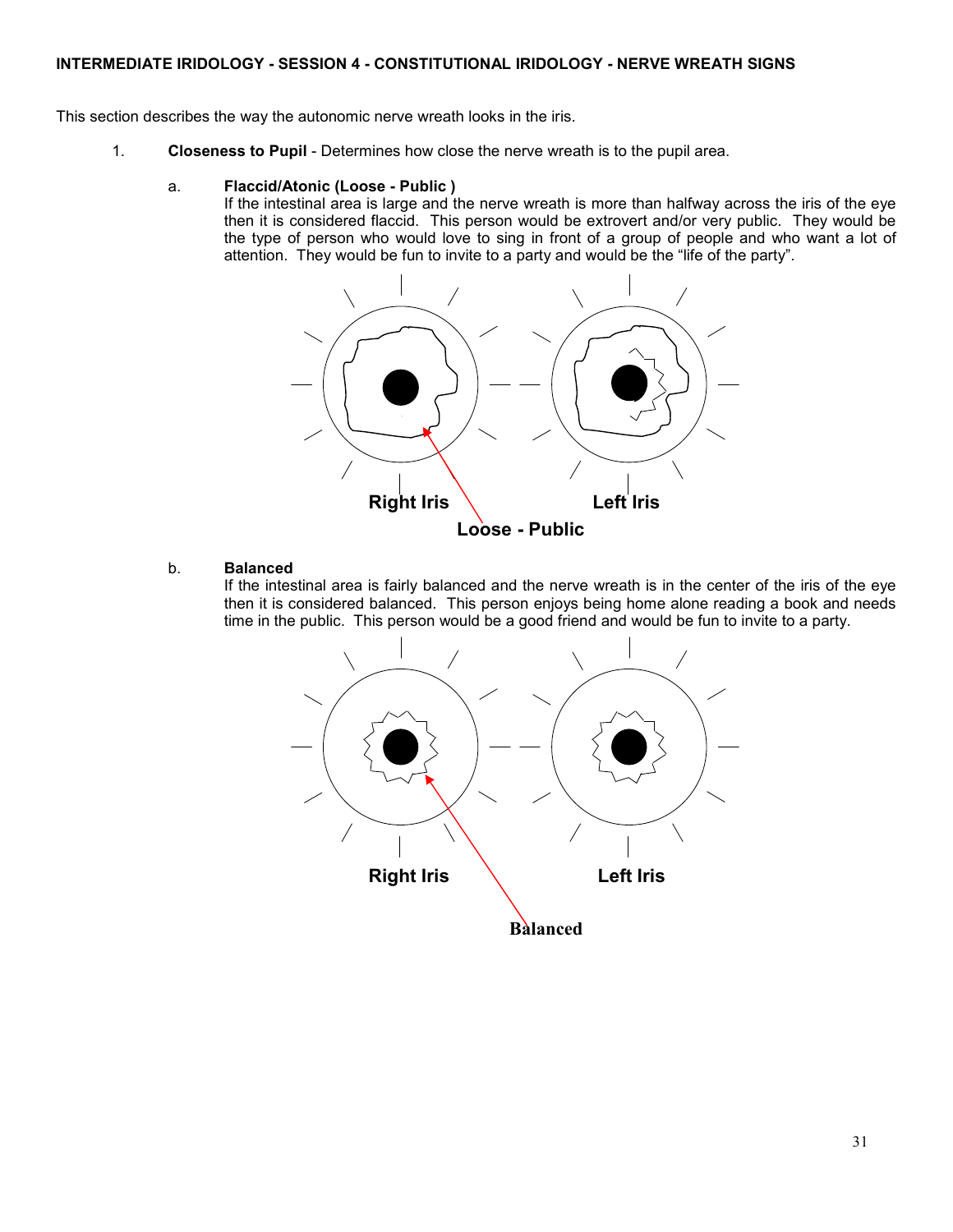## c. **Constricted/Spastic (Tight - Private)**

If the intestinal area is very tight and constricted and looks spastic and the nerve wreath is very close to the pupil it is considered constricted/spastic. This person would tend to be introvert and private. They need a lot of time at home alone and to themselves. They would not be fun to invite to a party but would be a "wall flower" and stand next to the punch bowl.



# 2. **Colon Line**

Here we are merely looking at the autonomic nerve wreath and determining if the colon is pocketed or spastic, indented possibly causing cramping, collapsed or prolapsed possibly putting pressure on the lower organs, or double touching due to adhesions.

# a. **Pocketed (Spastic)**

Medically these are called "*Diverticula*". We refer to them as "*Pockets*" because it more accurately depicts what they are, an out pouching of the colon wall associated with an inherent weakness in the colon and perhaps also with increased colon gas developed by improper dietary habits (improper food combining). Bowel pockets can usually cause no problems if kept clean. Bowel pockets frequently can be the spawning-ground for localized sub-clinical infections. When colon debris are allowed to accumulate in them and putrefy, these pockets can become infected and inflamed. If this occurs it is called "*Diverticulitis*". This is a serious condition. Even when not acutely infected, there is frequently a "*low-grade*" infection present producing an irritation of the nerves in the colon wall. It is not uncommon for bowel pockets to be responsible for more enervation and conditions of ill-health than is generally recognized. It is best to take care of them by keeping them clean, first using the Colema Board then following up with proper diet, consistent use of intestinal bulk formers such as Psyllium Hulls and adequate intake of Acidophilus bacteria. Chlorophyll containing products also can be a great help with this. Avoiding granola, individual nuts unless ground into a butter and popcorn.

This is very important as these foods can become trapped in the pockets and can cause pain. Adequate intake of pure water as previously explained in the Kidney area is vital to proper colon health. Many conditions in the body are associated with the neglect of these bowel pockets. Moderate to severe contamination of these pockets is common and the best way to get them cleaned up quickly is with the Colema Board.

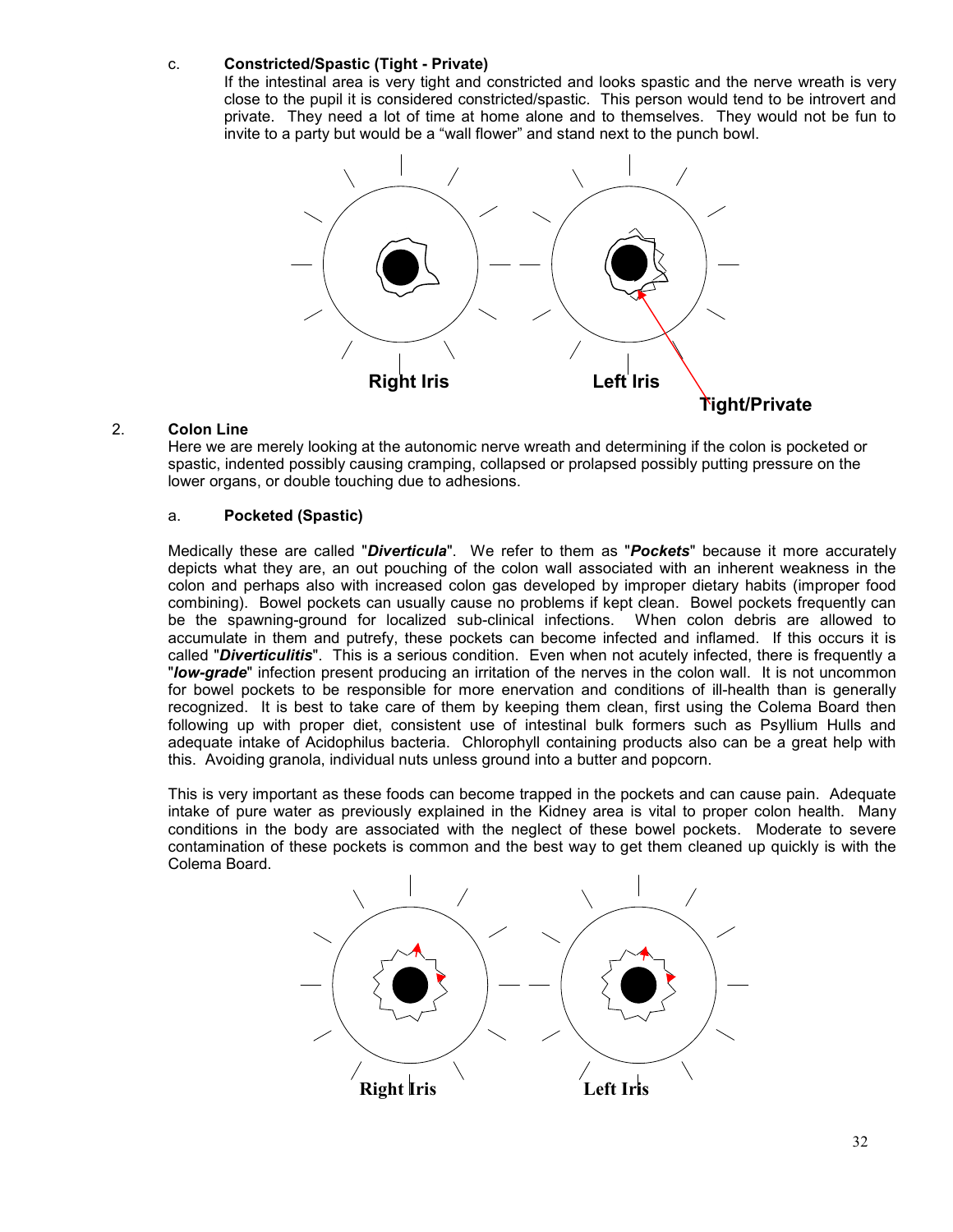## b. **Indented (Strictured)**



# c. **Collapsed (Prolapsed)**

Gravity is one of the most difficult forces to overcome, because of our continual exposure to it. As a result, we have to exert a great deal of preventive care to reduce the development of Spinal problems, Brain Anemia or Prolapses of the Transverse Colon. Man is a creature who walks erect. His internal organs are held in place by connective tissue and membranes which generally resist the downward pull of gravity upon those organs, but the combination of enervation and gravity, sometimes together with inherent weakness or chemical depletion, can cause the dropping of the Transverse Colon. Prolapses of the Transverse Colon is one of the most commonly encountered effects of gravity, and its consequent pressure effects upon the organs of the pelvic region can cause serious problems if not properly counteracted. Among women, the first thing we find is pressure on the Ovaries, Uterus and the blood vessels of the pelvic region. Cysts on the Ovaries may form which do not drain adequately for healing to take place. This is probably responsible for many of the surgeries performed on women these days. Blockage of one or both Fallopian Tubes may occur, hindering or preventing passage of the ovum and contributing to irregular menstrual cycles. Blockage of both Fallopian Tubes would, of course, result in sterility. Prolapses of the Transverse Colon among men is frequently accompanied by Prostate trouble due to visceral pressure. In general, the pressure due to Prolapses can cause distortions, contractions and irritation to the Sigmoid Colon which interfere with bowel elimination. If there is enough pressure on the pelvic organs, we may find urinary disturbances and pain in the lower abdomen. Interference with the blood supply to this area may lead to adhesions, bowel distortions, ballooned conditions in the bowel wall, strictures and Diverticula due to restrictions of the passage of wastes and consequent buildup of gas. One of the most troublesome problems in the abdominal areas is that of Hemorrhoids caused by rectal pressure. The veins are forced out of the Rectal area because of pressure at the stool. Use of a slanting board, regular exercise, controlling weight, use of herbs, vitamins and foods mentioned earlier in the bowel area are all beneficial to the Transverse Colon.

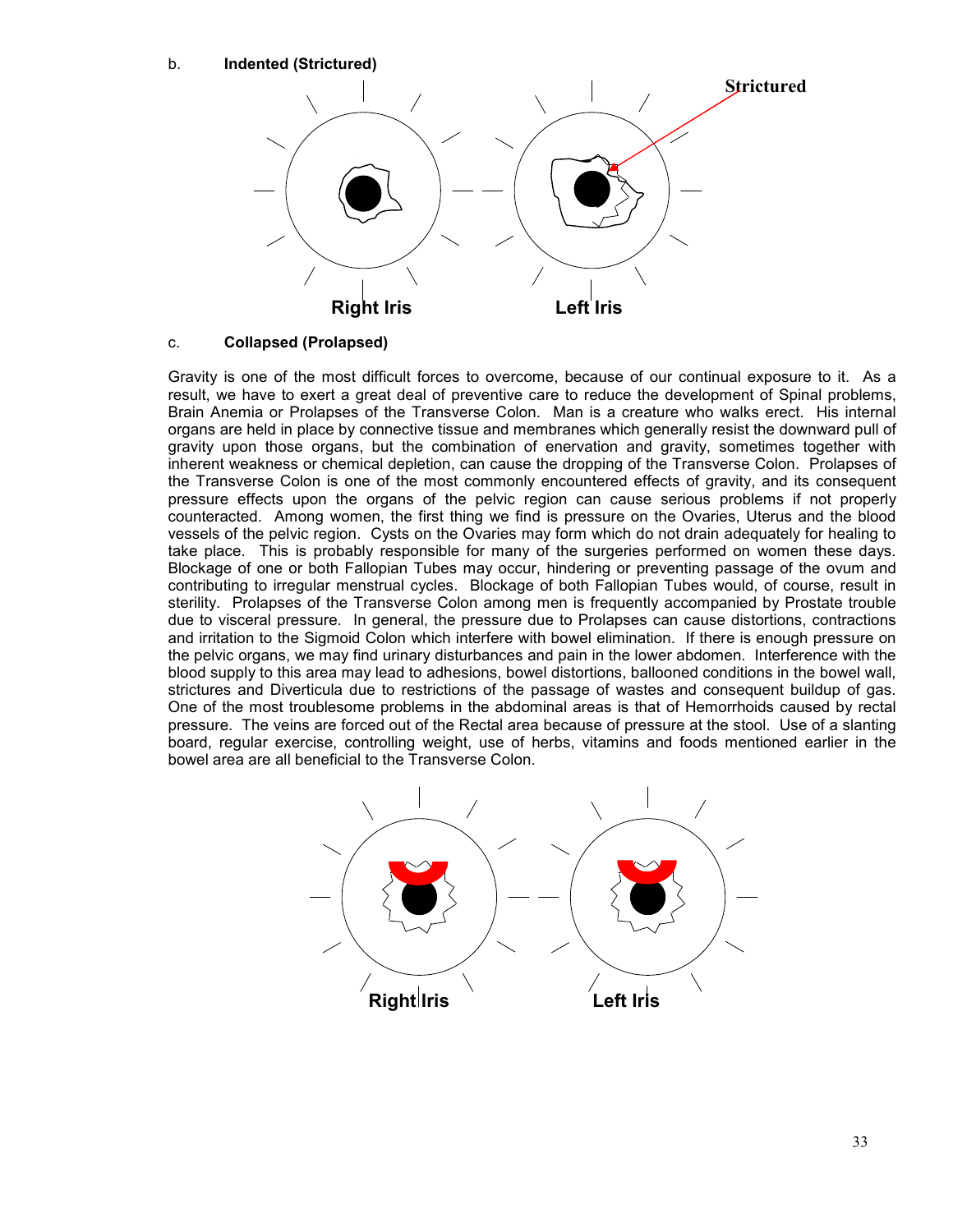## d. **Double Touching (Touching/Adhesions)**

Due to surgery or illness causing adhesions in the colon area.



#### 3. **Special Signs**

These signs are those which describe the autonomic nerve wreath. When looking at the nerve wreath it's important to be able to describe the way it looks. This will tell you an enormous amount about a person's lifestyle and the health of their overall nervous system. The autonomic nerve wreath should look like a ridge in the iris. It should be the same color as the iris. If it is thick, white, discolored, or washed out then the nervous system need attention and the adrenal glands need building. The lifestyle should also be altered.

#### **a. Thick/Pronounced (Over activity/Irritation)**

If the autonomic nerve wreath is thick and pronounced it generally means it is irritated and overactive. This person is usually "burning the candle at both ends" and has a lot of nervous energy. The person needs to calm down and can benefit from Nervine herbs or supplements to support the nervous system including building up the adrenal glands. This person may also have pain within their body and may have had an automobile accident at one time.



# a. **Thin/Washed Out (Low Vitality)**

If the autonomic nerve wreath is thin and washed out it generally means the person has "burnt the candle at both ends" for too long. The person has worked too hard, stayed up too late, gotten too little sleep, and is in general poor health. The person is generally fatigued and cannot begin the morning without a cup of coffee or some form of caffeine. This person needs to rebuild the nervous system and focus on the adrenal glands.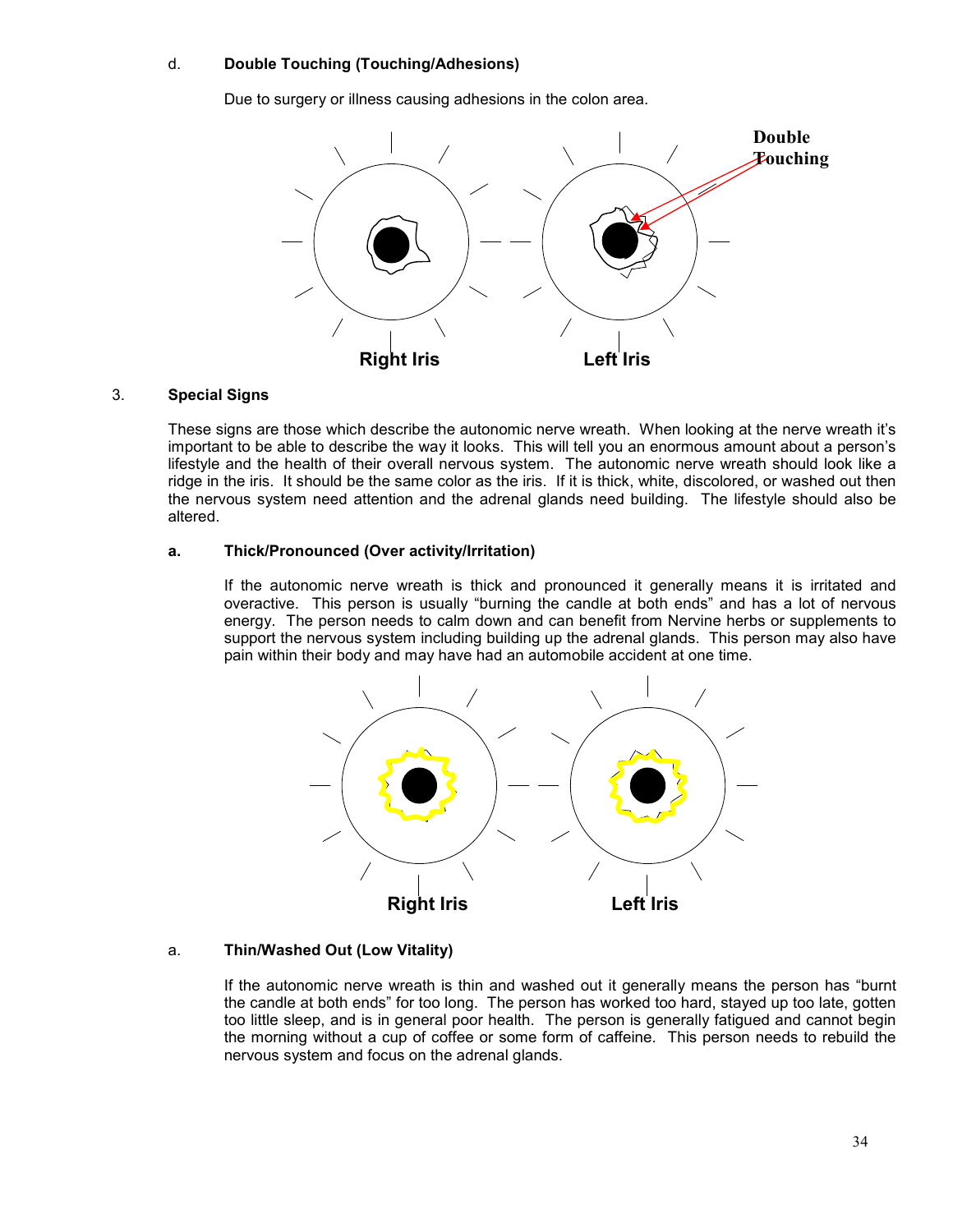Plenty of rest and relaxation are a must along with supplementing with vitamin B complex, pantothenic acid, ginseng, licorice root and Nervine herbs to help with restless sleep.



# b. **Discolored (Overactive - Irritation)**

If the autonomic nerve wreath is discolored it generally means the nervous system is overactive due to irritation. Sometimes this can be caused by toxic settlements that have deposited in the nervous system but other times it's due to over activity and not enough sleep. Treatment can be a combination of those for thick/pronounced and thin/washed out as well as cleansing the blood if the person is not too enervated.

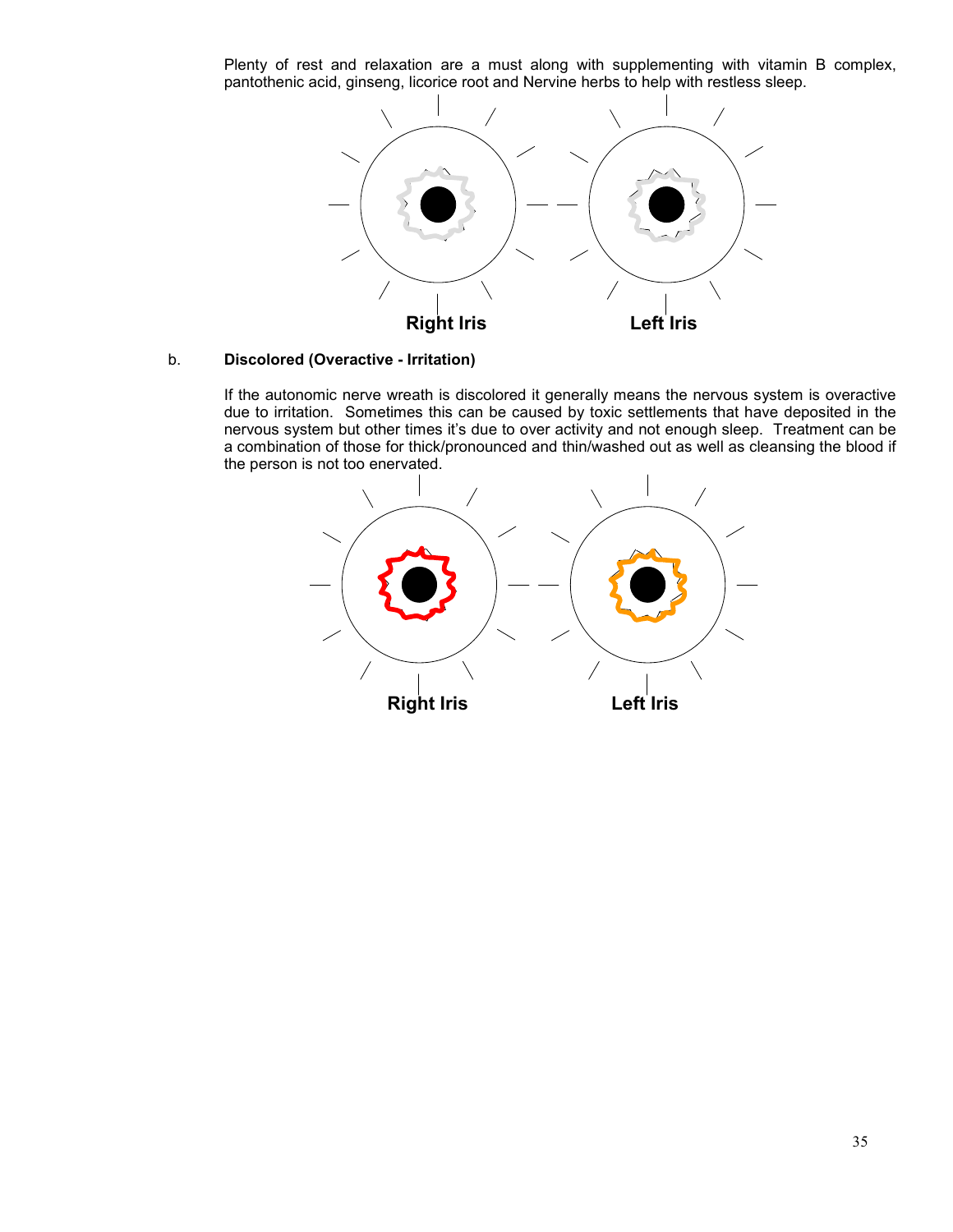### **Dominant Side**

The dominant side means the side of the body that is stronger and has less inherent weakness. When we compare the left iris to the right iris we can determine which side is stronger by the straightness or waviness of the fibers, by the number of psora that are present, and by the number of open and/or closed lacuna that are within the iris fibers.

### **Right Side/Left Brain/Yang (Analytical/Male)**

A person would be right side dominant when the right side of the body is stronger than the left side of the body. This type of person would be yang dominant and would be more analytical with more male energy



# **Left Side/Right Brain/Yin (Intuitive/Feminine)**

A person would be left side dominant when the left side of the body is stronger than the right side of the body. This type of person would be yin dominant and would be more intuitive with more female energy.

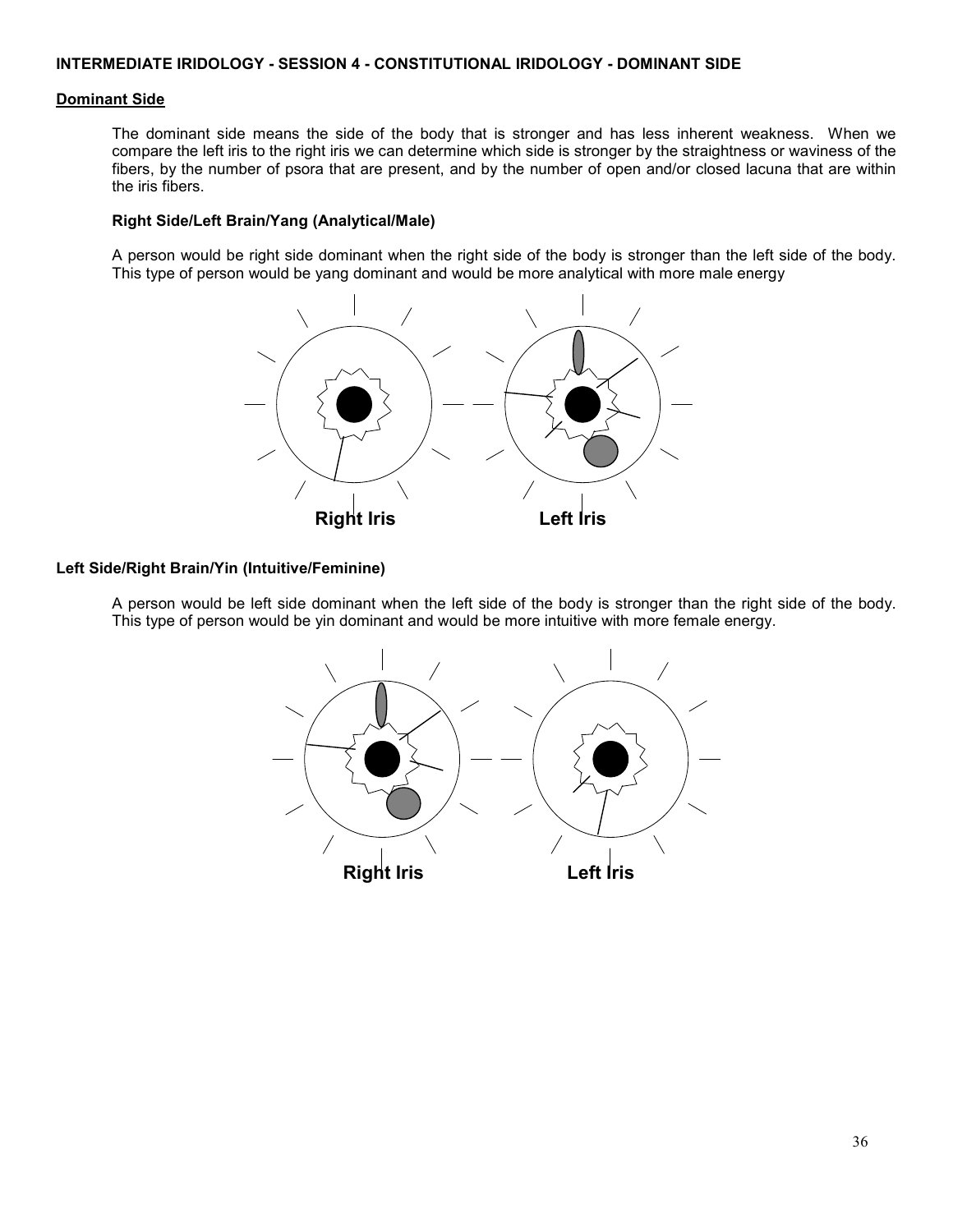### **INTERMEDIATE IRIDOLOGY - SESSION 5 - CONSTITUTIONAL IRIDOLOGY - MAJOR SIGNS/CONSTITUTIONAL SUBTYPES**

# 1. **Stomach Halo (Poor Digestive Function)**

Assimilation is how well you absorb the food you eat. *It is not what you eat that counts, it's what you assimilate that your body can use that makes the difference*. We absorb mainly in the small intestine, through the small villi which compose the intestinal walls. The absorptive function of these villi may be hampered by certain diets. Some persons may also have an inherent weakness in this area which does not allow them to utilize their foods as well as others. A proper diet is the best way to aid in assimilation. Also adequate rest is needed as a fatigued system cannot absorb well. Herbs such as Alfalfa, Peppermint, Papaya and Ginger are also beneficial. Should the villi become unable to absorb nutrients properly, cleansing may be encouraged using the herb Comfrey and the digestive aid Pepsin as well as a bulk former such as Psyllium Hulls along with Cascara Sagrada.



# 2. **Radii Solaris (Toxic Leakage, Parasite Activity)**

"*Radii Solaris*" resemble rays of the sun when visualized in the iris. When these are present in the iris, it is an indication of an inherent weakness in the bowel area. This type of weakness allows toxins from the bowel to more easily influence the tissues into which the radii solaris extend. When these are seen in the iris, it means that extra care needs to be taken by the person to keep the bowel clean by proper diet and colon care. People who have these "*rays of the sun*" often are prone to sinus problems, toxic headache and other toxic symptoms. The use of the Colema Board and Bentonite Clay Water with the herbs Psyllium Hulls and Cascara Sagrada are often needed in these cases.



### **3. Anxiety/Tetanic (Nerve/Stress/Sensitivity Rings - Tension & Stress**

37 The presence of nerve rings in the iris indicate a tense condition in the person. The lifestyle of today is conducive to the formation of nerve rings. These rings can also be called sensitivity rings which can indicate a highly sensitive individual. Nearly all persons have some nerve rings. A job or a boss that is not to one's satisfaction, a spouse which is difficult to live with or any disharmony or pressures in life can all be causes of nerve rings. If your nerve rings are heavy, perhaps you ought to be giving some thought to an alteration of your lifestyle or taking up some relaxation techniques. Some persons simply drive themselves too hard. They need to spend some time pursuing a relaxing hobby, mentally, if not physically, removing themselves from their usual work.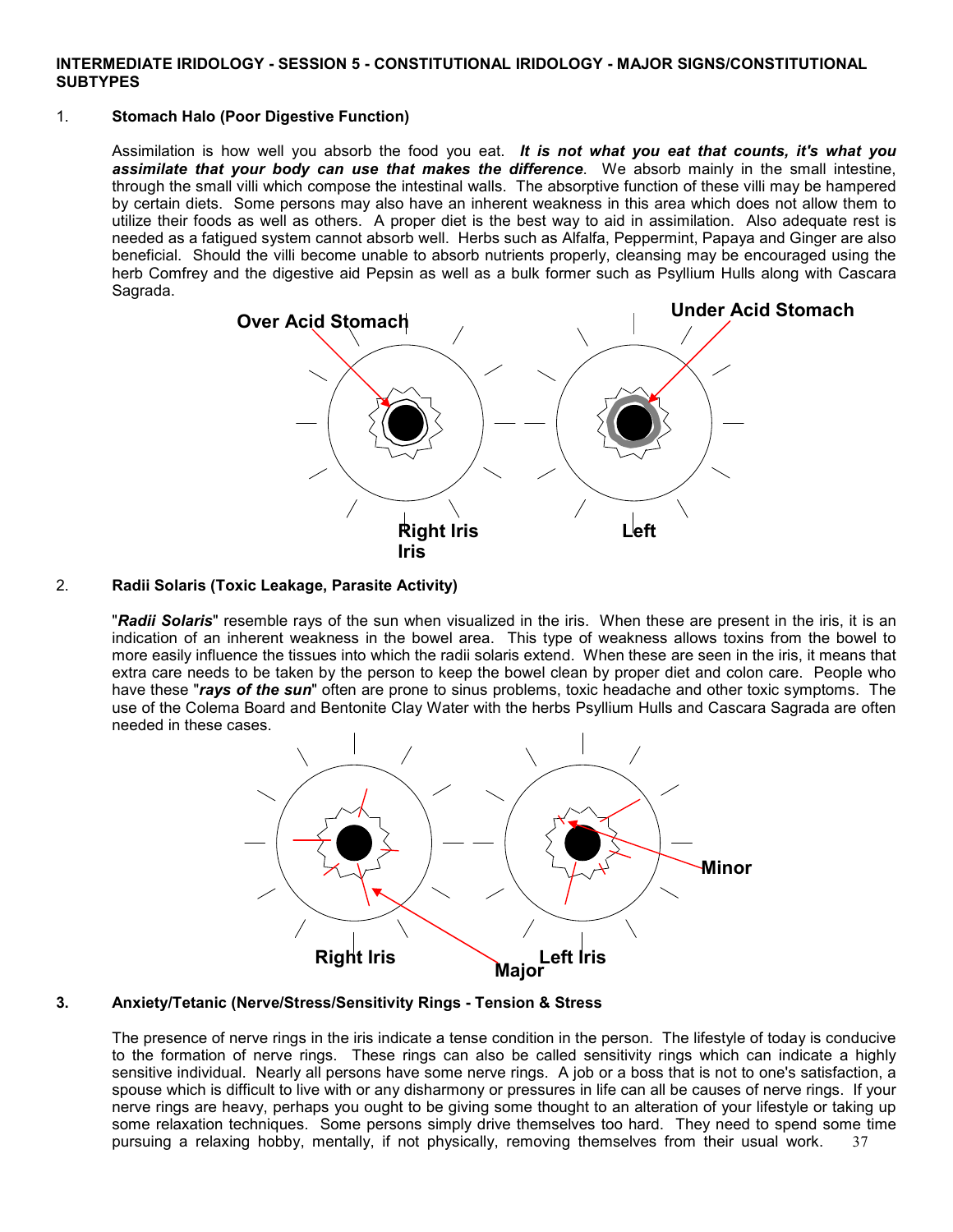Vacations are especially necessary and are greatly beneficial in reducing stresses of everyday living. Herbs are highly beneficial also and the ones with the most benefit to the nervous system are Catnip, Valerian, Chamomile, Skullcap and Wood Betony. All of the B Vitamins are also beneficial.



# 3. **Uric Acid Type (Acid Eye) (Febrile - Everywhere)**

When the fibers are white and raised they are considered acute or "hot". They are considered to be hot because there generally is a lot of inflammation in the body where the fibers are raised and white. We consider an iris to be hot when there is inflammation everywhere in the iris. We also can call this an "acid" eye.



#### **5. Lymphatic Rosary (Hydrogenoid - Lymphatic Disturbances)**

The Lymph Glands have eight functions. These functions are (1) Neutralizing toxins and poisons, (2) Returning water from tissues to the blood, (3) Returning leaked protein to the blood, (4) Transporting fats in the body, (5) Transporting hormones by the Lymph System, (6) Destructs foreign bacteria (7) Produces antibodies and (8) Makes up the largest content of fluid in the body; carries more waste than the blood.

In chemical characteristics, the Lymph resembles blood plasma. In fact, it has been described as blood without its red corpuscles. Lymph is necessary as an intermediary substance between blood and tissue. It bathes every active tissue of the body and it is believed to have its origin partly in the blood and partly in the tissues. Lymph may be considered the middle man in the transactions between blood and tissues. The Lymphatic System, in contrast to the blood circulatory system, follows a "*one-way*" network of vessels and arteries that empty eventually into ducts in the internal jugular and subclavian veins. Lymph fluid and lymphocytes are constantly being moved into the bloodstream to carry out their functions. The lymph returns fluid and proteins to the blood, while lymphocytes take part in the formation of antibodies and play an important role in the body's natural Immune System. In particular, Lymph Nodes, ranging from the size of a ball-point pen tip to the size of a bean, filter pathogenic microorganisms and foreign particles from the Lymph and eject them as waste matter from the body.

38 The Lymph System has no pumping mechanism. Movement of Lymph Fluids that return liquid and wastes to the blood is carried out by the following six different forms (1) Respiratory movement which creates pressure differences in the body cavities moves the lymph; (2) Muscle movement in the body which squeezes the Lymph along the vessels. Each vessel contains valves that allow the flow to go in one direction only; (3) the Lymph vessels themselves have thin muscle fibers in their composition that move in peristaltic movements; (4) Intestinal movement; (5) Continuous production of Lymph and the pressure behind it forces movement of Lymph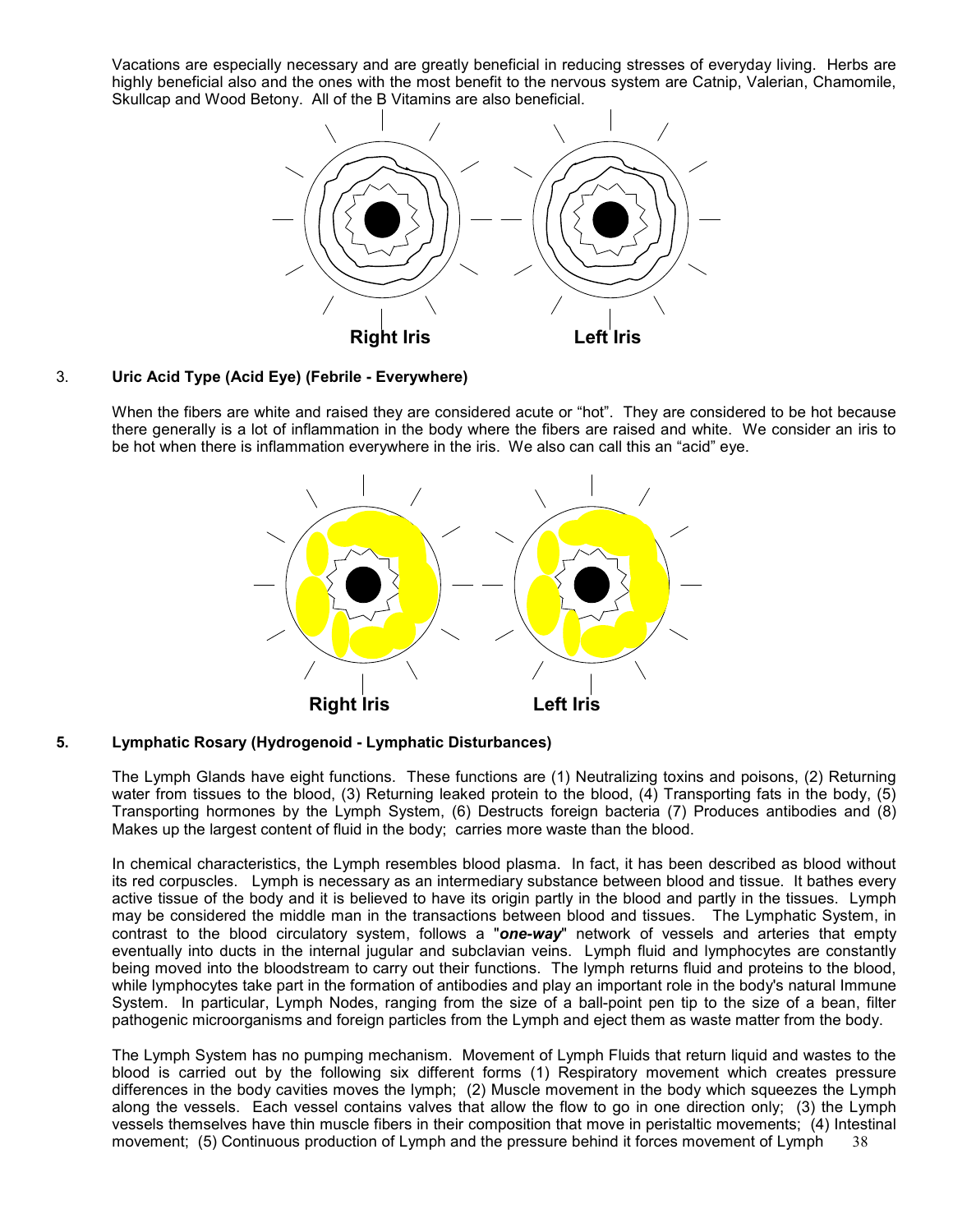Fluids in the system and (6) Difference in pressure in the Lymph Vessels at the tissue end and at the emptying end of the blood vessels in the Thoracic area.

Herbs such as Garlic, Onion, Pau d'Arco, Golden Seal, Echinacea and other foods containing organic sulfur are beneficial to the Immune/Lymphatic System. Vitamin C is also important to this system. The best way to keep the Immune/Lymphatic System clean is to not suppress any discharge out of the body or any fever the body may develop. A "*Fever*" is the body's Immune System burning out toxins. By using medication to lower a fever we suppress the Immune System. Chlorinated drinking water and chlorinated swimming pools should be avoided as chlorine can also suppress the immune system.



### **6. Lipemic (Sodium Ring - Calcium/Cholesterol/Fatty Deposits)**

This unusual marking, a translucent-to-opaque ring found in various shades of white starting in Zone 7, seems not to touch the iris but rather to be a deposit or settlement around the circumference of the portion of the cornea visible in front of the iris. That is, it is over the iris without being connected to the iris trabeculae. Its width varies, depending on the severity of the condition. This signs results from chemical imbalances in the body due to an excessive intake of salt or bicarbonate of soda, drugs such as sodium salicylate, calcium out of solution and high cholesterol or triglycerides in the blood. It may be associated with hardening of the arteries, calcium spurs and deposits, joint troubles, and so on.

As a consequence of poor eating habits, heart disease has become the number two health problem in this nation. When Hardening of the Arteries, particularly arteriosclerosis, sets in, many problems result. One approach to reducing these problems has been chelation, a process in which a solvent such as EDTA, a derivative of acetic acid, is introduced intravenously to dissolve the coating of lipids and minerals from the blood vessels.

There is also oral chelation where herbs, vitamins and minerals are taken in large quantity to help dissolve the deposits in the blood vessels. This takes longer than intravenous chelation but is very beneficial. In the iris, we find what we call a Cholesterol Ring. This iris sign indicates that Cholesterol, Calcium and Sodium have come out of the solution in the blood to deposit on the arterial walls. We can take care of this problem by bowel cleansing and dietary changes, but Dr. Jensen believes chelation is an effective means of speeding up the cleansing process. Herbs such as Garlic and Capsicum are excellent for dissolving cholesterol buildup in the veins. Foods high in Magnesium such as all yellow fruits and vegetables are also important in this case.

If you have anemia in parts of your body or extremities and high cholesterol it is imperative that you change your dietary habits and begin to understand the way your body responds to stress.

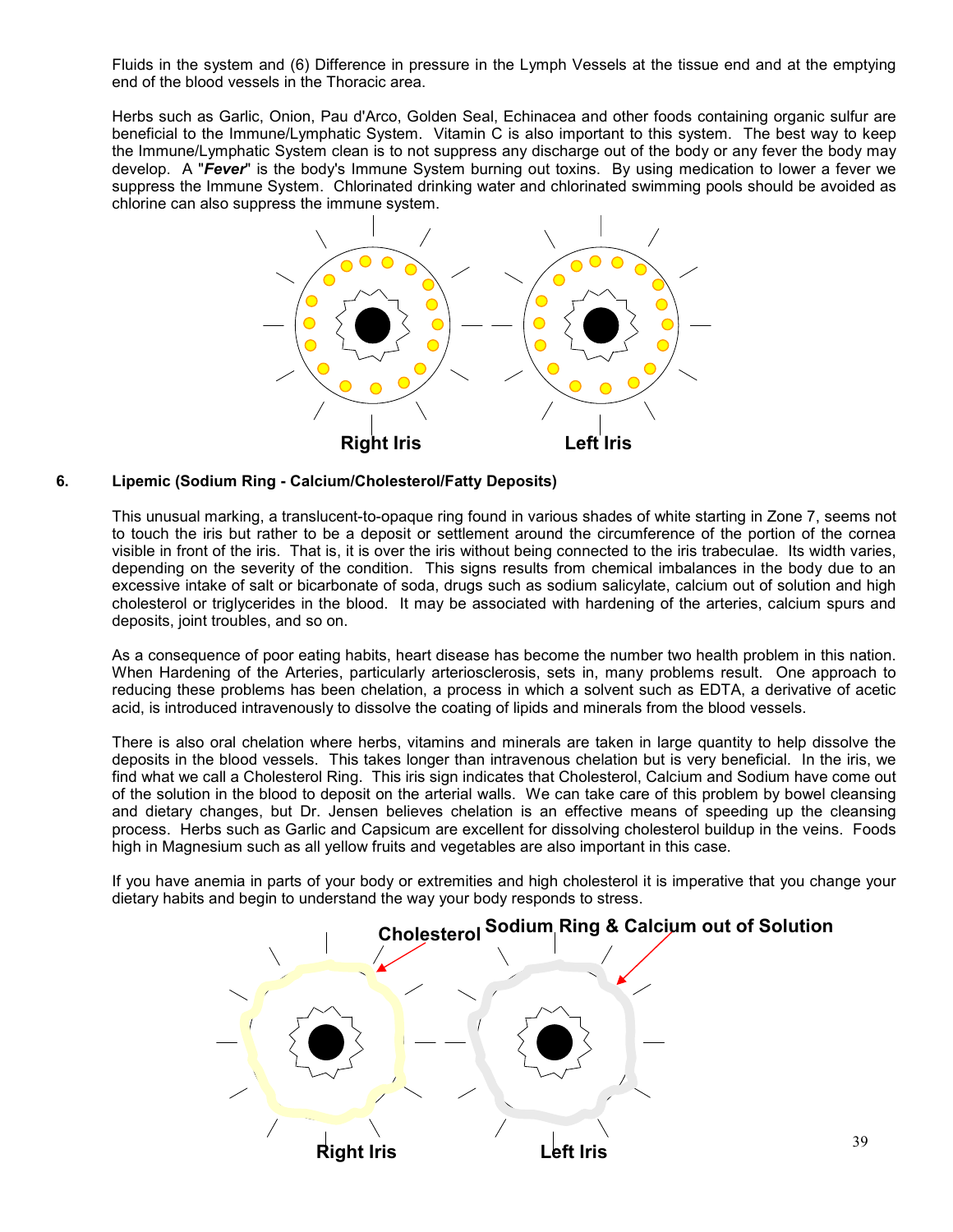# **7. Arcus Sinilis (Lack of Brain Circulation)**

Virtually all life activities of the body are directed by the Brain, and Dr. Bernard Jensen has found anemia of the Brain to be the most serious result of impaired circulation, low blood count, inadequate nutrients in the blood or any combination of these factors. The joy of life seems to diminish to a sluggish trickle, while thinking slows, memory dulls and a curtain drops over many activities and abilities which were formerly taken for granted. This condition, commonly associated with senility and old age, has less to do with chronological age than it does with our way of life. If a low blood count is suspected, Dr. Jensen advises obtaining confirmation through a lab analysis. You can build up the blood with iron-rich foods such as green vegetables, beets, black cherries, black raspberries, liquid chlorophyll and other supplements. Moving to a higher altitude can help. To improve circulation Dr. Jensen recommends slanting board exercises, early morning barefoot walks in dewy grass or on a sandy beach, Kneipp baths, alternate hot and cold foot baths and physical exercises appropriate to the persons age. Physical exercise stimulates increased adrenaline secretion which in turn stimulates faster, deeper respirations, faster heart action and greater oxygenation of body tissues

Cerebral Anemia means there is a lack of adequate blood supply to the brain areas for one reason or another. Dietary modifications, exercise, herbs, vitamins, minerals, food supplements and use of a slanting board on a regular basis are very helpful in these cases. Herbs such as Gotu Kola, Capsicum and Ginseng are also very helpful. The vitamin necessary is Niacin. I have provided information on the Slanting Board for you at the end of the analysis.



### **8. Scurf Rim (Under active/Weakened Skin)**

The skin is a most important elimination system in the body. It is the largest of all the organs of elimination. Dr. Jensen says the skin is the "*third Kidney*". He says this is because the skin eliminates about two pounds of toxic waste materials through its pores each day. These are often the same type of waste acids eliminated by the Kidneys. If the skin does not function well in its elimination, the Kidneys must carry an increased load. In fact, the skin elimination is so vital that if blocked a person can die within minutes or hours. They can die of ureic poisoning, which is to say they can be poisoned by their own waste materials, which can accumulate in the blood more rapidly than the kidneys can remove them. Taking care of the skin is best accomplished by brushing it daily with a natural vegetable bristle skin brush. It is best to brush all over except for the face and other sensitive areas of the body. A softer face brush may be used if desired. The skin is brushed dry before dressing every morning and before bathing. The skin brush should not be used with water. A wonderful "*afterglow*" can be experienced following skin brushing and a softer lovelier skin can result, "*the skin you love to touch*", as they say. Wearing garments made from natural fibers next to the skin is also important. Synthetic materials are usually not absorbent, are often made from coal tar products and serve only to irritate the skin. Cotton, wool and other naturals are best. Also, clothing is best worn loosely against the skin, if possible, to allow the skin to "*breathe*".

Please do not use any powders, creams or oils on the skin that your doctor has not specifically advised. Also avoid the use of harsh soaps and detergents to cleanse the skin. If cosmetics are truly desired, please keep them to a minimum.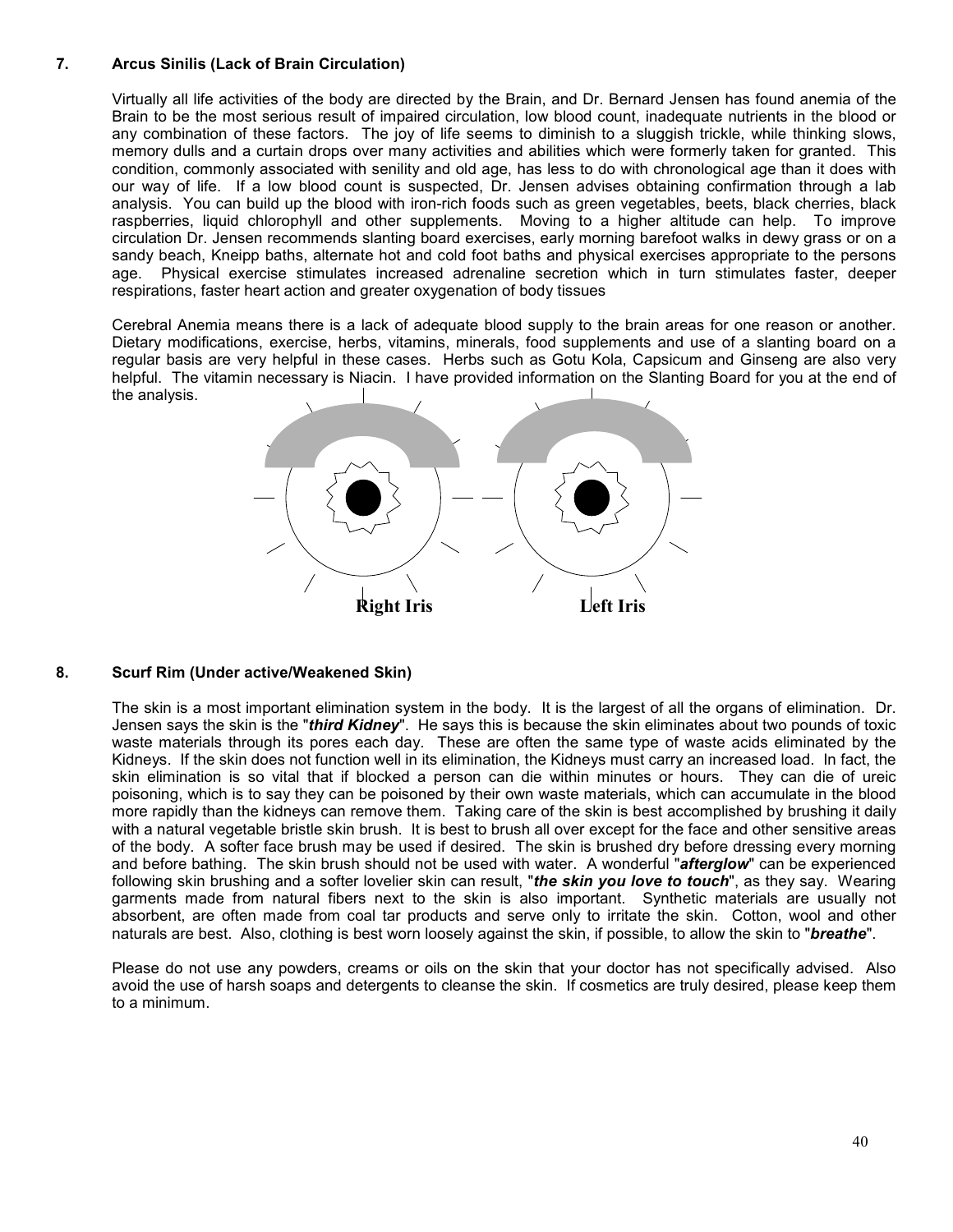Most dry skin, dandruff, acne and eliminations through the skin can be taken care of by using a skin brush daily and taking care of the bowel.



# **9. Fuzzy Blue Edge (Anemia in Extremities)**

This is a term used by the Iridologist to indicate a lack of circulation to the arms and legs. The legs and feet are the farthest away from the heart. Thus the blood must be returned from the legs against the force of gravity. This is why circulatory problems usually manifest first in the feet and legs. Vitamins helpful are A, B, B1, C, D, G and Niacin. Minerals include Magnesium, Phosphorus, Silicon, Fluorine, Iodine, Iron, Manganese and Sulfur. Herbs include Capsicum, Butchers Broom and Hawthorn Berries. Cold water leg baths and grass and sand walking as taught by Fr. Sebastian Kneipp are very helpful as is exercise in general. Capsicum can also be rubbed on the hands and legs to be absorbed through the skin and a bath can be taken as well with Capsicum.

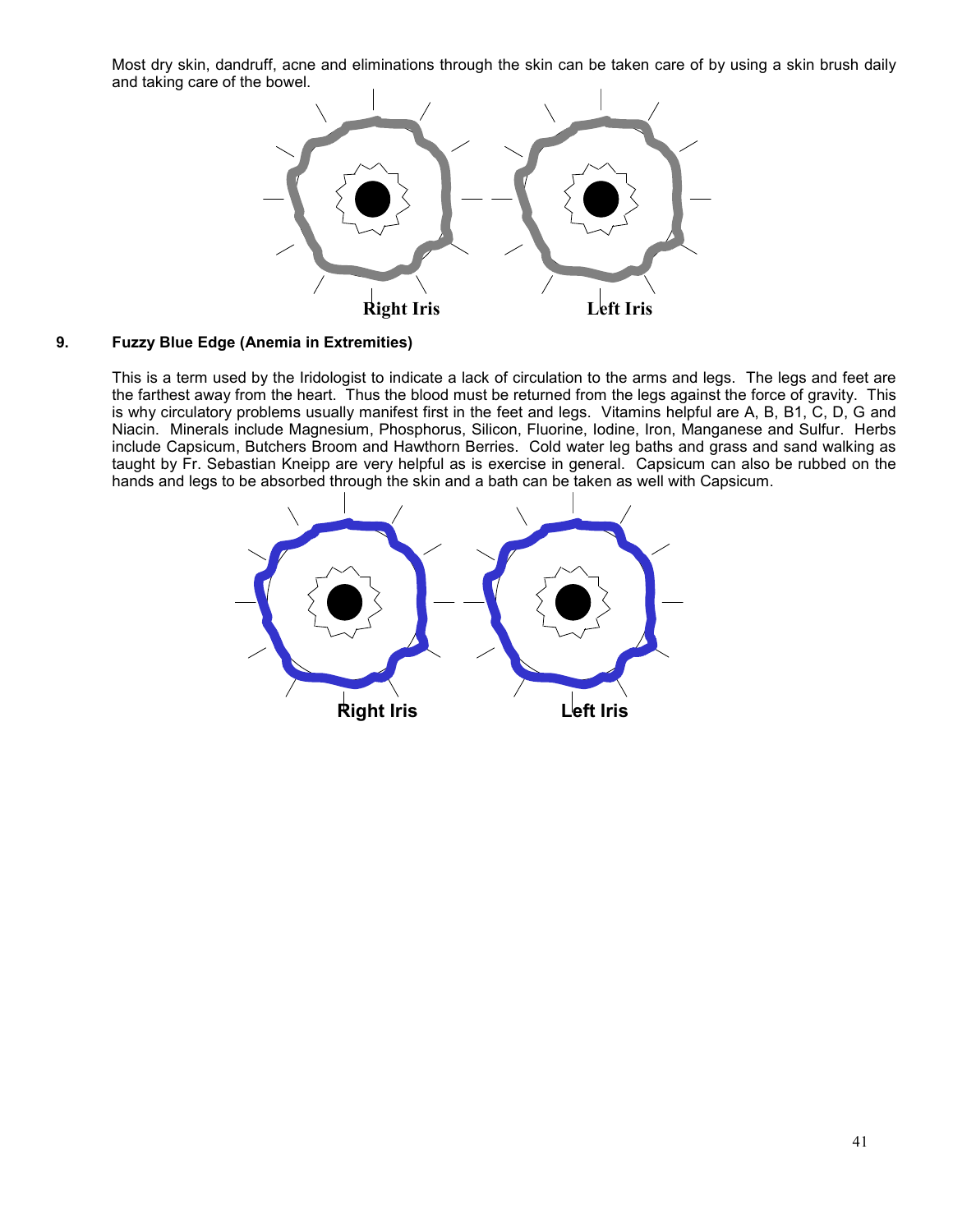### 1. **Open Lacuna**

These are the iris signs that represent acquired or inherited weaknesses in the body. They can be recognized by their shapes, although they vary in size and degree of darkness. Lesions are open-ended "holes" enclosed on three sides by trabeculae. The open-endedness of a lesion indicates that metabolic activities are still taking place although at a reduced rate. Lacunae are clustered lesions (two or more) closed at both ends. Crypts are small, closed single lesions, usually very dark.

Both lacunae and crypts indicate encapsulated areas of toxic material in which metabolic function has apparently ceased. A white line around the outside of any crypt or lacunae indicates calcification of tissue surrounded the encapsulated area.



# 2. **Closed Lacuna**

These are the iris signs that represent acquired or inherited weaknesses in the body. They can be recognized by their shapes, although they vary in size and degree of darkness. Lesions are open-ended "holes" enclosed on three sides by trabeculae. The open-endedness of a lesion indicates that metabolic activities are still taking place although at a reduced rate. Lacunae are clustered lesions (two or more) closed at both ends. Crypts are small, closed single lesions, usually very dark.

Both lacunae and crypts indicate encapsulated areas of toxic material in which metabolic function has apparently ceased. A white line around the outside of any crypt or lacunae indicates calcification of tissue surrounded the encapsulated area

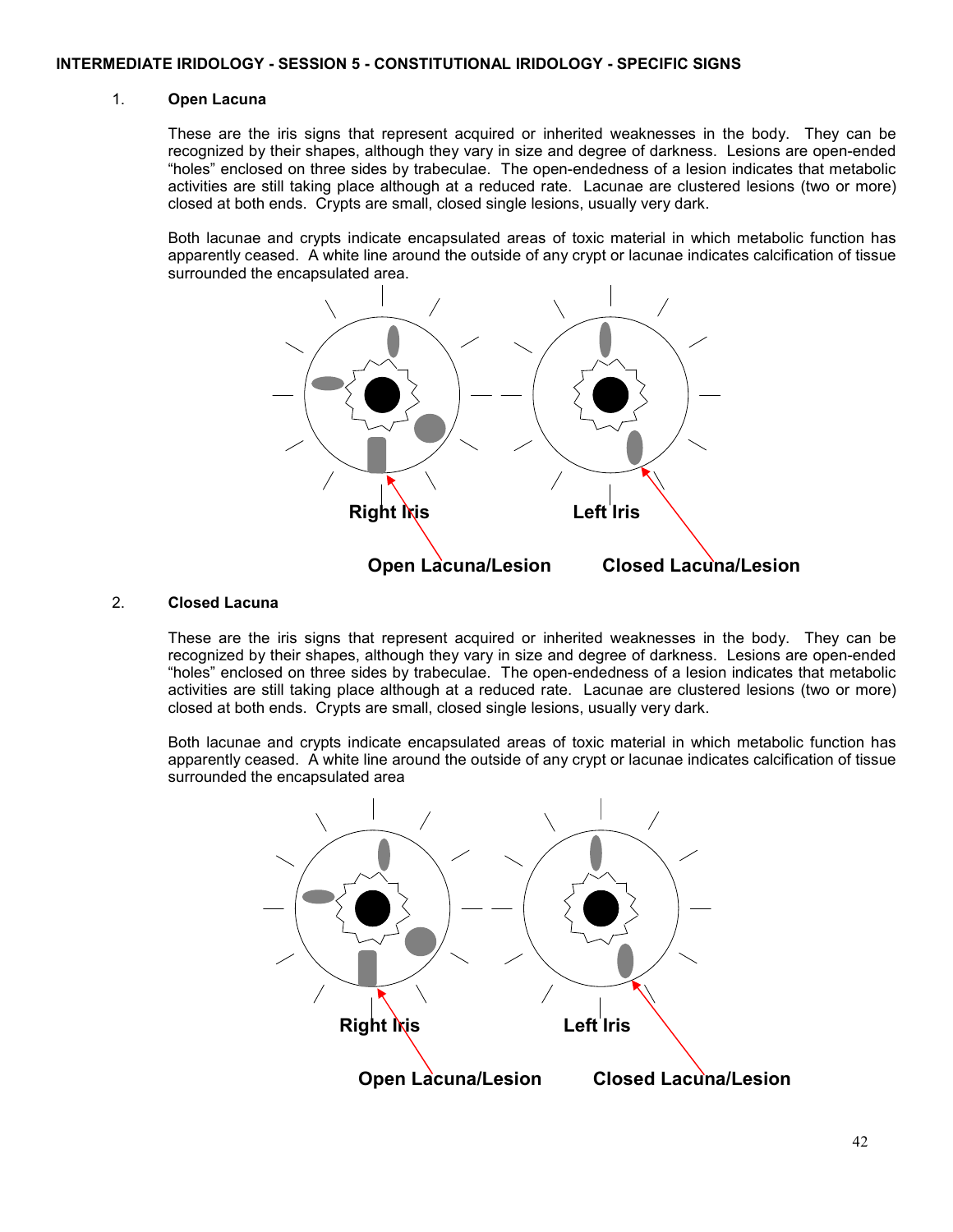### 3. **Psora**

The word "*Drug*" refers to any elements absorbed into the tissues of the body which the body is unable to utilize as it would natural constituents, which include over-the-counter medications, prescription medications, inorganic sulfurs (sulfur dioxide) added to foods and other chemicals. Another example might be that in some well water there is sulfur present. This is not too uncommon. Persons who drink this water over an extended period of time may find a yellowish coloration appearing in the iris. Drug settlements in the iris are not limited to drugs as we commonly think of them. Drug settlements can sometimes be enough to cause the iris to appear a different color from a distance or under various lighting conditions in a room. They may make a basically blue iris appear to be hazel colored or even brown. Settlements are usually more intense around the Autonomic Nerve Wreath which is closer to the pupil and in the bowel areas of the iris. Drug residues always settle greatest in the weakest parts of our body. These areas have less vitality to eliminate these wastes. Drug settlements may be relatively harmless, but also may be an irritant to the tissues and cause chronic problems. It's best if there are no drug settlements. Colorations associated with drug settlements may be removed from the iris through careful and steadfast attention to cleansing procedures. It usually involves the use of Bentonite Clay Water, the herb Algin and proper Colon Cleansing by using Psyllium Hulls and Cascara Sagrada. It can be a difficult thing to do in that it often takes quite a long while to accomplish. Even then, sometimes not all the color can be removed. People who do this cleansing most often do report that their eyes become closer to their natural basic color over a period of time.

The trained Iridologist can observe spots or colors randomly distributed about the iris. If these spots or colors are inside the actual tissue of the iris it is know as a Psora, Psoric Itch Spot or Hyper pigmentation. Psora are areas of tissue weakness due to toxic settlement and encumbrance from drugs, body waste, etc. and is an inherited sign. Psora can be inherited from generation to generation. For instance, if someone has a Psora in one of their organs it may be traced back to a relative who might have had a weakness in that organ at one time and possibly took a synthetic drug. This drug could deposit in this area and be genetically passed through generations. It takes many years for the body to eliminate drugs from the tissues. As a matter of fact, it has been proven that it takes seven years for the body to eliminate the chemicals from one aspirin from its bone marrow. This is very frightening considering the number of synthetic medications used today. The best way to eliminate these Psora is by cleansing the colon as previously described and by strengthening the areas where these Psora are deposited through dietary changes, herbs, vitamins and minerals.

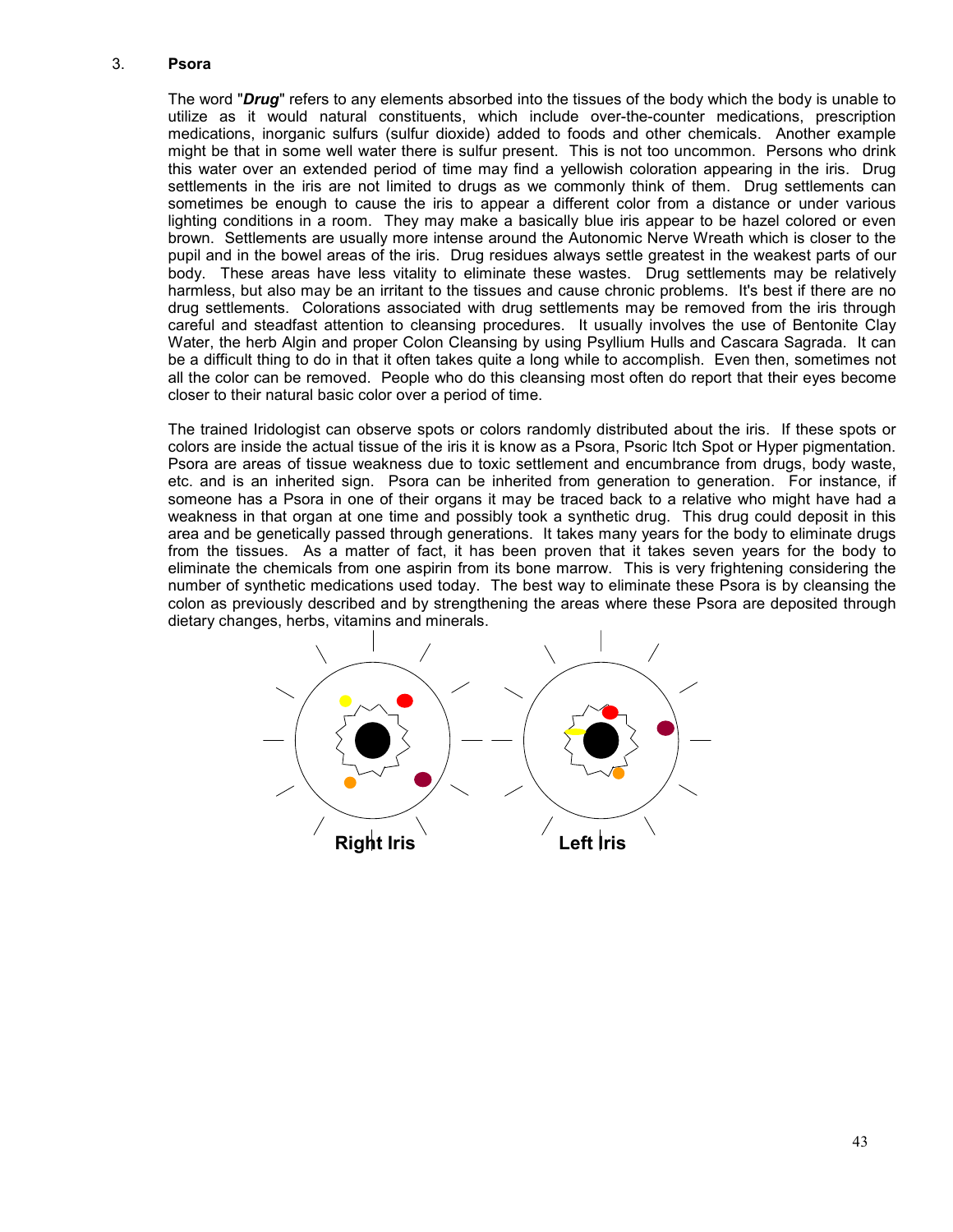# 4. **Transversals (Injury)**

Usually looks like a raised fiber crossing the iris of the eye. If a transversal is in the iris it generally shows up in the structural system. This marking can show up when there has been trauma or injury to the body. The physical body can have healed but a lot of times the emotional aspect has not been healed and the marking will still show up in the iris. Care is especially important when dealing with someone with a transversal. Many times discussion of the injury or trauma can be quite difficult for the client and may bring back a lot of suppressed feelings and emotions.



# **5. Fatty Deposits in Whites (Poor Fat Digestion)**

Fatty Deposits in the sclera (white of the eye) tends to stay on the inner portion of the sclera near the nose area. It can be in both eyes or in just one. When we see fatty deposits in the sclera we can tell immediately that the client has weakness in the liver and gall bladder area (especially the gall bladder) and difficulty breaking down fats. Sometimes the person will complain of pain on the right side of the body below the ribcage when they eat fatty foods. Effective treatment would include liver/gall bladder flushes, reducing stress, increasing hydrochloric acid, improving digestion, strengthening the liver and gall bladder areas.



### **6. Honeycomb Lacuna (Severe Deficiency)**

A honeycomb lacuna looks like a honeycomb. There are generally 3 or more very small lacunae attached to each other in one particular area of the iris. You have already learned that a lacuna is an inherent weakness and the larger the lacuna the more area of the body that's affected. If there are several lacunae in an area this means there is a more severe deficiency of vitamins and minerals in that area. This are should be taken care of first.

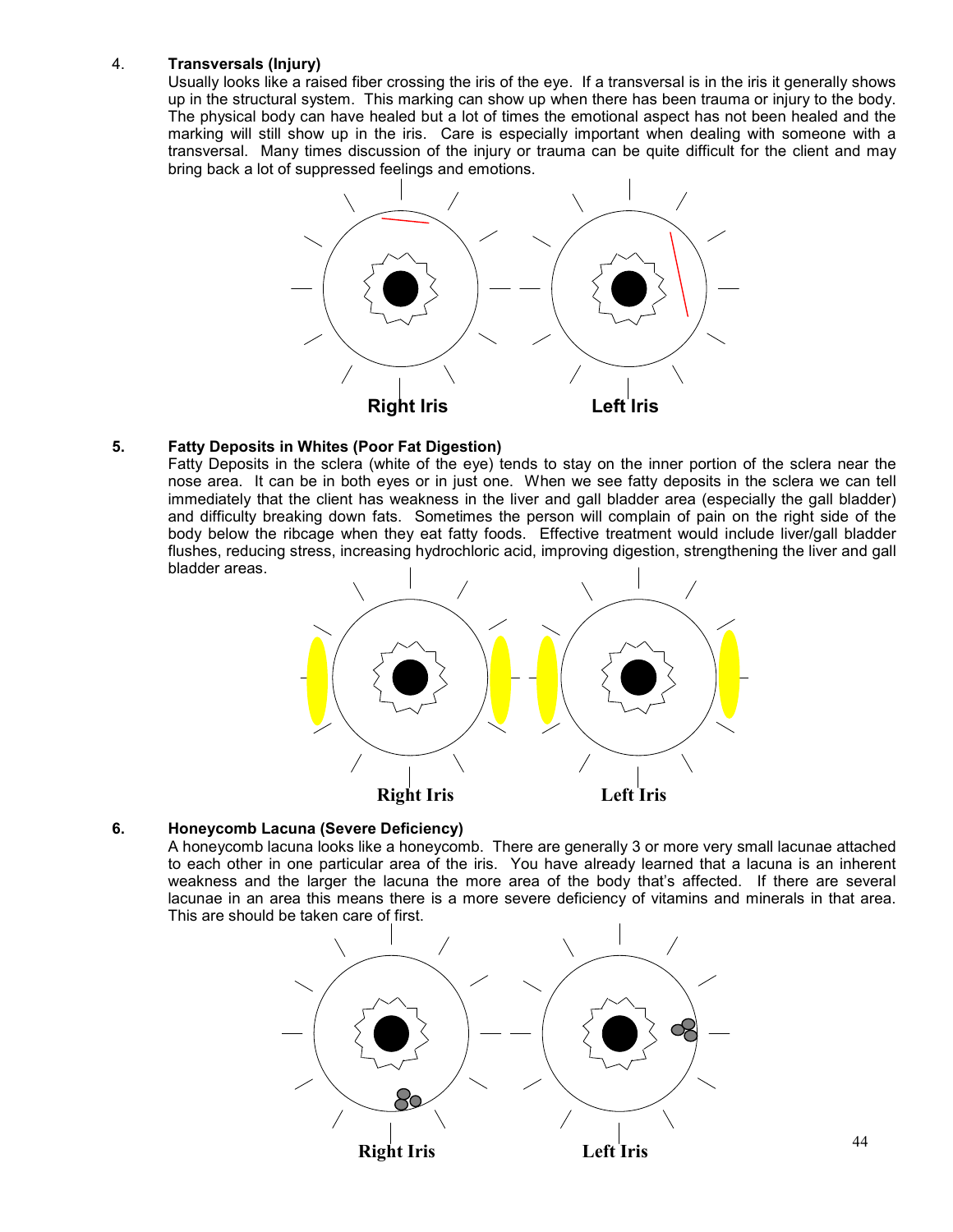# 7. **Leaf Rib Lacuna (Glandular Imbalance/Trouble)**

A leaf rib or rib leaf lacuna is a lacuna with a rib going down the middle. When we see a leaf rib in a particular area we know there is a more severe deficiency of vitamins and minerals in that area. It also tells us there is glandular imbalance in the body. The leaf rib can land anywhere in the iris. Where it lands tells us about both the weakness in the organ it's in and the glandular imbalance. This are should be taken care of first.



### 8. **Stair Step Lacuna (Severe Deficiency)**

A stair step lacuna looks like a set of stairs. There are generally 2 or more very small lacunae attached to each other in one particular area of the iris and are attached end-to-end. If there are several lacunae in an area this means there is a more severe deficiency of vitamins and minerals in that area. This are should be taken care of first.



# 9. **Red Lines In Iris (Extreme Hot Spots - Hyperactive)**

Very seldom do you find a red line in the iris of the eye. By red line we mean a blood vessel. If a blood vessel is traveling from the sclera to the iris of the eye this tells us that the area in which the blood vessel lands is extremely hyperactive and needs attention immediately.

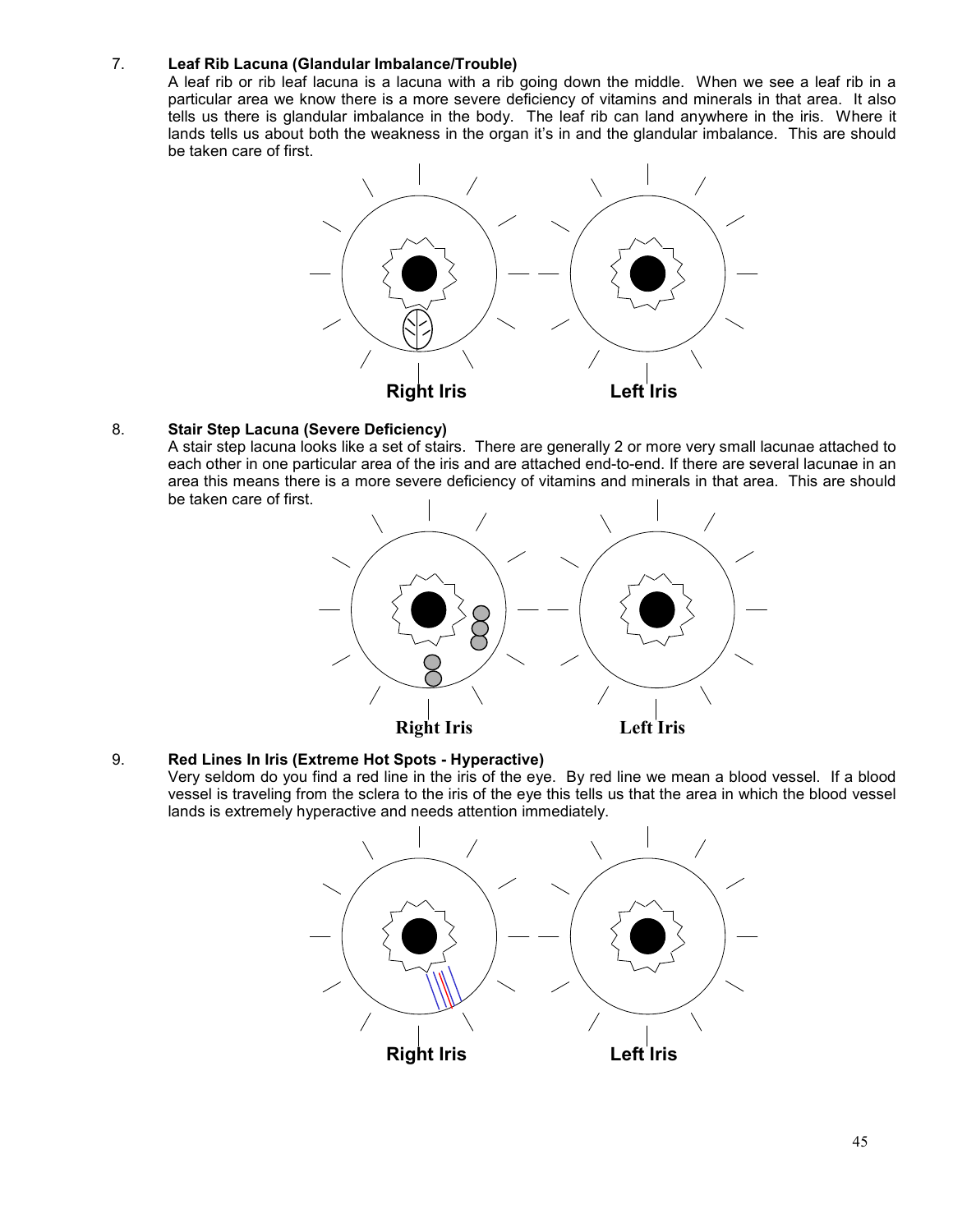# 10. **Red Lines In Whites (Mental/Environmental Stress)**

The whites of the eyes are named the sclera. There is a study called "sclerology" in which you can learn to determine what all the blood vessels in the sclera mean. This study is very complicated but goes hand in hand with Iridology. There are 2 layers to the whites of the eyes. The top layer is called the conjunctiva. This is a very thin layer on top of the sclera. In this layer you can see very small blood vessels. These blood vessels denote emotional problems that can be causing physical weakness in the body. The second layer is called the sclera. This layer contains the large blood vessels that you can see in the eye. These large blood vessels can tell us where the physical weaknesses are in the body. When looking for red lines in the whites you are looking for blood vessels in the sclera.

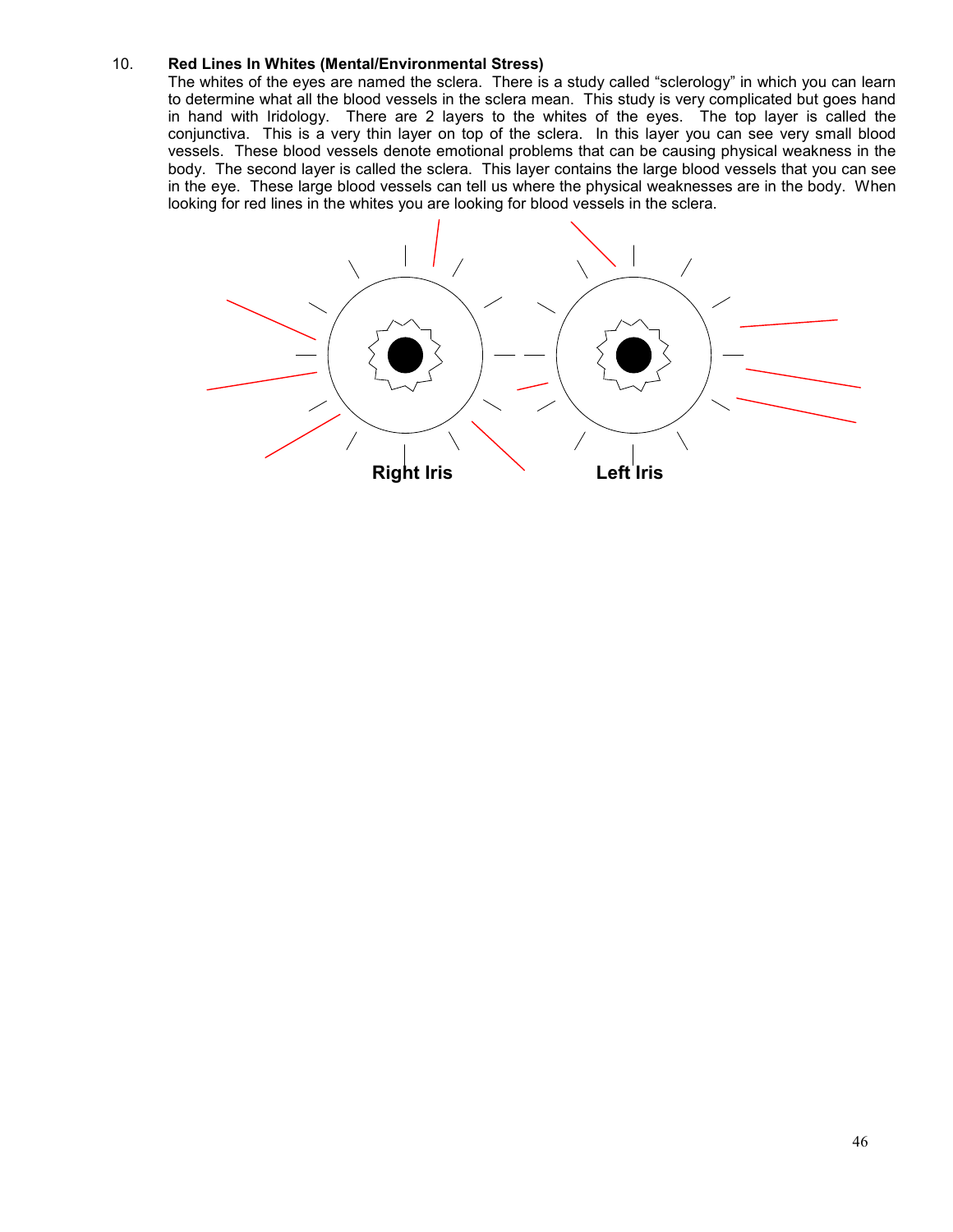# **INTERMEDIATE IRIDOLOGY - SESSION 6 - GENERAL NUTRITION**

Most of the listed products are from Nature's Sunshine. Call JLS Educational Services if you have questions about these and other products. The list does not include homeopathic remedies, children's products, or certain personal care items.

- 1. **Addictions** Kudzu/St. John's Wort (Alcohol); Lobelia/St. John's Wort (Smoking); Noni Juice.
- 2. **Amino Acids** L-Carnatine; L-Glutamine; L-Lysine; Life Protex; Prime Form Free Amino Acids
- 3. **Acidophilus** Bifodophilus; Flora Force; L. Acidophilus.
- 4. **Dissolvers** AG-C; Grapine; Hydrangea; Morinda Combination; Noni Juice; Wild Yam.
- 5. **Essential Fatty Acids** Black Currant Oil; Evening Primrose Oil; Flax Seed Oil; Lecithin; Omega-3 EPA.
- 6. **Energy** Energ-V (Capsules & Vegitabs); Energ-V Pack; Korean Ginseng (Male); Siberian Ginseng (Balance); Wild American Ginseng; Nature's Chi; Suma; Spriulina; Super Algae.
- 7. **Eyes** Beta Carotene; Bilberry; Bowel Build; Eyebright; Eyebright Plus; EW; Guggal Lipid (Pressure); Guggal Advantage (Pressure).
- 8. **General Nutrition** Alfalfa (Capsules/ATC); Barley Juice Powder; Bee Pollen; Everybody's Formula; Garden Essentials; Juice Plus; Nature's Prenatal; Orchard Essentials; Rose Hips; Spirulina; Super Algae; Super Supplemental; Super Supplemental without Iron; Timed-Release Multiple Vitamins & Minerals; Children's Chewable or Liquid Vitamins and Minerals; SynerProtein (Cocoa/Vanilla).
- 9. **Minerals** Aromin Nite; Aromin Day; CoQ10 Plus; Coral Calcium; GTF Chromium; Germanium; Iron, Chelated; Magnesium; Mineral Maintenance; Potassium Combination; Calcium with Magnesium and Vitamin D; SynerPro Calcium with Magnesium; SKL Formula; Zinc.
- 10. **Vitamins** Vitamin A&D; B-Complex; Balanced B-Complex; CoQ10-30; CoQ10 Plus; SynerPro B-Complex; Vitamin B-6; Vitamin B-12; Beta-Carotene w/Mixed Carotenoids; Timed-Release Vitamin C; Vitamin C Ascorbates; Vitamin C Chewable; Vitamin C with Citrus Bioflavinoids; SynerPro Vitamin C with Citrus Bioflavinoids; Vitamin E; Vitamin E with Selenium; Niacin; Pantothenic Acid; Rose Hips.
- 11. **Weight Loss** AS (with Gymnema) (Anti-Sugar); Chickweed (Capsules/Vegitabs); Collatrim; Fat Grabbers; Fasting Plus; Fen-Chi; Garcinia-Chi; Garcinia Combination; GlanDiet A, G, P, T; Hi-Lipase (Digest Fat); Nature's Chi; Pyruvate - 800; SF Tea with Garcinia; SF (Capsules/Vegitabs/ATC); Thermo-Chi; Thermo-Max; Thermo-Meal (Chocolate/Vanilla);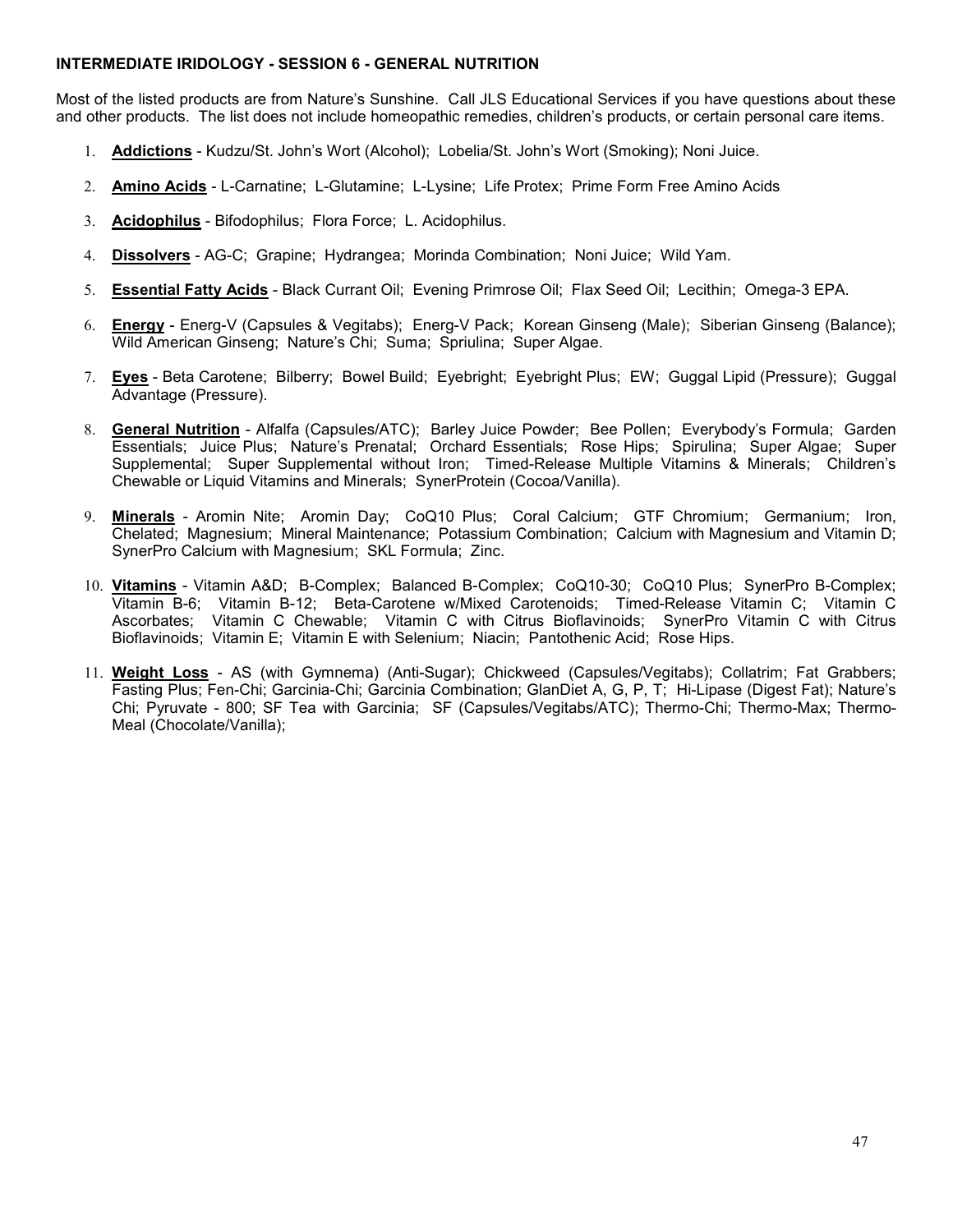**Circulatory** - Heart, Blood Vessels

- 1. **Circulation to the Head** Bilberry Fruit (Ears); Blessed Thistle; Brain Protex; CC-A (also ears) (Capsules/Vegitabs); CC-A with Yerba Santa (Liquid); Eyebright; Eyebright Plus; Gotu Kola (Capsules/ATC); Ginkgo/Gotu Kola Concentrate; Ginkgo & Hawthorn Combination; GC-X; GGC; Guggal Lipid or Guggal Advantage;Mind-Max; Siberian Ginseng; Suma; Snor Ease.
- 2. **General Supplements** Aloe Vera; Bilberry; Blessed Thistle; BP-C; BP-X (Capsules/ATC); BP Liquid; Burdock (Capsules/Vegitabs); Butcher's Broom (waist down); Capsicum (Capsules/Liquid); Capsicum, Garlic & Parsley; Chlorophyll (Capsules/Liquid); CoQ10 Plus or CoQ1030; Essential Oil; Garlic (Capsules) or High Potency Garlic; Garlic Oil; GGC; Ginkgo & Hawthorn Combination; Guggal Lipid; Guggal Advantage; Hawthorn Berries<br>(Capsules/Liquid): I-X (Iron): Lecithin: Mega-Chel: Omega-3 EPA: Red Clover (Capsules/Liquid): Red (Capsules/Liquid); I-X (Iron); Lecithin; Mega-Chel; Omega-3 EPA; Red Clover (Capsules/Liquid); Red Raspberry (Capsules/Liquid); White Oak Bark (Hemorrhoids/Varicose Veins); Wood Betony; Yellow Dock; Yucca.
- 3. **Heart**  CoQ10 Plus or CoQ1030; Hawthorn Berries (Capsules/Liquid); HS-C; HS II; Ginkgo & Hawthorn Combination; Life-Protex; L-Cardinite; Red Raspberry (Capsules/Liquid); 5.

**Digestive** - Stomach, Liver, Gallbladder, Pancreas, Small Intestine, Large Intestine, Salivary Glands, Mouth, Pharynx, Esophagus

- 1. **Blood Sugar** Chromium GTF; Fasting Plus; GlanDiet Type A; HY-A; HY-C; Nopal; NBS-AV; P-14 (Blood Sugar/Pancreas); PBS; Target P-14 (Blood Sugar/Pancreas); Licorice Root (Capsules/Liquid); Licorice Root ATC.
- 2. **Calming** (These can be considered "herbal Pept Bismos") Aloe Vera; CLTX Lower; Marshmallow; Slippery Elm (Capsules/Bulk); UC3J - Upper.
- 3. **General Supplements** Activated Charcoal Gas; AG-C; AG-X Gas; Aloe Vera; Bifodophilus (Flora Force); Capsicum (Capsules/Liquid); Capsicum, Garlic & Parsley; Catnip (Calm); Catnip & Fennel Extract; Chamomile (Calm); Children's Bifodophilus; Digestazyme; Fenugreek & Thyme; Food Enzymes; Ginger (Stimulate); Hi-Lipase; Herbal Hp Fighter; Lactase Plus; Leguzyme; Marshmallow; Marshmallow & Pepsin (Small intestines); Marshmallow & Fenugreek; Morinda Capsules; Noni Juice; Nopal; Papaya Mints; Proactazyme; PDA (Protein Digestive Aid); Peppermint Oil; Safflowers; Slippery Elm (Capsules/Bulk); U; Una de Gato (Cat's Claw) (Capsules/Liquid); UC3J.
- 4. **Liver/Gall Bladder** BLG-X (Gall Bladder); Caprilic Acid; Caprilimune; Ginger (Gall Bladder); Enviro-Detox; I-X; JP-X (Flush); Juniper Berries; LIV-A (Support) (Capsules/Vegitabs); LIV-C (Capsules/Vegitabs); LIV-Guard; LIV-J; Nopal; Vitamin C.

**Intestinal** - Ascending, Transverse, Descending, Sigmoid, Cecum

- 1. **Blood Cleansers** Aloe Vera Juice; Whole Leaf Aloe Vera Juice; BP-C; BP-X (Capsules/ATC); Burdock Root; Morinda Capsules; Noni Juice; Yellow Dock; Red Clover (Capsules/Liquid); Special Formula #1; Yucca.
- 2. **Calming** (These can be considered "herbal Pept Bismos") Aloe Vera; CLTX Lower; Marshmallow; Slippery Elm (Capsules/Bulk); UC3J - Upper.
- 3. **Detoxifiers** Activated Charcoal; AL-C; Algin; Hydrated Bentonite; Chamomile; Chickweed (Capsules/Vegitabs); Enviro-Detox; Kelp; Three.
- 4. **Fungus** Milk Free Acidophilus; Flora Force Acidophilus; Flora Force Bifodophilus; Black Currant Oil; Black Walnut (Capsules/Liquid); Hydrated Bentonite; Caprylic Acid; Children's Bifodophilus; Elecampane; False Unicorn; Garlic (Capsules); High Potency Garlic; Herbal Pumpkin; Horsetail; Morinda Capsules; Noni Juice; Pau d'Arco (Capsules/Liquid/Bulk).
- 48 5. **General Supplements** - AG-C; AG-X; Aloe Vera; Charcoal; Chickweed; Chinese Tiao He Cleanse; Chlorophyll (Capsules/Liquid); CLT-X; Experience; High Potency Garlic; Psyllium Seed; Cascara Sagrada (Flusher) (Capsules/Vegitabs); Psyllium Hulls (flusher) (Capsules/Bulk); Bowel Build; Lobelia (Capsules/Liquid); LOCLO High Fiber Supplement; Marshmallow; Nature's Three; Nopal; LB-X; LBS II; LB Extract;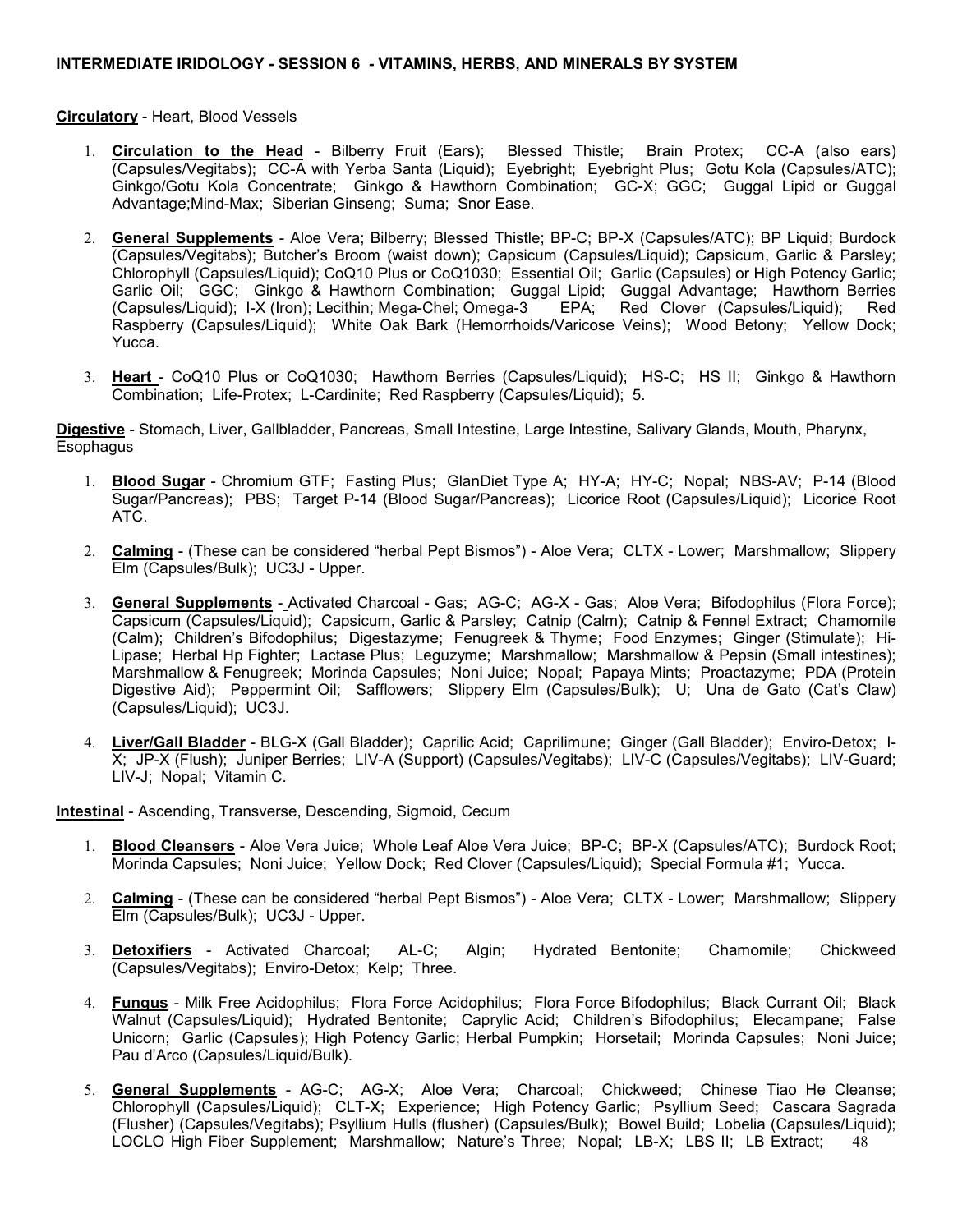Sage - Stops diarrhea. Too much can constipate); Senna Combination (always check potassium); SF (Capsules/ATC/Liquid/Vegitabs); Slippery Elm (Capsules/Bulk); Special Formula #1 (Capsules/Vegitabs); Tiao He Cleanse.

6. **Parasite** - Artemisia Combination; Black Currant Oil; Black Walnut (Capsules/Liquid); Clear; Elecampane; False Unicorn; Garlic (Capsules); Herbal Pumpkin; High Potency Garlic; Morinda Capsules; Noni Juice; Para-Cleanse; Yarrow.

**Nervous** - Brain, Nerves, Spinal Cord

- 1. **Calming** (These can be considered "herbal Pept Bismos") Aloe Vera; CLTX Lower; Marshmallow; Slippery Elm (Capsules/Bulk); UC3J - Upper.
- 2. **General Supplements** -AD-X (Anti-Depressant); APS II with White Willow Bark (Instead of Aspirin); Chamomile; Eight (Capsules/Vegitabs/ATC); GG-C; HVP (Capsules/ATC); Hops (Rebuilds Nerve Endings); Kava Kava; Kudzu/St. John's Wort; Lecithin; Lobelia/St. John's Wort; Nutri-Calm; Pantothenic Acid; Passion Flower; RE-X (Lower part of body); St. John's Wort; Stress Pack; STR-C; STR-J (Capsules/Liquid); Suma; Valerian Root; VAL Extract.
- 3. **Stress** B-Vitamins (see Vitamins); STR-J (Stress) (Capsules/Liquid); STR-C (Stress); SUMA; Stress Pack; Siberian Ginseng.

**Glandular/Reproductive** - Pineal, Pituitary, Hypothalamus, Thyroid, Pancreas, Adrenal, Ovaries, Uterus, Thymus, Parathyroid, Mammary, Testes, Vagina, Breast, Penis

- 1. **Female** 5-W; Black Cohosh; Calcium (see Minerals); C-X; Damiana; Dong Quai; DHEA-F; Evening Primrose Oil; False Unicorn; FCS II; FC with Dong Quai; GLD-F; I-X; Monthly Maintenance; Morinda Capsules; Natural Changes; Nature's Prenatal; Noni Juice; NF-X; Pro-G-Yam; Vitamin E; Wild Yam/Chaste Tree; X-A; X-Action.
- 2. **General Supplements** GlanDiet A, G, P, T; GLD-F; DHEA Female, Male; Master Gland (Capsules/Vegitabs); Melatonin.
- 3. **Men** Achieve with Yohimba; DHEA-M; Korean Ginseng; Men's Formula; PS II; P-X; Sarsaparilla; Saw Palmetto; Wild American Ginseng; X-A; X-Action; X-Action with Yohimbe (30 packets).
- 4. **Thyroid** Black Walnut; Clear; KC-X; Kelp; GlanDiet T; Imagine; Target TS II; TS II with Hops; Three.

**Immune/Lymphatic** - Lymph Nodes, Spleen, Tonsils, Lymph Vessels, Appendix

- 1. **Fungus** Milk Free Acidophilus; Flora Force Acidophilus; Flora Force Bifodophilus; Black Currant Oil; Black Walnut (Capsules/Liquid); Hydrated Bentonite; Caprylic Acid; Children's Bifodophilus; Elecampane; False Unicorn; Garlic (Capsules); High Potency Garlic; Herbal Pumpkin; Horsetail; Morinda Capsules; Noni Juice; Pau d'Arco (Capsules/Liquid/Bulk).
- 2. **General Supplements** Antioxidant Arsenal with Grapine; Chinese Mineral Chi Tonic; Defense Maintenance (Capsules/Vegitabs); Defense Shield; E-Tea; Elderberry Combination; Germanium Combination; Grapine with Protectors; High Potency Grapine; HCP-X; IMM-C (Capsules/Vegitabs); Life Protex; Lymphostim (Homeopathic); Minerals (See above); Morinda Capsules; Noni Juice; Pau d'Arco (prevents some mutations) (Capsules/Liquid/Bulk); Pau d'Arco Power Pack; PHYTO-Soy; Rose Hips; SC Formula (Shark Cartilage); Slippery Elm; Sports Antioxidants; Target Endurance; THIM-J; Thymus Formula; UC-C (Rebuild T Cells); Una de Gato (Cat's Claw) (Capsules/Liquid); VS-C (Capsules/Vegitabs/Liquid); Yarrow.
- 3. **Infection Fighters (Bacterial)** Black Walnut (Capsules/Liquid); Blue Vervain (Liquid) Strep; BON-C (replaces Comfrey); Capsicum (Capsules/Liquid); CBG Extract; CC-A (Capsules/Vegitabs/Liquid with Yerba Santa); CC-A Relief; Colloidal Silver; Echinacea Purpurea; Echinacea/Goldenseal (Liquid); Ultimate Echinacea; FV (Flu and Vomiting); Garlic; Garlic Oil (Ear Infections); High Potency Garlic; Golden Seal; Golden Seal/Parthenium Liquid; HIGS II; IN-X; IGS II (Capsules/Vegitabs); IF-C (Inflammation); Lobelia (Intelligent Herb) (Capsules/Liquid); Morinda Capsules; Noni Juice; Oregon Grape Liquid; Parthenium; Rose Hips; Senaga & Yerba Santa; STR-C (Fevers); Yarrow; Zinc-Ease.
- 49 4. **Joints** - B-6 (see Vitamins); Burdock (Capsules/Vegitabs); Chondroitin; Glucosamine Sulfate; IF-C (Inflammation); JNT-A (Capsules/Vegitabs/ATC); JNT-A with Devil's Claw (Liquid); JNT-AV; JNT-Ease; Morinda Capsules; Noni Juice; Yucca.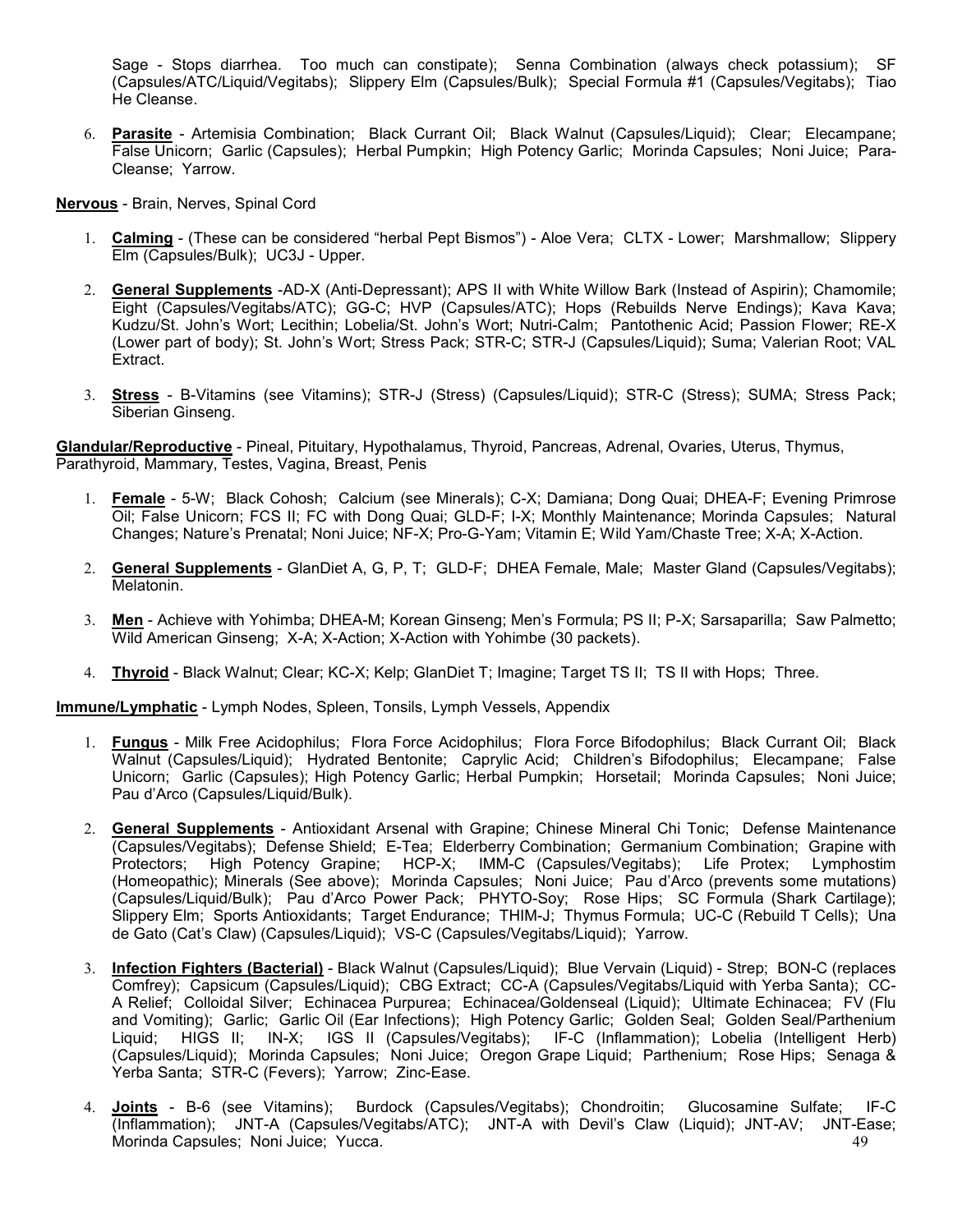- 5. **Lymph System** Epsom Salt Bath; Feverfew (flush); Ginger Bath (flush); High Potency Feverfew (headaches); KC-X; Lymphostim; Lymphomax (support); Minerals (See above); Oregon Grape; Yarrow.
- 6. **Parasite** Artemisia Combination; Black Currant Oil; Black Walnut (Capsules/Liquid); Clear; Elecampane; False Unicorn; Garlic (Capsules); Herbal Pumpkin; High Potency Garlic; Morinda Capsules; Noni Juice; Para-Cleanse; Yarrow.
- 7. **Virus** Pau d' Arco (Capsules/Liquid/Bulk); FV (Flu & Vomiting); Golden Seal; L-Lysine; Morinda Capsules; Noni Juice; Oregon Grape; VS-C (Capsules/Vegitabs/Liquid); Yarrow.

**Respiratory** - Lungs, Bronchioles, Nose, Bronchus, Pharynx, Trachea, Diaphragm

1. **General Supplements** - AL-C; ALJ (Capsules/Vegitabs/Liquid); Blessed Thistle (Infection in head); BRN-AV; CC-A; CC-A with Yerba Santa; Four (Allergies); Golden Seal (Infection in Lungs); LH (Open Lungs); LH-C; Lobelia; Mullein; Marshmallow & Fenugreek; Nature's Chi; Senaga & Yerba Santa (Sinus); Slippery Elm (Sore Throat); SN-X (Sinus) (Capsules/Vegitabs); Tei Fu Lotion or Oil (Opens Lungs).

**Urinary** - Kidneys, Bladder

1. **General Supplements** -Cranberry/Buchu (Concentrated); Cornsilk (Bladder Infections); Damiana (Bladder Infections) (Make into Tea); Dandelion; Hydrangea (Stones); JP-X; Juniper Berries; K (Capsules/ATC); K-C (Eliminate moisture); KB-C (Strengthen water); KC-X; Parsley; Uva Ursi; URY (Capsules/Vegitabs)

**Structural/Muscles** - Neck/Shoulder, Temple/Forehead, Upper/Lower Jaw, Scapula, Ribs, Back, Pelvis, Arm/Hand, Leg/Knee/Foot

- 1. **General Supplements** BON-C (Bone Knitter); Herbal CA (Capsules/ATC); Collatrim; Everybody's Formula; Fitness Plus (Muscles); Free Amino Acids; L-Carnatine; L-Glutamine; Life-Protex; PLS II (Bone Knitter); SKL Formula; SynerProtein.
- 2. **Hair, Skin & Nails** Horsetail; HSN Complex; HSN-W (Capsules/Vegitabs); SKN-AV; Capsaicin Gel; Evening Primrose Oil; Golden Salve; Black Ointment; Irish Moss Hand & Body Lotion; Morinda Capsules; Noni Juice; Tei Fu Massage Lotion.
- 3. **Joints** B-6 (see Vitamins); Burdock (Capsules/Vegitabs); Chondroitin; Glucosamine Sulfate; IF-C (Inflammation); JNT-A (Capsules/Vegitabs/ATC); JNT-A with Devil's Claw (Liquid); JNT-AV; JNT-Ease; Morinda Capsules; Noni Juice; Yucca.